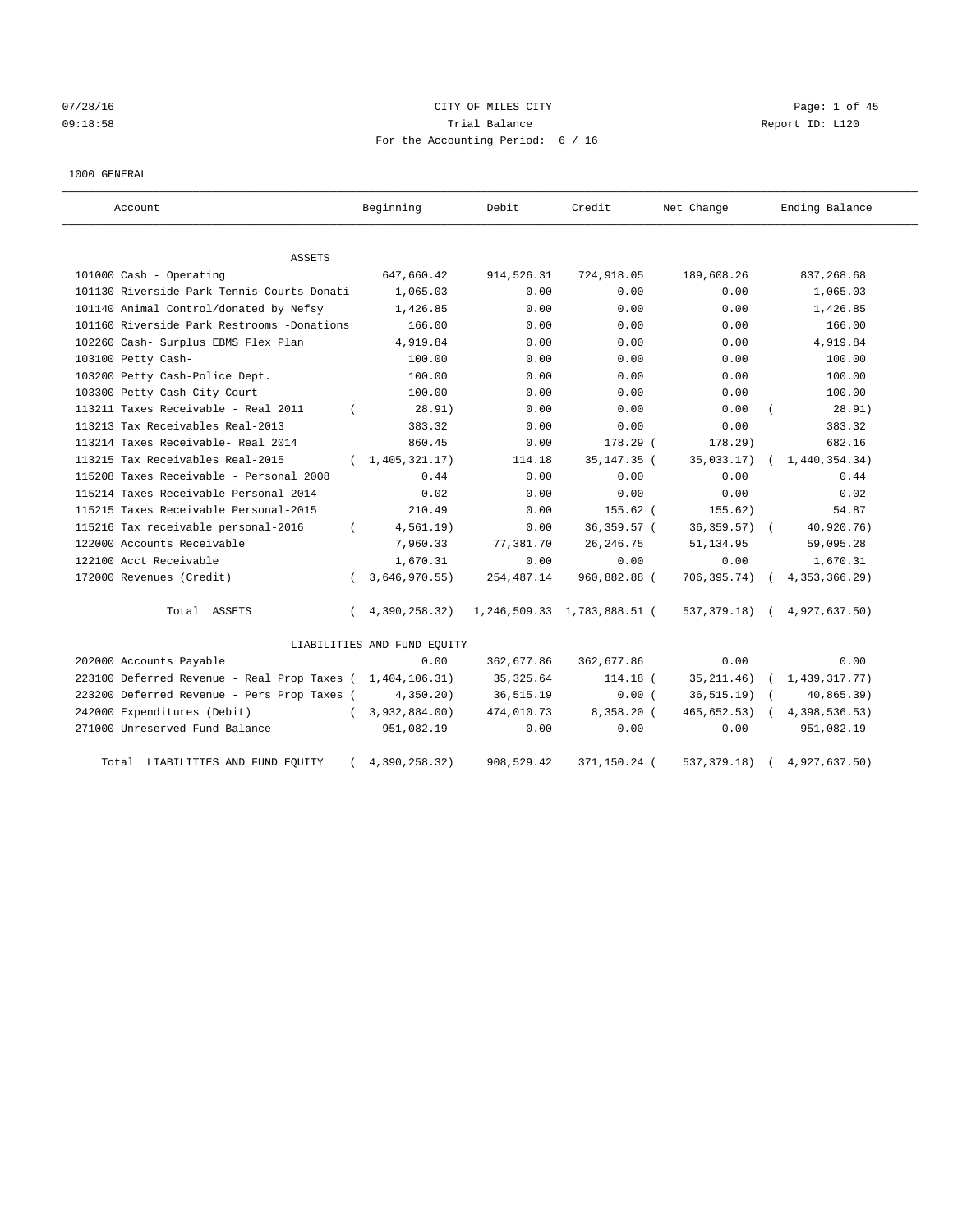# 07/28/16 Page: 2 of 45 09:18:58 Report ID: L120 For the Accounting Period: 6 / 16

## 2220 LIBRARY

| Account                                    | Beginning                   | Debit     | Credit      | Net Change        | Ending Balance |
|--------------------------------------------|-----------------------------|-----------|-------------|-------------------|----------------|
|                                            |                             |           |             |                   |                |
| ASSETS                                     |                             |           |             |                   |                |
| 101000 Cash - Operating                    | 15,964.46)                  | 77,458.20 | 31,476.84   | 45,981.36         | 30,016.90      |
| 101032 Cash- Library Board of Trustees Mul | 28,835.68                   | 437.64    | 0.00        | 437.64            | 29, 273.32     |
| $101270$ R & D Cash - Can/Fax              | 433.10)                     | 526.68    | 93.58       | 433.10            | 0.00           |
| 103000 Petty Cash                          | 75.00                       | 0.00      | 0.00        | 0.00              | 75.00          |
| 172000 Revenues (Credit)                   | 274, 253.06)                | 0.00      | 64,267.75 ( | $64, 267, 75$ ) ( | 338,520.81)    |
| Total ASSETS                               | 261,739.94)                 | 78,422.52 | 95,838.17 ( | $17,415.65$ ) (   | 279, 155.59)   |
|                                            | LIABILITIES AND FUND EQUITY |           |             |                   |                |
| 202000 Accounts Payable                    | 0.00                        | 4,961.47  | 4,961.47    | 0.00              | 0.00           |
| 242000 Expenditures (Debit)                | 309,653.32)                 | 31,589.95 | 14,174.30 ( | 17,415.65)        | 327,068.97)    |
| 271000 Unreserved Fund Balance             | 47,913.38                   | 0.00      | 0.00        | 0.00              | 47,913.38      |
| LIABILITIES AND FUND EQUITY<br>Total       | 261,739.94)                 | 36,551.42 | 19,135.77 ( | 17,415.65)        | 279, 155.59)   |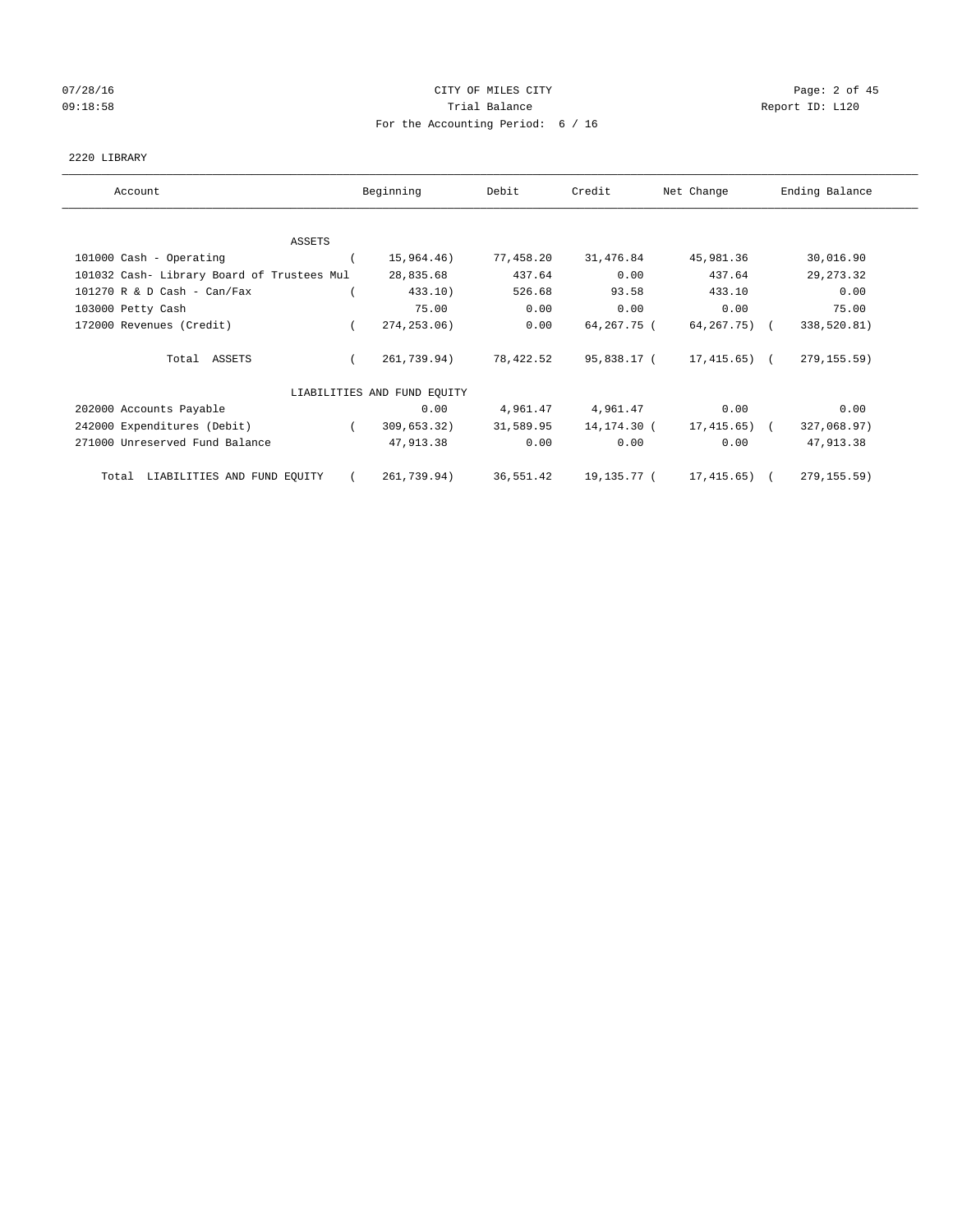# 07/28/16 Page: 3 of 45 09:18:58 Report ID: L120 For the Accounting Period: 6 / 16

#### 2260 EMERGENCY DISASTER

| Account                                   | Beginning                   | Debit | Credit    | Net Change           | Ending Balance |
|-------------------------------------------|-----------------------------|-------|-----------|----------------------|----------------|
|                                           |                             |       |           |                      |                |
| ASSETS                                    |                             |       |           |                      |                |
| 101000 Cash - Operating                   | 69.58                       | 11.04 | 0.00      | 11.04                | 80.62          |
| 113211 Taxes Receivable - Real 2011       | 3.46                        | 0.00  | 0.00      | 0.00                 | 3.46           |
| 172000 Revenues (Credit)                  | 30.28)                      | 0.00  | $11.04$ ( | 11.04)<br>$\sqrt{2}$ | 41.32)         |
| Total ASSETS                              | 42.76                       | 11.04 | 11.04     | 0.00                 | 42.76          |
|                                           | LIABILITIES AND FUND EQUITY |       |           |                      |                |
| 223100 Deferred Revenue - Real Prop Taxes | 3.46                        | 0.00  | 0.00      | 0.00                 | 3.46           |
| 271000 Unreserved Fund Balance            | 39.30                       | 0.00  | 0.00      | 0.00                 | 39.30          |
| LIABILITIES AND FUND EQUITY<br>Total      | 42.76                       | 0.00  | 0.00      | 0.00                 | 42.76          |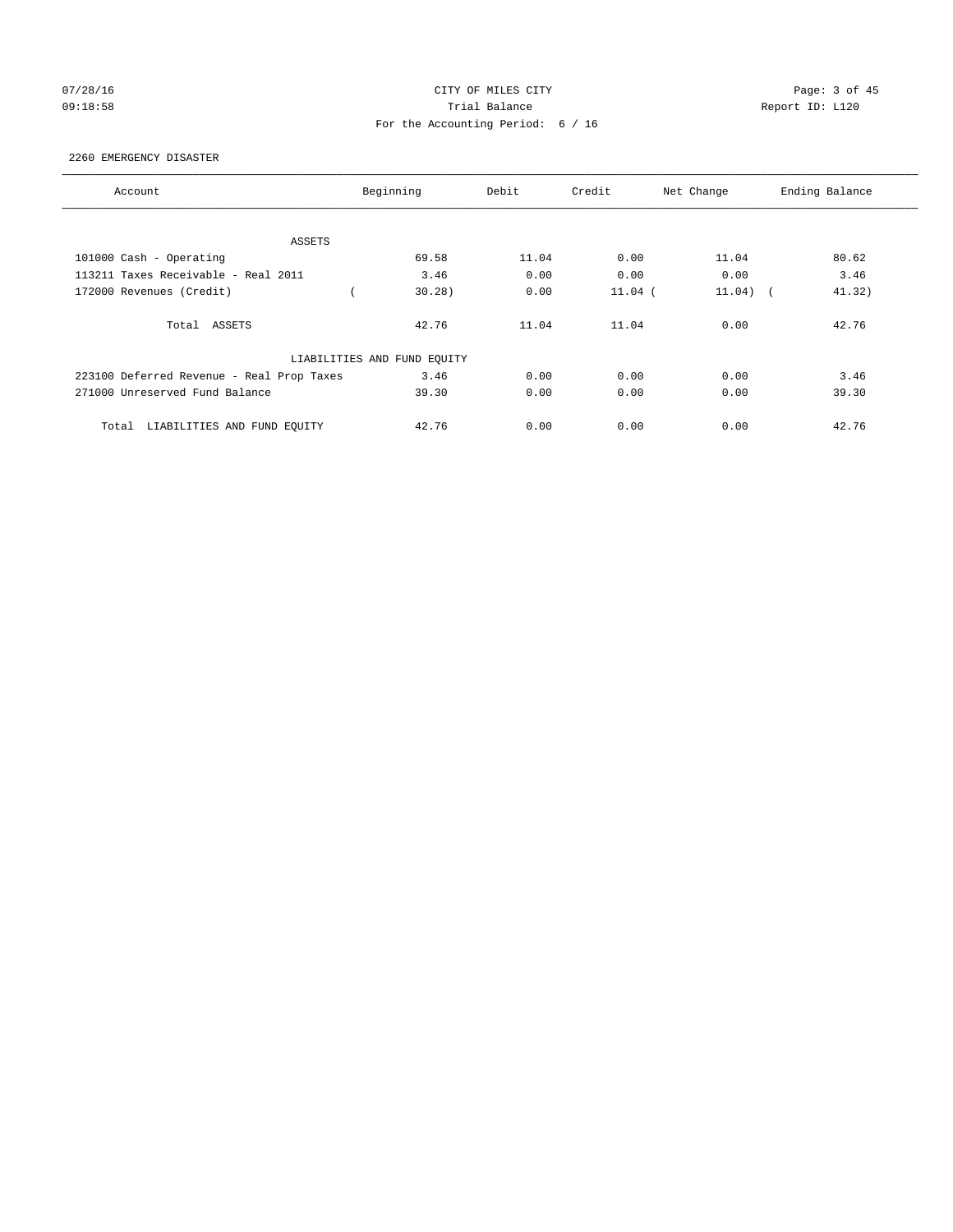# 07/28/16 Page: 4 of 45 09:18:58 Report ID: L120 For the Accounting Period: 6 / 16

## 2270 Health

| Account                              |        | Beginning                   | Debit     | Credit      | Net Change | Ending Balance |
|--------------------------------------|--------|-----------------------------|-----------|-------------|------------|----------------|
|                                      |        |                             |           |             |            |                |
|                                      | ASSETS |                             |           |             |            |                |
| 101000 Cash - Operating              |        | 43,897.30                   | 0.00      | 15,600.00 ( | 15,600.00) | 28, 297.30     |
| 172000 Revenues (Credit)             |        | 27, 176, 00)                | 0.00      | 0.00        | 0.00       | 27, 176.00     |
| Total ASSETS                         |        | 16,721.30                   | 0.00      | 15,600.00 ( | 15,600.00) | 1,121.30       |
|                                      |        | LIABILITIES AND FUND EQUITY |           |             |            |                |
| 202000 Accounts Payable              |        | 0.00                        | 15,600.00 | 15,600.00   | 0.00       | 0.00           |
| 242000 Expenditures (Debit)          |        | 16,507.44)                  | 15,600.00 | 0.00(       | 15,600.00) | 32,107.44)     |
| 271000 Unreserved Fund Balance       |        | 33, 228.74                  | 0.00      | 0.00        | 0.00       | 33, 228.74     |
| LIABILITIES AND FUND EQUITY<br>Total |        | 16,721.30                   | 31,200.00 | 15,600.00 ( | 15,600.00) | 1,121.30       |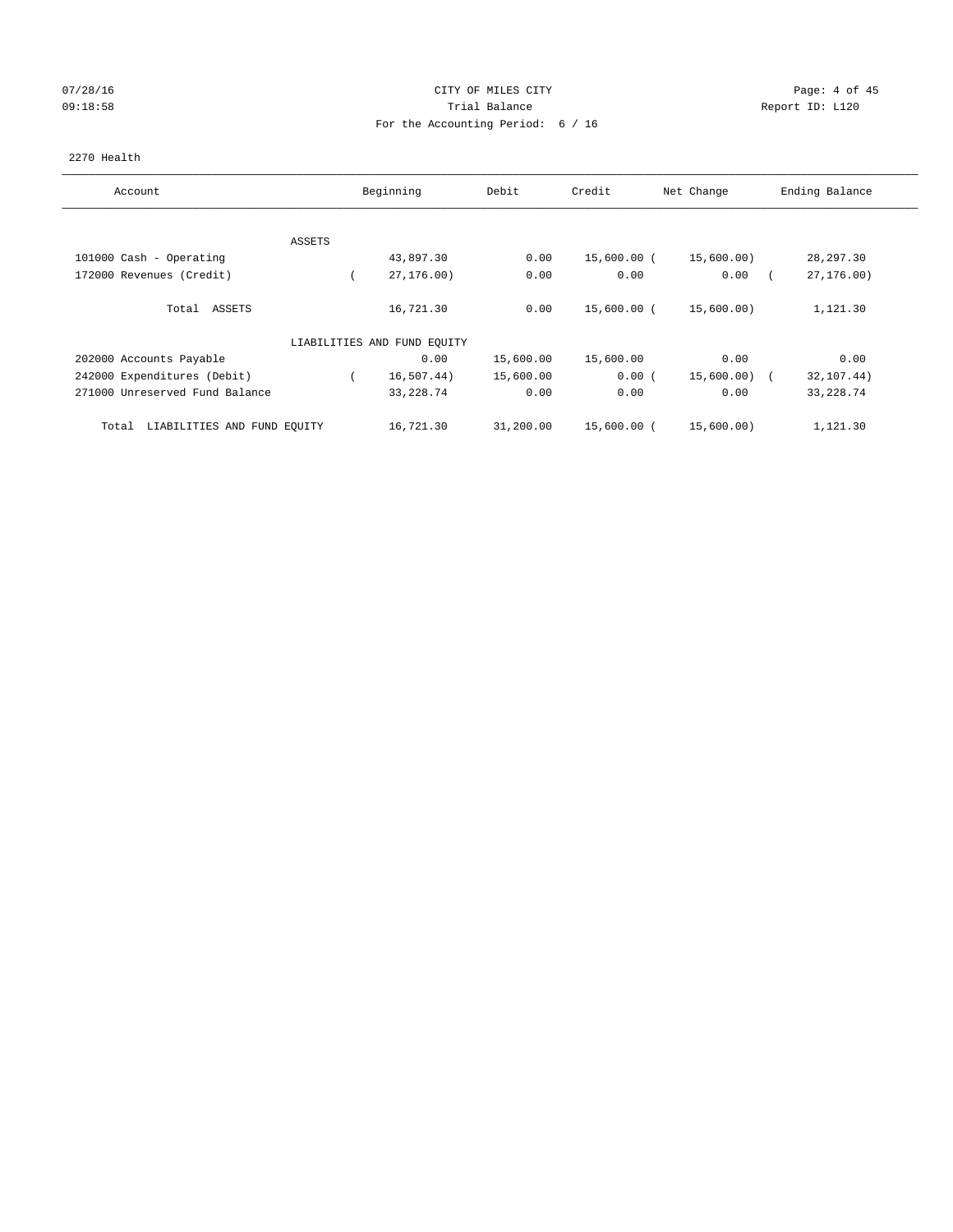# 07/28/16 Page: 5 of 45 09:18:58 Report ID: L120 For the Accounting Period: 6 / 16

#### 2310 TIFD-Downtown

| Account                              | Beginning                   | Debit | Credit | Net Change |            | Ending Balance |
|--------------------------------------|-----------------------------|-------|--------|------------|------------|----------------|
|                                      |                             |       |        |            |            |                |
| ASSETS                               |                             |       |        |            |            |                |
| 101000 Cash - Operating              | 11,926.28                   | 73.72 | 0.00   | 73.72      |            | 12,000.00      |
| 172000 Revenues (Credit)             | 12,750.00)                  | 0.00  | 0.00   | 0.00       |            | 12,750.00)     |
| Total ASSETS                         | 823.72)                     | 73.72 | 0.00   | 73.72      |            | 750.00)        |
|                                      | LIABILITIES AND FUND EQUITY |       |        |            |            |                |
| 242000 Expenditures (Debit)          | 823.72)                     | 0.00  | 73.72  | 73.72      | $\sqrt{2}$ | 750.00         |
| LIABILITIES AND FUND EQUITY<br>Total | 823.72)                     | 0.00  | 73.72  | 73.72      |            | 750.00         |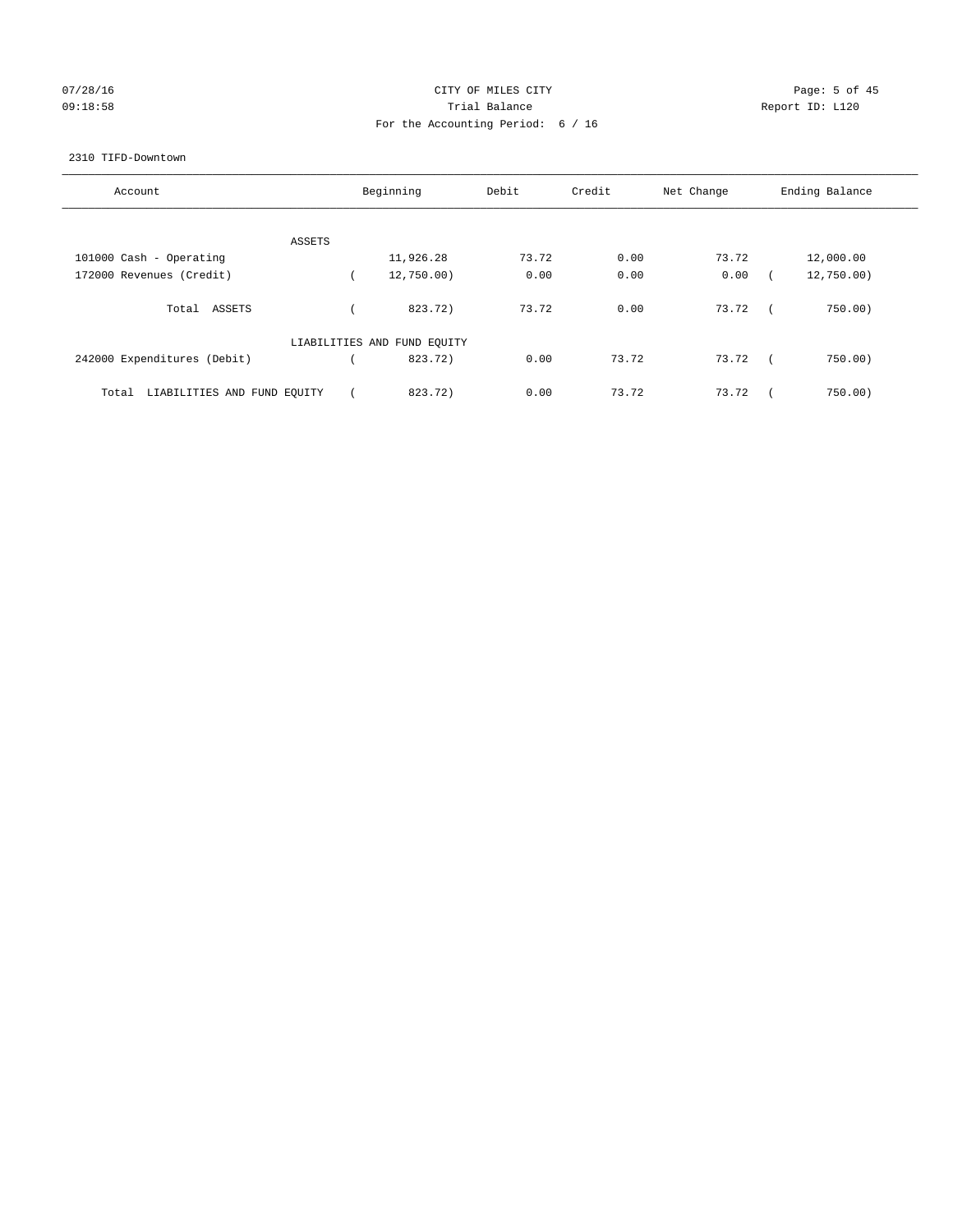# 07/28/16 Page: 6 of 45 09:18:58 Trial Balance Report ID: L120 For the Accounting Period: 6 / 16

# 2350 Local Government/Study Commission

| Account                                     | Beginning                   | Debit  | Credit     | Net Change     | Ending Balance |
|---------------------------------------------|-----------------------------|--------|------------|----------------|----------------|
|                                             |                             |        |            |                |                |
| <b>ASSETS</b>                               |                             |        |            |                |                |
| 101000 Cash - Operating                     | 10,600.22                   | 408.73 | 0.65       | 408.08         | 11,008.30      |
| 113214 Taxes Receivable- Real 2014          | 4.13                        | 0.00   | $0.86$ (   | 0.86)          | 3.27           |
| 113215 Tax Receivables Real-2015            | 8,000.96)                   | 0.65   | $200.11$ ( | 199.46)        | 8, 200.42)     |
| 115215 Taxes Receivable Personal-2015       | 1.01                        | 0.00   | 0.75(      | 0.75)          | 0.26           |
| 115216 Tax receivable personal-2016         | 25.96)                      | 0.00   | $207.01$ ( | $207.01)$ (    | 232.97)        |
| 172000 Revenues (Credit)                    | 8.169.58                    | 0.65   | 408.73 (   | 408.08)        | 8,577.66)      |
| Total ASSETS                                | 5,591.14)                   | 410.03 | $818.11$ ( | $408.08$ ) $($ | 5,999.22)      |
|                                             | LIABILITIES AND FUND EQUITY |        |            |                |                |
| 223100 Deferred Revenue - Real Prop Taxes ( | 7,996.83)                   | 200.97 | $0.65$ (   | $200.32)$ (    | 8, 197.15)     |
| 223200 Deferred Revenue - Pers Prop Taxes ( | 24.95)                      | 207.76 | 0.00(      | 207.76)        | 232.71)        |
| 242000 Expenditures (Debit)                 | 523.43)                     | 0.00   | 0.00       | 0.00           | 523.43)        |
| 271000 Unreserved Fund Balance              | 2,954.07                    | 0.00   | 0.00       | 0.00           | 2,954.07       |
| LIABILITIES AND FUND EQUITY<br>Total        | 5, 591.14)                  | 408.73 | $0.65$ (   | 408.08)        | 5,999.22)      |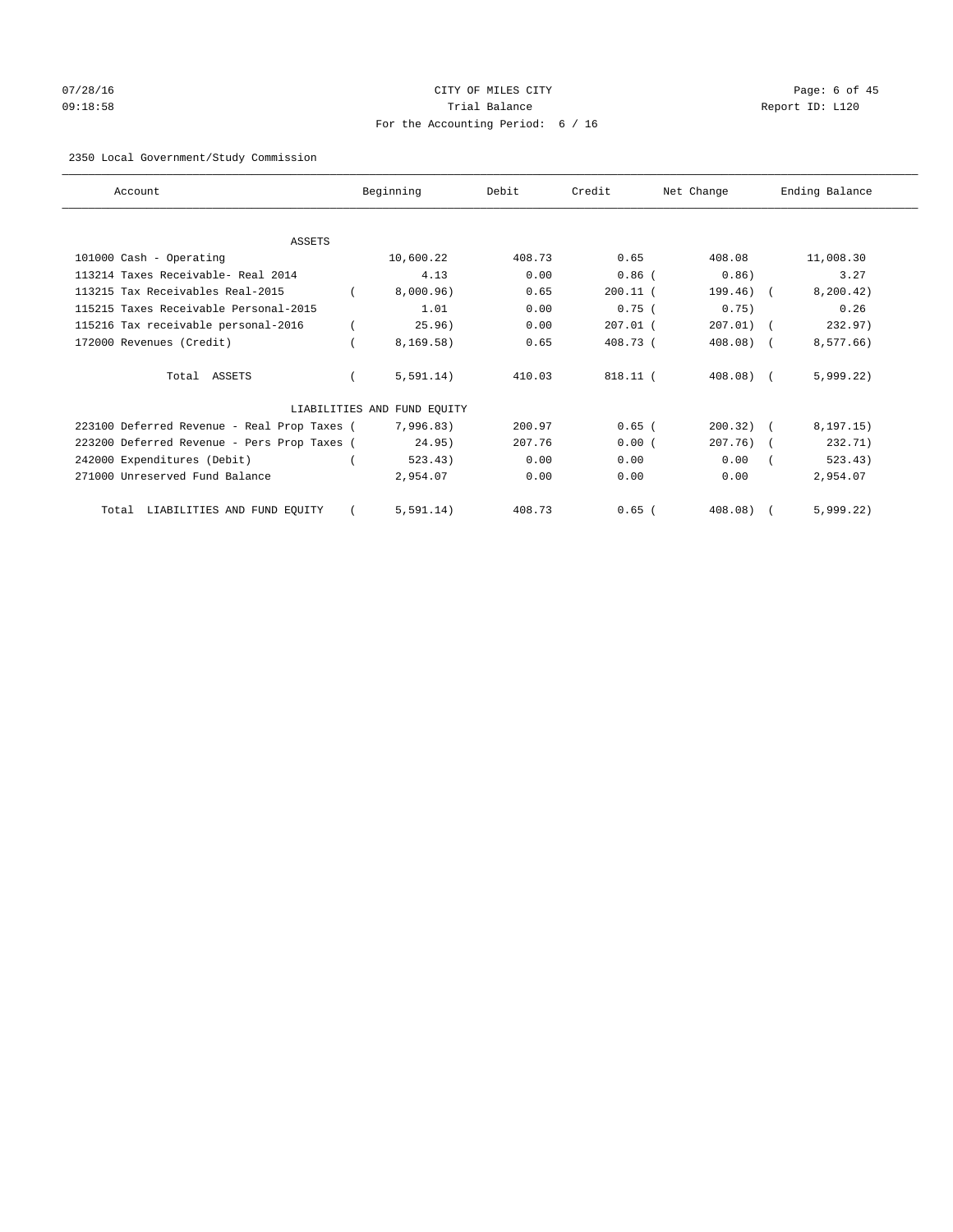# 07/28/16 Page: 7 of 45 09:18:58 Report ID: L120 For the Accounting Period: 6 / 16

# 2372 Permissive Medical Levy

| Account                                     |          | Beginning                   | Debit     | Credit       | Net Change    | Ending Balance |
|---------------------------------------------|----------|-----------------------------|-----------|--------------|---------------|----------------|
|                                             |          |                             |           |              |               |                |
| <b>ASSETS</b><br>101000 Cash - Operating    |          | 75,061.53                   | 7,935.91  | 82,997.44 (  | 75,061.53)    | 0.00           |
|                                             |          |                             |           |              |               |                |
| 113211 Taxes Receivable - Real 2011         |          | 5.80)                       | 0.00      | 0.00         | 0.00          | 5.80)          |
| 113213 Tax Receivables Real-2013            |          | 37.98                       | 0.00      | 0.00         | 0.00          | 37.98          |
| 113214 Taxes Receivable- Real 2014          |          | 94.42                       | 0.00      | $19.56$ (    | 19.56)        | 74.86          |
| 113215 Tax Receivables Real-2015            |          | 154,484.18)                 | 12.55     | 3,863.68 (   | $3,851.13)$ ( | 158,335.31)    |
| 115214 Taxes Receivable Personal 2014       |          | 0.01)                       | 0.00      | 0.00         | 0.00          | 0.01)          |
| 115215 Taxes Receivable Personal-2015       |          | 23.09                       | 0.00      | $17.08$ (    | 17.08)        | 6.01           |
| 115216 Tax receivable personal-2016         |          | 501.41)                     | 0.00      | $3,996.94$ ( | $3,996.94$ (  | 4,498.35)      |
| 172000 Revenues (Credit)                    |          | 158,466.53)                 | 12.55     | 7,935.91 (   | $7,923.36$ (  | 166, 389.89)   |
| Total ASSETS                                | $\left($ | 238,240.91)                 | 7,961.01  | 98,830.61 (  | $90,869.60$ ( | 329,110.51)    |
|                                             |          | LIABILITIES AND FUND EQUITY |           |              |               |                |
| 223100 Deferred Revenue - Real Prop Taxes ( |          | 154,357.61)                 | 3,883.24  | $12.55$ (    | $3,870.69$ (  | 158,228.30)    |
| 223200 Deferred Revenue - Pers Prop Taxes ( |          | 480.93)                     | 4,014.02  | 0.00(        | $4,014.02$ (  | 4,494.95)      |
| 242000 Expenditures (Debit)                 |          | 83,405.00)                  | 82,984.89 | 0.00(        | 82,984.89) (  | 166,389.89)    |
| 271000 Unreserved Fund Balance              |          | 2.63                        | 0.00      | 0.00         | 0.00          | 2.63           |
| Total LIABILITIES AND FUND EQUITY           |          | 238,240.91)                 | 90,882.15 | $12.55$ (    | 90,869.60)    | 329, 110.51)   |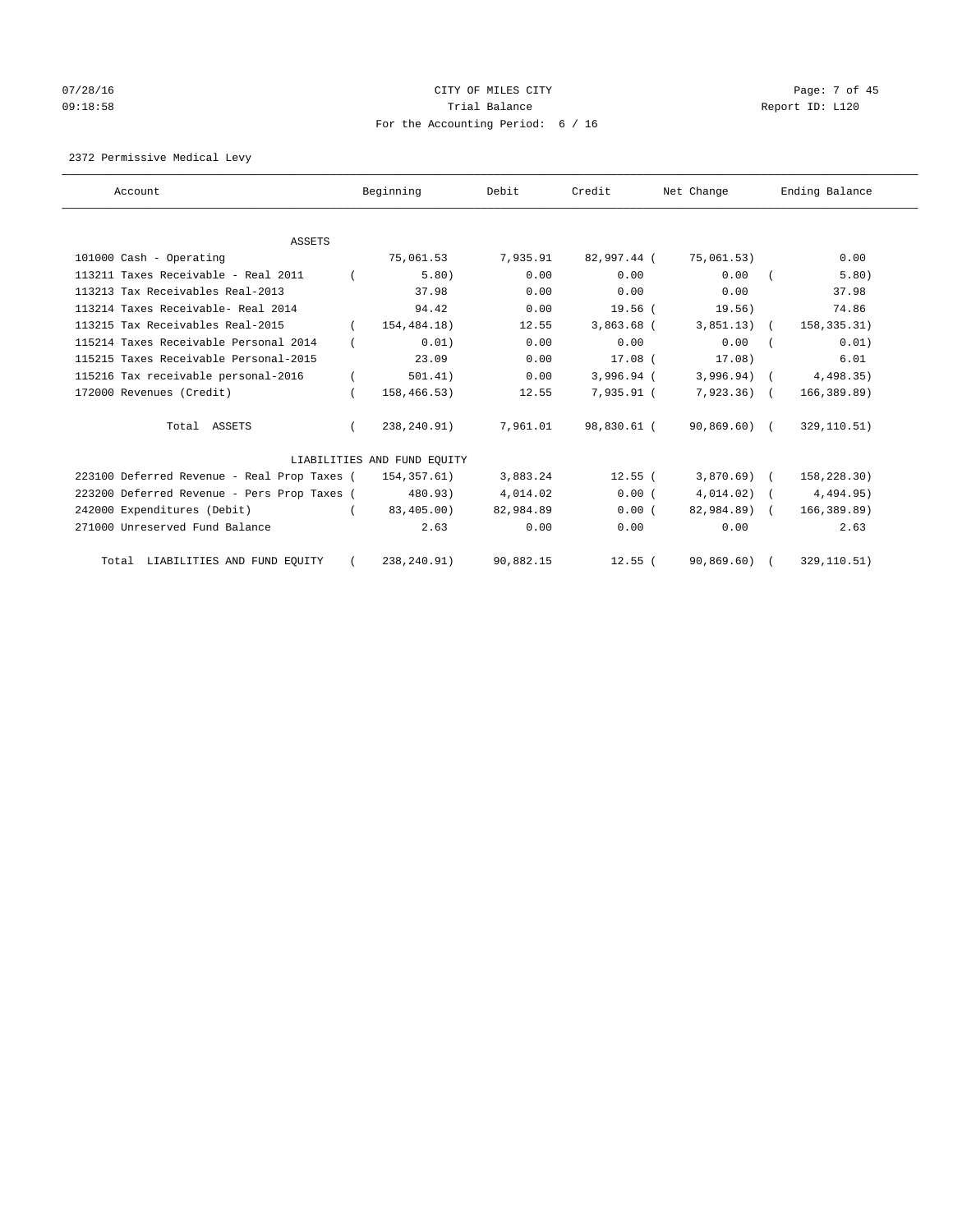# 07/28/16 Page: 8 of 45 09:18:58 Report ID: L120 For the Accounting Period: 6 / 16

#### 2394 BUILDING CODE ENFORCEMENT

| Account                              |        | Beginning                   | Debit     | Credit      | Net Change    | Ending Balance |
|--------------------------------------|--------|-----------------------------|-----------|-------------|---------------|----------------|
|                                      |        |                             |           |             |               |                |
|                                      | ASSETS |                             |           |             |               |                |
| 101000 Cash - Operating              |        | 120,216.48                  | 11,438.10 | 23,903.04 ( | 12,464.94)    | 107,751.54     |
| 172000 Revenues (Credit)             |        | 111,269.75)                 | 0.00      | 11,438.10 ( | $11,438.10$ ( | 122,707.85)    |
| Total ASSETS                         |        | 8,946.73                    | 11,438.10 | 35,341.14 ( | 23,903.04) (  | 14,956.31)     |
|                                      |        | LIABILITIES AND FUND EQUITY |           |             |               |                |
| 202000 Accounts Payable              |        | 0.00                        | 21,851.47 | 21,851.47   | 0.00          | 0.00           |
| 242000 Expenditures (Debit)          |        | 98,875.01)                  | 23,903.04 | 0.00(       | 23,903.04)    | 122,778.05)    |
| 271000 Unreserved Fund Balance       |        | 107,821.74                  | 0.00      | 0.00        | 0.00          | 107,821.74     |
| LIABILITIES AND FUND EQUITY<br>Total |        | 8,946.73                    | 45,754.51 | 21,851.47 ( | 23,903.04)    | 14,956.31)     |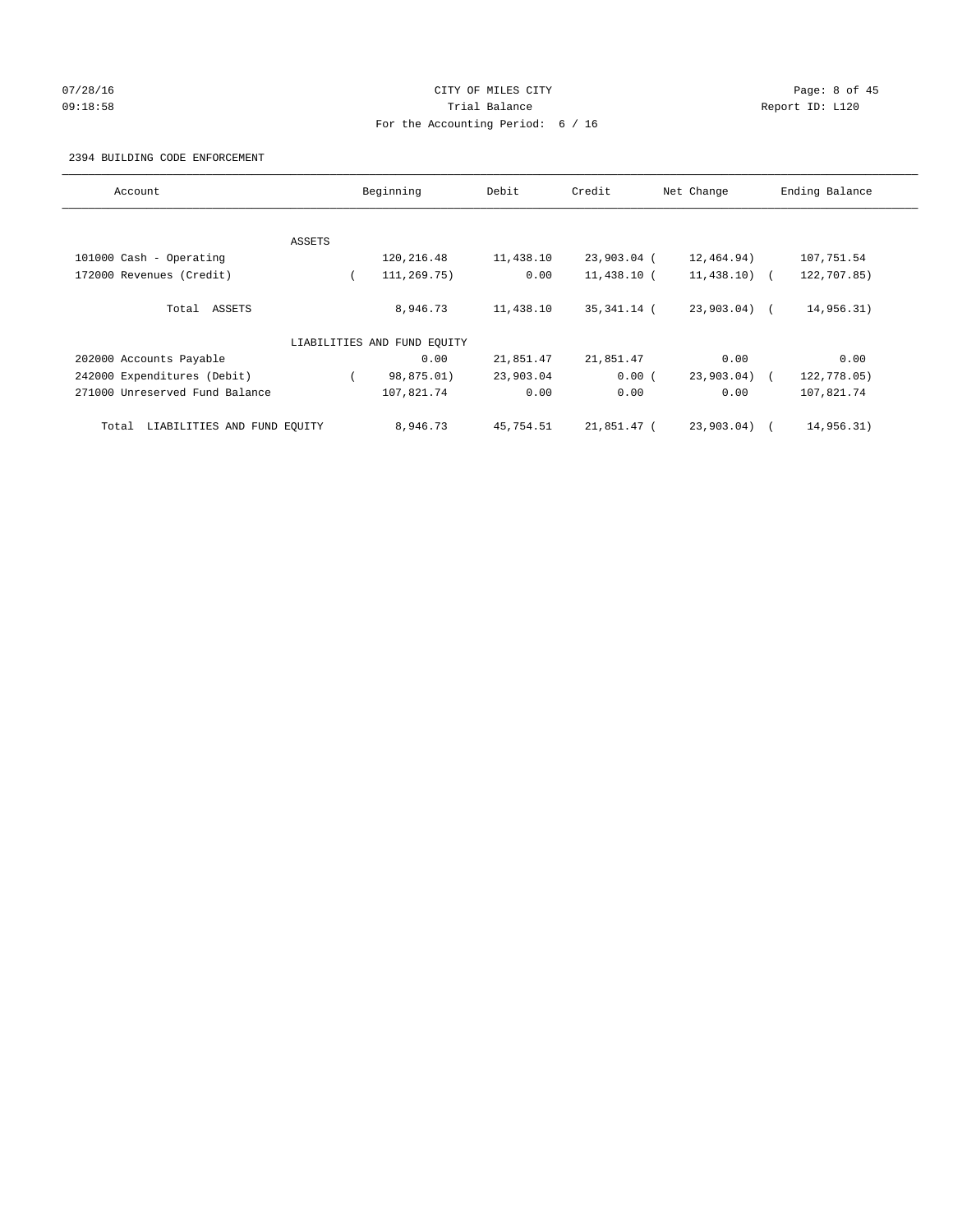# 07/28/16 Page: 9 of 45 09:18:58 Report ID: L120 For the Accounting Period: 6 / 16

2400 LTG M D#165-(Gen City)

| Account                                    | Beginning                   | Debit     | Credit       | Net Change   | Ending Balance |
|--------------------------------------------|-----------------------------|-----------|--------------|--------------|----------------|
| ASSETS                                     |                             |           |              |              |                |
| 101000 Cash - Operating                    | 70,664.27                   | 6,647.62  | 29,197.13 (  | 22,549.51)   | 48, 114.76     |
| 118130 Special Assessments Receivable 2013 | 21.45                       | 0.00      | 0.00         | 0.00         | 21.45          |
| 118140 Special Assessments Receivables-201 | 269.14                      | 0.00      | $91.15$ (    | 91.15)       | 177.99         |
| 118150 Special Assessments Receivables-201 | 10,081.25                   | 0.00      | $6,303.71$ ( | 6,303.71)    | 3,777.54       |
| 172000 Revenues (Credit)                   | 164,267.30)                 | 0.00      | $6,647.62$ ( | $6,647.62$ ( | 170,914.92)    |
| Total ASSETS                               | 83, 231. 19)                | 6,647.62  | 42,239.61 (  | 35,591.99) ( | 118,823.18)    |
|                                            | LIABILITIES AND FUND EQUITY |           |              |              |                |
| 202000 Accounts Payable                    | 0.00                        | 15,662.62 | 15,662.62    | 0.00         | 0.00           |
| 223000 Deferred Revenue/Uncollected Taxes  | 10,373.20                   | 6,394.86  | 0.00(        | 6,394.86)    | 3,978.34       |
| 242000 Expenditures (Debit)                | 145,098.10)<br>$\sqrt{2}$   | 68,315.04 | 39,117.91 (  | 29,197.13) ( | 174,295.23)    |
| 271000 Unreserved Fund Balance             | 51,493.71                   | 0.00      | 0.00         | 0.00         | 51,493.71      |
| Total LIABILITIES AND FUND EQUITY          | 83,231.19)                  | 90,372.52 | 54,780.53 (  | 35,591.99) ( | 118,823.18)    |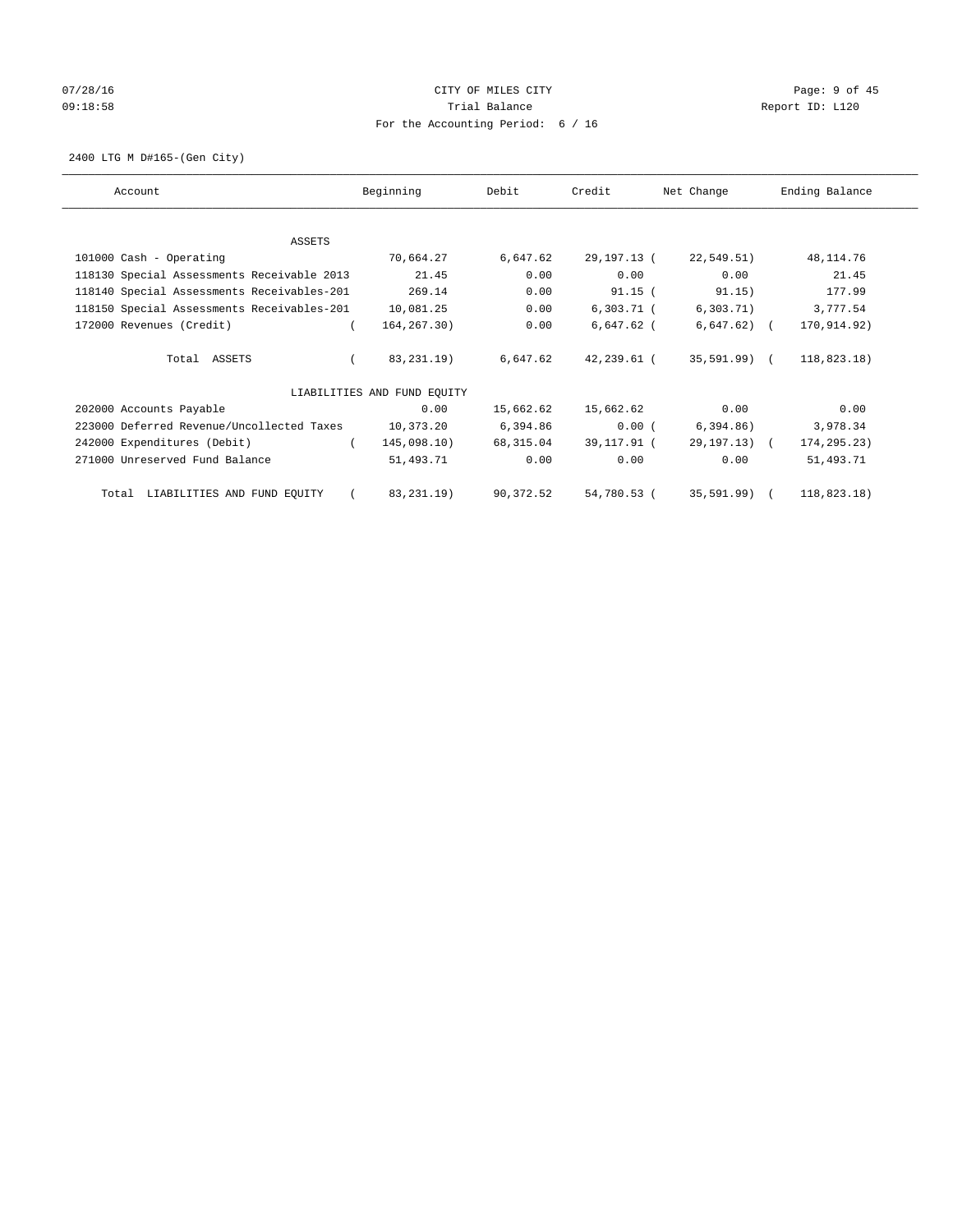# 07/28/16 Page: 10 of 45 09:18:58 Report ID: L120 For the Accounting Period: 6 / 16

#### 2420 LTG M D#167-(MilesAddn Etc)

| Account                                    | Beginning                   | Debit     | Credit       | Net Change     | Ending Balance |
|--------------------------------------------|-----------------------------|-----------|--------------|----------------|----------------|
| ASSETS                                     |                             |           |              |                |                |
| 101000 Cash - Operating                    | 15,426.87                   | 1,199.53  | 2,639.74 (   | 1,440.21)      | 13,986.66      |
| 118150 Special Assessments Receivables-201 | 2,304.51                    | 0.00      | 1,154.05 (   | 1,154.05)      | 1,150.46       |
| 172000 Revenues (Credit)                   | 30, 368, 02)                | 0.00      | 1,199.53 (   | $1,199.53$ ) ( | 31,567.55)     |
| Total ASSETS                               | 12,636.64)                  | 1,199.53  | 4,993.32 (   | $3,793.79$ ) ( | 16, 430.43)    |
|                                            | LIABILITIES AND FUND EQUITY |           |              |                |                |
| 202000 Accounts Payable                    | 0.00                        | 2,639.74  | 2,639.74     | 0.00           | 0.00           |
| 223000 Deferred Revenue/Uncollected Taxes  | 2,304.51                    | 1,154.05  | 0.00(        | 1,154.05)      | 1,150.46       |
| 242000 Expenditures (Debit)                | 27,644.74)                  | 7,934.92  | $5,295.18$ ( | $2,639.74$ (   | 30,284.48)     |
| 271000 Unreserved Fund Balance             | 12,703.59                   | 0.00      | 0.00         | 0.00           | 12,703.59      |
| LIABILITIES AND FUND EQUITY<br>Total       | 12,636.64)                  | 11,728.71 | 7,934.92 (   | $3,793.79$ ) ( | 16, 430.43)    |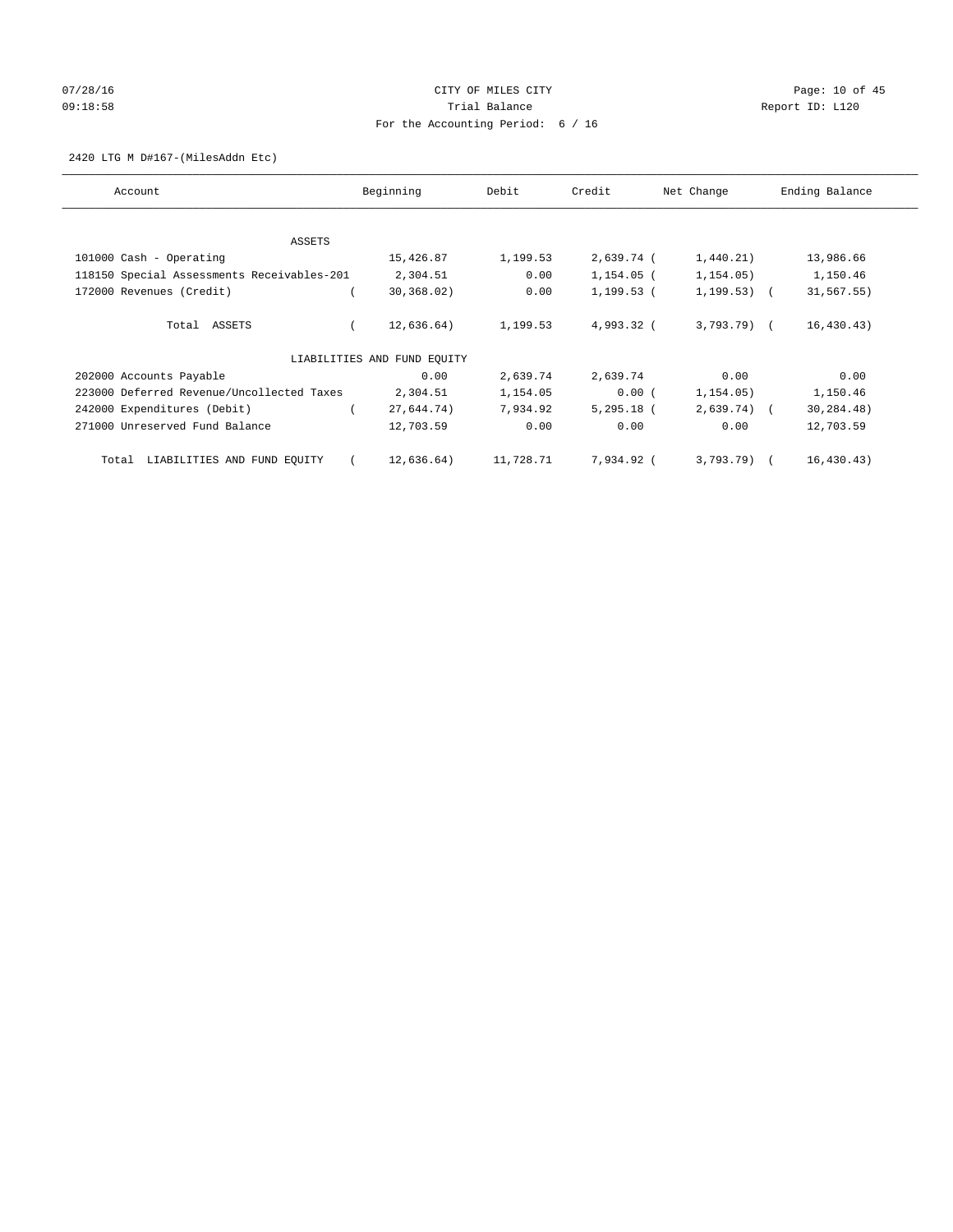# 07/28/16 Page: 11 of 45 09:18:58 Report ID: L120 For the Accounting Period: 6 / 16

2430 LTG M D#171-(Balsam Est)

| Account                                    | Beginning                   | Debit  | Credit     | Net Change   | Ending Balance |
|--------------------------------------------|-----------------------------|--------|------------|--------------|----------------|
| <b>ASSETS</b>                              |                             |        |            |              |                |
| 101000 Cash - Operating                    | 1,437.18                    | 77.26  | $268.44$ ( | 191.18)      | 1,246.00       |
| 118150 Special Assessments Receivables-201 | 74.03                       | 0.00   | $74.03$ (  | 74.03)       | 0.00           |
| 172000 Revenues (Credit)                   | 4,199.84)                   | 0.00   | $77.26$ (  | $77.26$ ) (  | 4, 277.10      |
| Total ASSETS                               | 2,688.63)                   | 77.26  | 419.73 (   | $342.47$ ) ( | 3,031,10)      |
|                                            | LIABILITIES AND FUND EQUITY |        |            |              |                |
| 202000 Accounts Payable                    | 0.00                        | 268.44 | 268.44     | 0.00         | 0.00           |
| 223000 Deferred Revenue/Uncollected Taxes  | 74.03                       | 74.03  | 0.00(      | 74.03)       | 0.00           |
| 242000 Expenditures (Debit)                | 4,482.47)                   | 268.44 | 0.00(      | $268.44$ ) ( | 4,750.91)      |
| 271000 Unreserved Fund Balance             | 1,719.81                    | 0.00   | 0.00       | 0.00         | 1,719.81       |
| LIABILITIES AND FUND EQUITY<br>Total       | 2,688.63)                   | 610.91 | $268.44$ ( | 342.47)      | 3,031,10)      |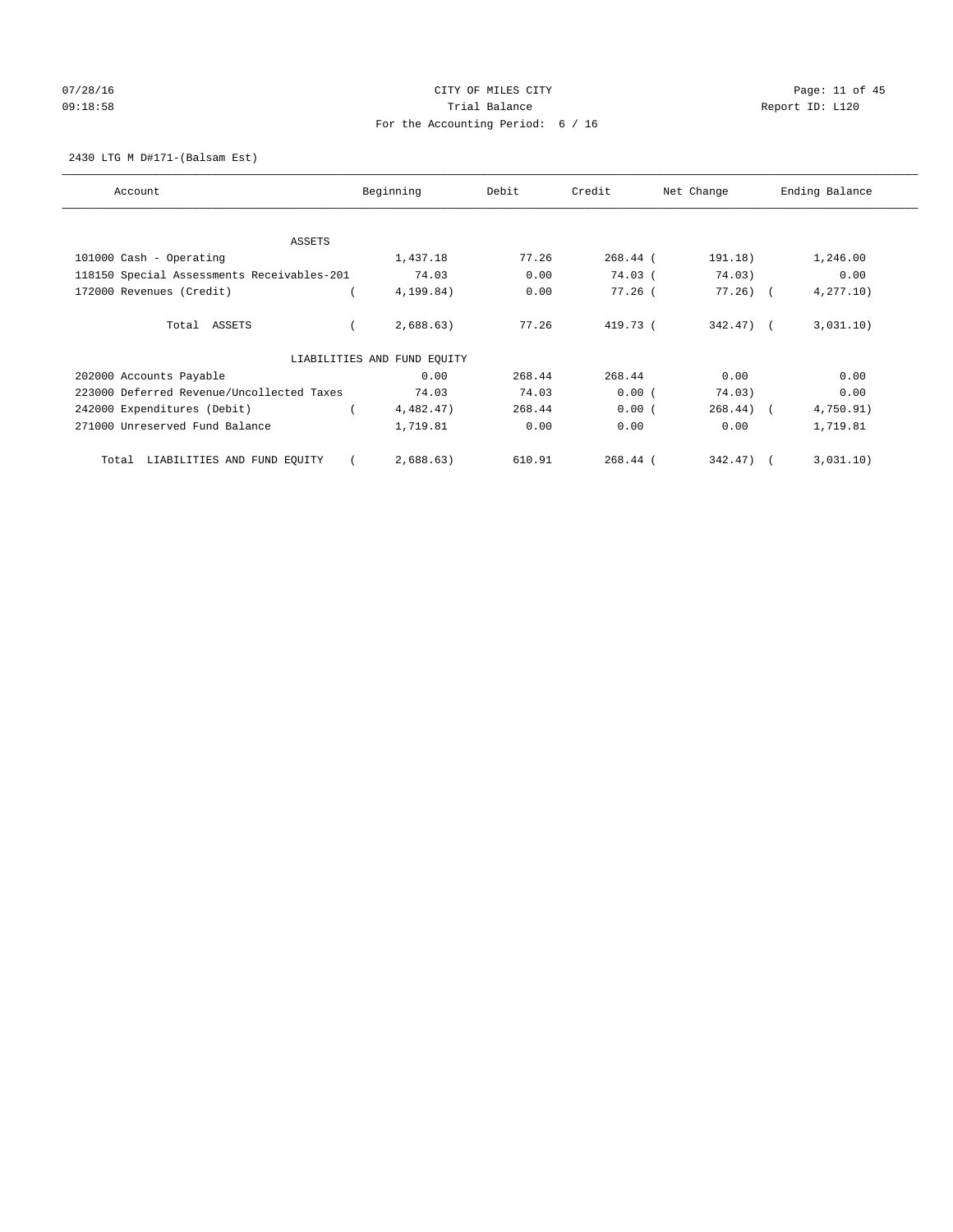# 07/28/16 Page: 12 of 45 09:18:58 Report ID: L120 For the Accounting Period: 6 / 16

2440 LTG M D#172-(Main Str)

| Account                                    | Beginning                   | Debit    | Credit       | Net Change   | Ending Balance |
|--------------------------------------------|-----------------------------|----------|--------------|--------------|----------------|
| ASSETS                                     |                             |          |              |              |                |
| 101000 Cash - Operating                    | 9,084.43                    | 438.96   | $1,299.08$ ( | 860.12)      | 8,224.31       |
| 118150 Special Assessments Receivables-201 | 785.02                      | 0.00     | $420.02$ (   | 420.02)      | 365.00         |
| 172000 Revenues (Credit)                   | 17,051.35)                  | 0.00     | 438.96 (     | 438.96) (    | 17,490.31)     |
| Total ASSETS                               | 7,181.90)                   | 438.96   | 2,158.06 (   | 1,719.10) (  | 8,901.00)      |
|                                            | LIABILITIES AND FUND EQUITY |          |              |              |                |
| 202000 Accounts Payable                    | 0.00                        | 1,299.08 | 1,299.08     | 0.00         | 0.00           |
| 223000 Deferred Revenue/Uncollected Taxes  | 785.02                      | 420.02   | 0.00(        | 420.02)      | 365.00         |
| 242000 Expenditures (Debit)                | 15, 193.14)                 | 1,299.08 | 0.00(        | $1,299.08$ ( | 16, 492.22)    |
| 271000 Unreserved Fund Balance             | 7,226.22                    | 0.00     | 0.00         | 0.00         | 7,226.22       |
| LIABILITIES AND FUND EQUITY<br>Total       | 7,181.90)                   | 3,018.18 | 1,299.08 (   | 1,719.10)    | 8,901.00)      |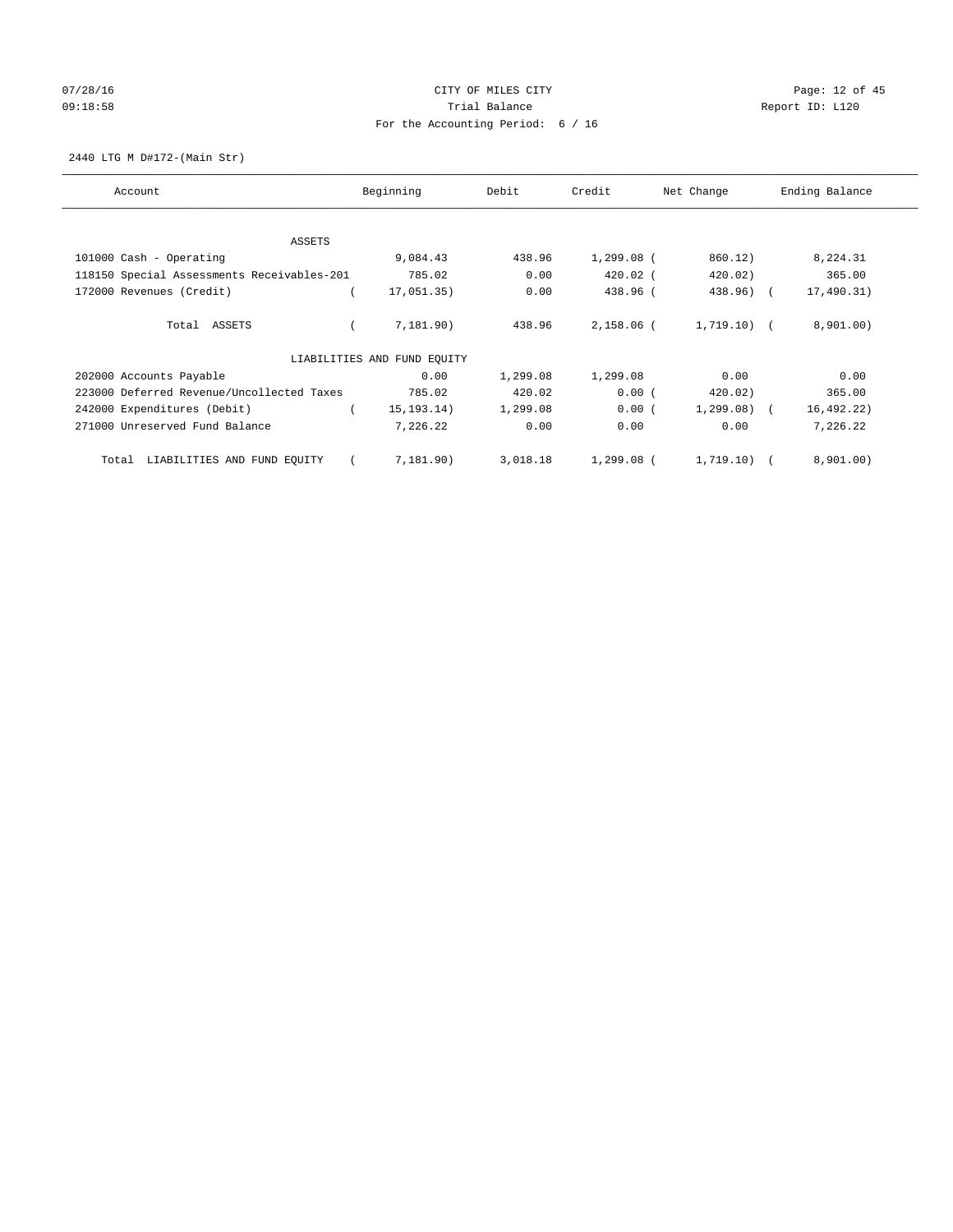# 07/28/16 Page: 13 of 45 09:18:58 Report ID: L120 For the Accounting Period: 6 / 16

2450 LTG M D#195-(SG-Trico)

| Account                                    | Beginning<br>Debit<br>Credit |                     |          | Net Change | Ending Balance |
|--------------------------------------------|------------------------------|---------------------|----------|------------|----------------|
| <b>ASSETS</b>                              |                              |                     |          |            |                |
| 101000 Cash - Operating                    | 3,068.22                     | 99.07               | 401.84 ( | 302.77)    | 2,765.45       |
| 118150 Special Assessments Receivables-201 |                              | 167.96<br>0.00      | 94.12 (  | 94.12)     | 73.84          |
| 172000 Revenues (Credit)                   |                              | 0.00<br>5, 199.02)  | 99.07 (  | 99.07) (   | 5,298.09       |
| Total ASSETS                               |                              | 1,962.84)<br>99.07  | 595.03(  | 495.96) (  | 2,458.80)      |
|                                            | LIABILITIES AND FUND EQUITY  |                     |          |            |                |
| 202000 Accounts Payable                    |                              | 0.00<br>401.84      | 401.84   | 0.00       | 0.00           |
| 223000 Deferred Revenue/Uncollected Taxes  |                              | 94.12<br>167.96     | 0.00(    | 94.12)     | 73.84          |
| 242000 Expenditures (Debit)                |                              | 5,464.14)<br>401.84 | 0.00(    | 401.84) (  | 5,865.98)      |
| 271000 Unreserved Fund Balance             | 3,333.34                     | 0.00                | 0.00     | 0.00       | 3,333.34       |
| LIABILITIES AND FUND EQUITY<br>Total       |                              | 897.80<br>1,962.84) | 401.84 ( | 495.96)    | 2,458.80)      |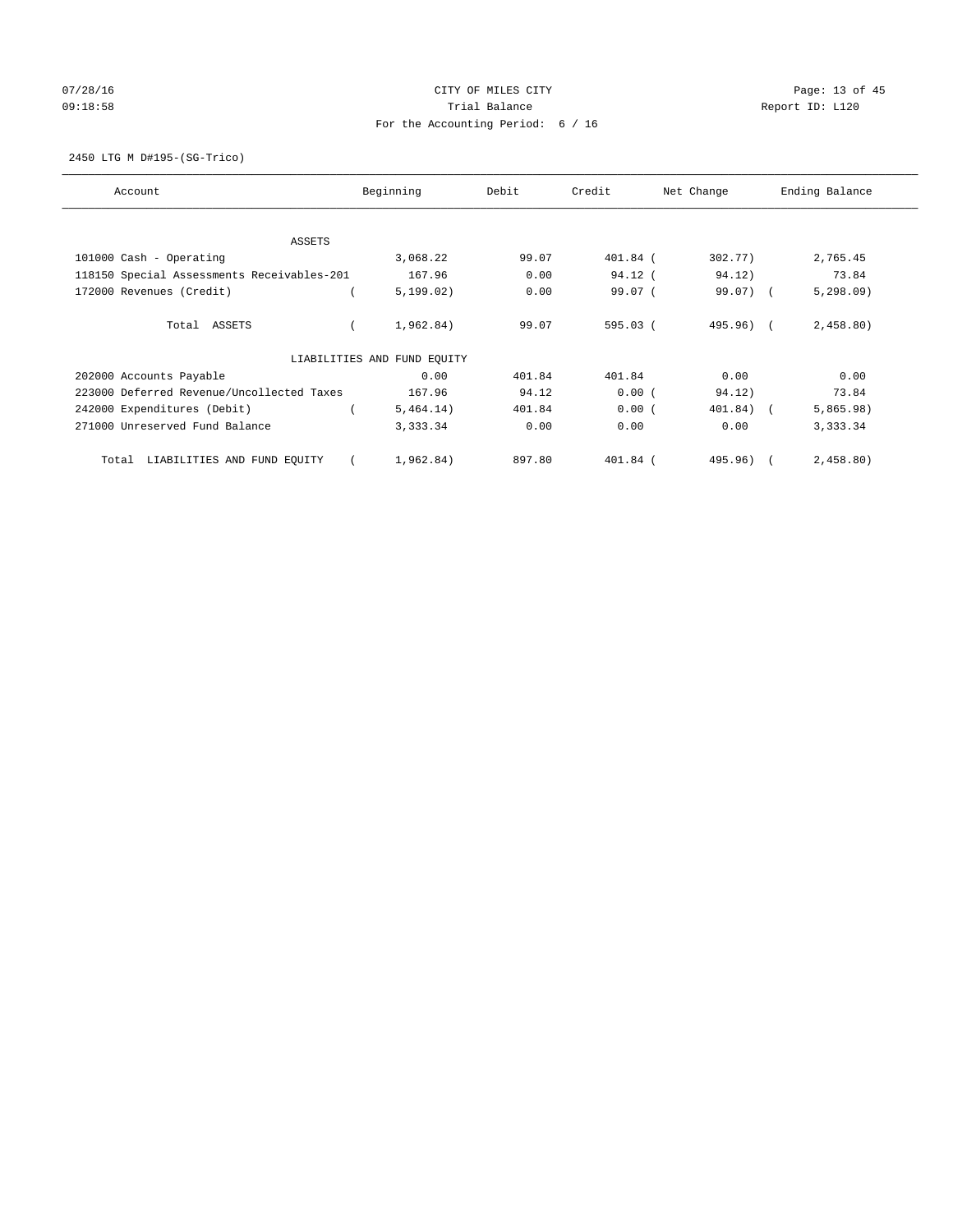# 07/28/16 Page: 14 of 45 09:18:58 Report ID: L120 For the Accounting Period: 6 / 16

2470 LTG M D#202-(SG-MDU&NV)

| Account                                    | Beginning                   | Debit    | Credit     | Net Change   | Ending Balance |
|--------------------------------------------|-----------------------------|----------|------------|--------------|----------------|
| <b>ASSETS</b>                              |                             |          |            |              |                |
| 101000 Cash - Operating                    | 3,399.06                    | 128.66   | $604.92$ ( | 476.26)      | 2,922.80       |
| 118150 Special Assessments Receivables-201 | 437.93                      | 0.00     | 122.62 (   | 122.62)      | 315.31         |
| 172000 Revenues (Credit)                   | 7,507.33)                   | 0.00     | 128.66 (   | $128.66$ ) ( | 7,635.99)      |
| Total ASSETS                               | 3,670.34)                   | 128.66   | $856.20$ ( | 727.54) (    | 4,397.88)      |
|                                            | LIABILITIES AND FUND EQUITY |          |            |              |                |
| 202000 Accounts Payable                    | 0.00                        | 604.92   | 604.92     | 0.00         | 0.00           |
| 223000 Deferred Revenue/Uncollected Taxes  | 437.93                      | 122.62   | 0.00(      | 122.62)      | 315.31         |
| 242000 Expenditures (Debit)                | 7,146.16)                   | 3,037.88 | 2,432.96 ( | $604.92)$ (  | 7,751.08)      |
| 271000 Unreserved Fund Balance             | 3,037.89                    | 0.00     | 0.00       | 0.00         | 3,037.89       |
| LIABILITIES AND FUND EQUITY<br>Total       | 3,670.34)                   | 3,765.42 | 3,037.88 ( | 727.54)      | 4,397.88)      |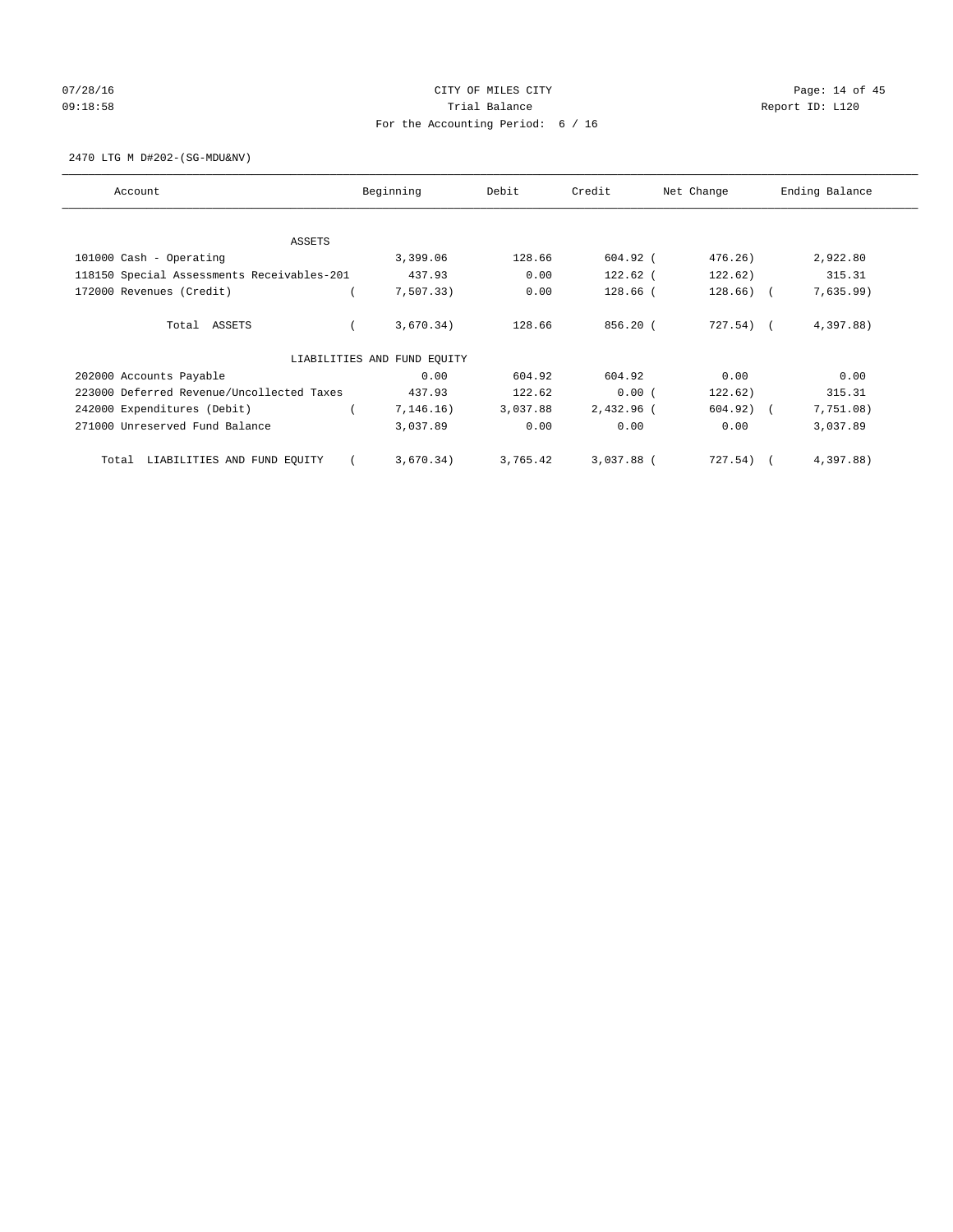# 07/28/16 Page: 15 of 45 09:18:58 Report ID: L120 For the Accounting Period: 6 / 16

## 2480 LTG M M#173-(Milestown Estates)

| Account                                    | Beginning                   | Debit  | Credit<br>Net Change |              | Ending Balance |  |
|--------------------------------------------|-----------------------------|--------|----------------------|--------------|----------------|--|
|                                            |                             |        |                      |              |                |  |
| ASSETS                                     |                             |        |                      |              |                |  |
| 101000 Cash - Operating                    | 1,677.13                    | 30.66  | 115.57 (             | 84.91)       | 1,592.22       |  |
| 118150 Special Assessments Receivables-201 | 28.64                       | 0.00   | $28.64$ (            | 28.64)       | 0.00           |  |
| 172000 Revenues (Credit)                   | 1,799.20                    | 0.00   | $30.66$ (            | $30.66$ ) (  | 1,829.86)      |  |
| Total ASSETS                               | 93.43)                      | 30.66  | 174.87 (             | $144.21$ (   | 237.64)        |  |
|                                            | LIABILITIES AND FUND EQUITY |        |                      |              |                |  |
| 202000 Accounts Payable                    | 0.00                        | 115.57 | 115.57               | 0.00         | 0.00           |  |
| 223000 Deferred Revenue/Uncollected Taxes  | 28.64                       | 28.64  | 0.00(                | 28.64)       | 0.00           |  |
| 242000 Expenditures (Debit)                | 1,449.02)                   | 115.57 | 0.00(                | $115.57$ ) ( | 1,564.59)      |  |
| 271000 Unreserved Fund Balance             | 1,326.95                    | 0.00   | 0.00                 | 0.00         | 1,326.95       |  |
| LIABILITIES AND FUND EQUITY<br>Total       | 93.43)                      | 259.78 | 115.57 (             | $144.21)$ (  | 237.64)        |  |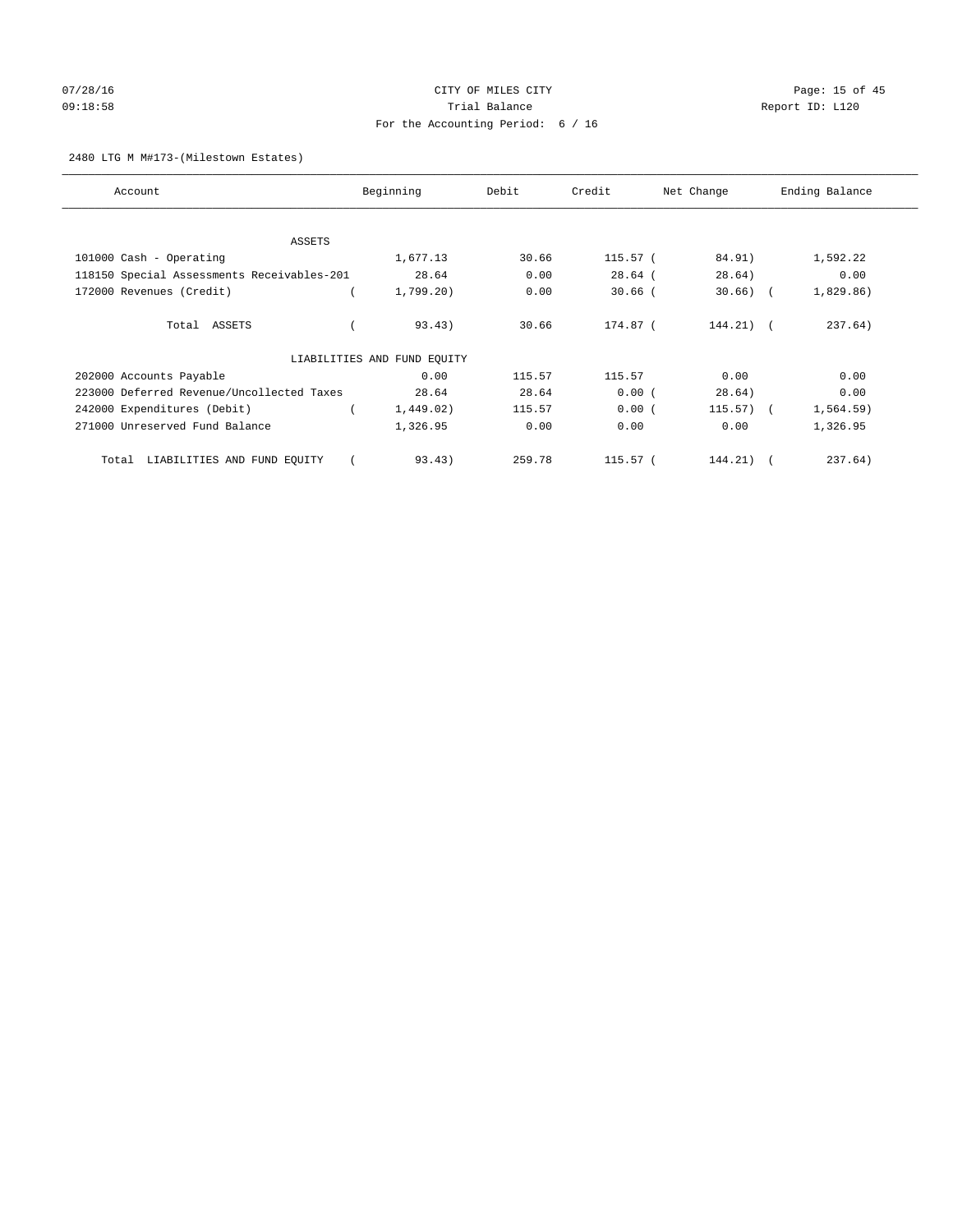# 07/28/16 Page: 16 of 45 09:18:58 Report ID: L120 For the Accounting Period: 6 / 16

2510 STR MAINT DIST #204

| Account                                              | Beginning                   | Debit      | Credit                  | Net Change    | Ending Balance              |
|------------------------------------------------------|-----------------------------|------------|-------------------------|---------------|-----------------------------|
|                                                      |                             |            |                         |               |                             |
| ASSETS                                               |                             |            |                         |               |                             |
| 101000 Cash - Operating                              | 569,277.68                  | 121,912.33 | 327,757.52 (            | 205,845.19)   | 363, 432.49                 |
| 118130 Special Assessments Receivable 2013           | 426.56                      | 0.00       | 0.00                    | 0.00          | 426.56                      |
| 118140 Special Assessments Receivables-201           | 664.64                      | 0.00       | 0.00                    | 0.00          | 664.64                      |
| 118150 Special Assessments Receivables-201 49,918.54 |                             | 0.00       | 30,569.13 (             | 30,569.13)    | 19,349.41                   |
| 172000 Revenues (Credit)                             | (1,057,717.94)              | 0.00       | 119,017.34 (            |               | 119,017.34) ( 1,176,735.28) |
| Total ASSETS                                         | 437,430.52)                 |            | 121,912.33 477,343.99 ( | 355,431.66) ( | 792,862.18)                 |
|                                                      | LIABILITIES AND FUND EQUITY |            |                         |               |                             |
| 202000 Accounts Payable                              | 54,406.55                   | 279,541.45 | 279,541.45              | 0.00          | 54,406.55                   |
| 223000 Deferred Revenue/Uncollected Taxes            | 51,009.75                   | 30,569.13  | 0.00(                   | 30,569.13)    | 20,440.62                   |
| 242000 Expenditures (Debit)                          | 855,812.55)                 | 327,757.52 | 2,894.99 (              |               | 324,862.53) ( 1,180,675.08) |
| 271000 Unreserved Fund Balance                       | 312,965.73                  | 0.00       | 0.00                    | 0.00          | 312,965.73                  |
| Total LIABILITIES AND FUND EQUITY                    | 437,430.52)                 | 637,868.10 | 282,436.44 (            | 355,431.66) ( | 792,862.18)                 |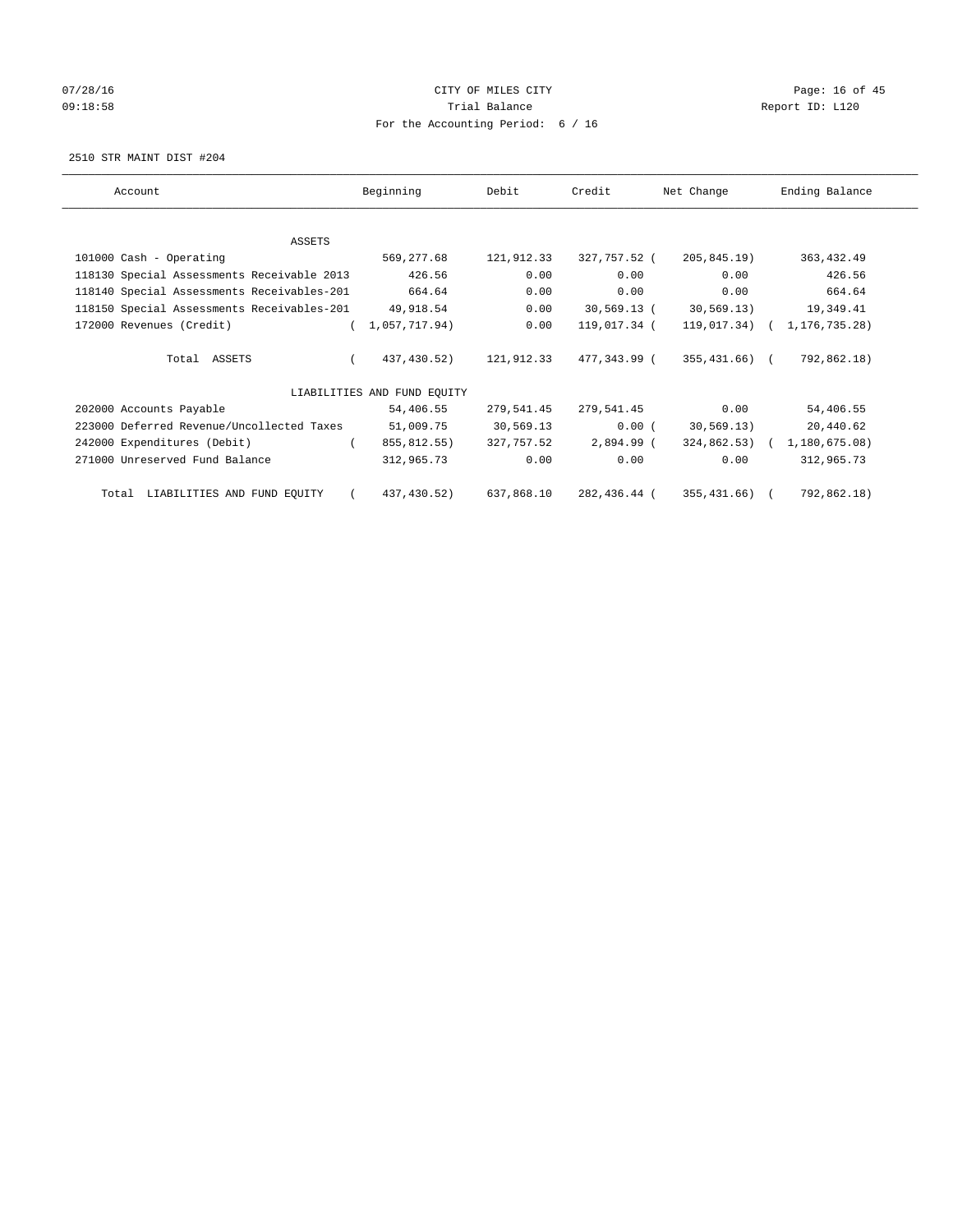# 07/28/16 Page: 17 of 45 09:18:58 Report ID: L120 For the Accounting Period: 6 / 16

2520 STR MAINT DIST #205

| Account                                    | Beginning                   | Debit      | Credit       | Net Change       | Ending Balance |
|--------------------------------------------|-----------------------------|------------|--------------|------------------|----------------|
|                                            |                             |            |              |                  |                |
| ASSETS                                     |                             |            |              |                  |                |
| 101000 Cash - Operating                    | 255,450.63                  | 100,465.69 | 132,220.88 ( | 31,755.19)       | 223,695.44     |
| 118130 Special Assessments Receivable 2013 | 269.02                      | 0.00       | 0.00         | 0.00             | 269.02         |
| 118140 Special Assessments Receivables-201 | 1,599.12                    | 0.00       | 526.62 (     | 526.62)          | 1,072.50       |
| 118150 Special Assessments Receivables-201 | 21,604.20                   | 0.00       | 11,480.32 (  | 11,480.32)       | 10,123.88      |
| 172000 Revenues (Credit)                   | 496, 916.81)                | 0.00       | 99,741.94 (  | 99,741.94) (     | 596,658.75)    |
| Total ASSETS                               | 217,993.84)                 | 100,465.69 | 243,969.76 ( | 143,504.07) (    | 361, 497.91)   |
|                                            | LIABILITIES AND FUND EQUITY |            |              |                  |                |
| 202000 Accounts Payable                    | 0.00                        | 116,038.31 | 116,038.31   | 0.00             | 0.00           |
| 223000 Deferred Revenue/Uncollected Taxes  | 23,472.18                   | 12,006.94  | 0.00(        | 12,006.94)       | 11,465.24      |
| 242000 Expenditures (Debit)                | 491,583.60)                 | 132,220.88 | 723.75 (     | $131, 497.13)$ ( | 623,080.73)    |
| 271000 Unreserved Fund Balance             | 250,117.58                  | 0.00       | 0.00         | 0.00             | 250, 117.58    |
| Total LIABILITIES AND FUND EQUITY          | 217,993.84)                 | 260,266.13 | 116,762.06 ( | 143,504.07) (    | 361, 497.91)   |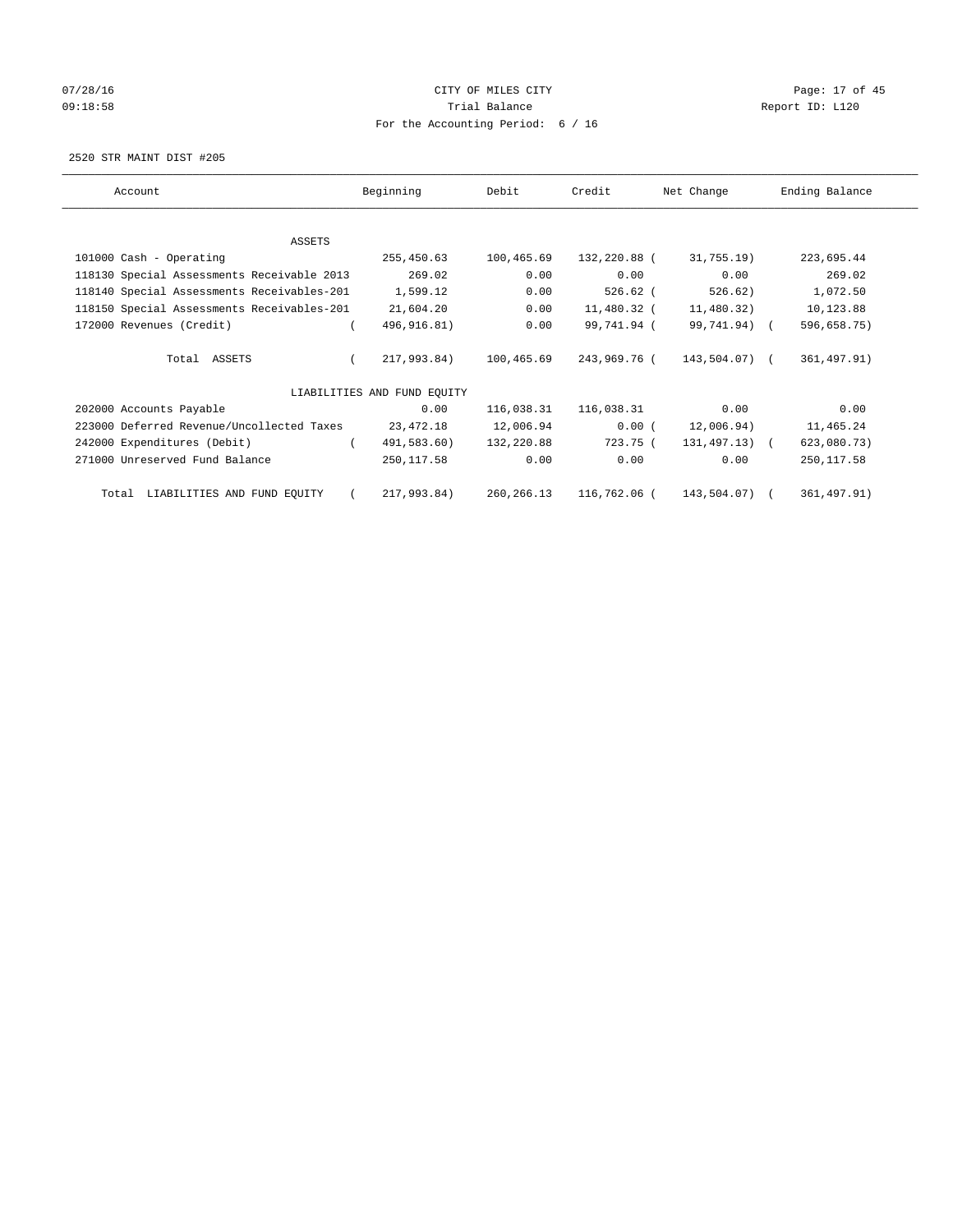# 07/28/16 Page: 18 of 45 09:18:58 Report ID: L120 For the Accounting Period: 6 / 16

#### 2540 STR MAINT DIST#207-(MILESTOWN ESTATES)

| Account                                    | Beginning                   | Debit  | Credit   | Net Change  | Ending Balance |
|--------------------------------------------|-----------------------------|--------|----------|-------------|----------------|
|                                            |                             |        |          |             |                |
| ASSETS                                     |                             |        |          |             |                |
| 101000 Cash - Operating                    | 3,693.97                    | 152.32 | 487.08 ( | 334.76)     | 3,359.21       |
| 118150 Special Assessments Receivables-201 | 102.76                      | 0.00   | 102.76 ( | 102.76)     | 0.00           |
| 172000 Revenues (Credit)                   | 6,666.48)                   | 0.00   | 152.32 ( | $152.32)$ ( | 6,818.80)      |
| Total ASSETS                               | 2,869.75)                   | 152.32 | 742.16 ( | 589.84) (   | 3,459.59)      |
|                                            | LIABILITIES AND FUND EQUITY |        |          |             |                |
| 223000 Deferred Revenue/Uncollected Taxes  | 102.76                      | 102.76 | 0.00(    | 102.76)     | 0.00           |
| 242000 Expenditures (Debit)                | 4,834.49)                   | 487.08 | 0.00(    | 487.08) (   | 5,321.57)      |
| 271000 Unreserved Fund Balance             | 1,861.98                    | 0.00   | 0.00     | 0.00        | 1,861.98       |
| Total LIABILITIES AND FUND EQUITY          | 2,869.75)                   | 589.84 | 0.00(    | 589.84)     | 3,459.59)      |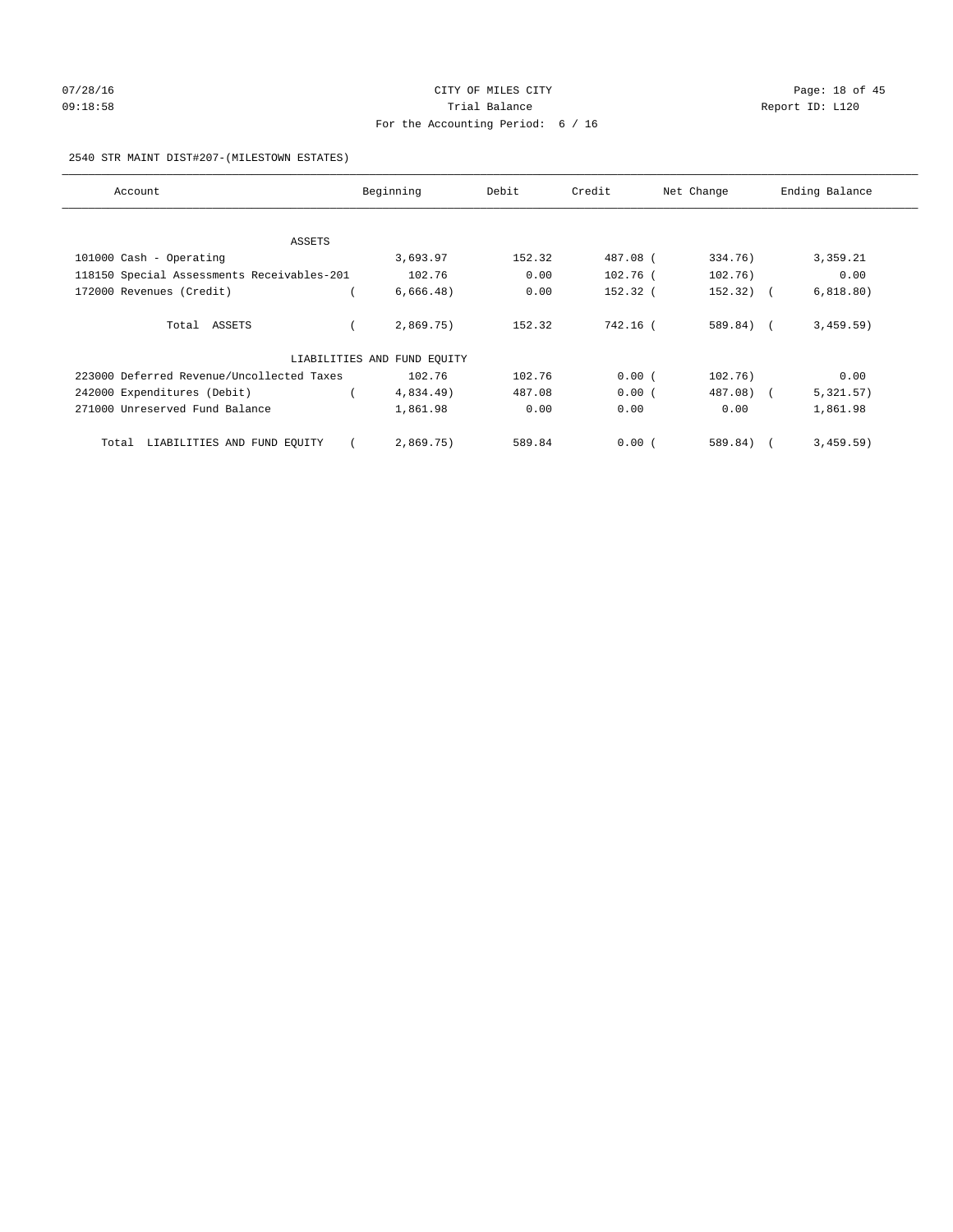# 07/28/16 Page: 19 of 45 09:18:58 Trial Balance Report ID: L120 For the Accounting Period: 6 / 16

#### 2701 Fire Grants

| Account                              |        | Beginning                   | Debit | Credit | Net Change | Ending Balance |
|--------------------------------------|--------|-----------------------------|-------|--------|------------|----------------|
|                                      |        |                             |       |        |            |                |
|                                      | ASSETS |                             |       |        |            |                |
| 101000 Cash - Operating              |        | 1,025.15                    | 0.00  | 0.00   | 0.00       | 1,025.15       |
| 172000 Revenues (Credit)             |        | 225.00)                     | 0.00  | 0.00   | 0.00       | 225.00)        |
| Total ASSETS                         |        | 800.15                      | 0.00  | 0.00   | 0.00       | 800.15         |
|                                      |        | LIABILITIES AND FUND EQUITY |       |        |            |                |
| 271000 Unreserved Fund Balance       |        | 800.15                      | 0.00  | 0.00   | 0.00       | 800.15         |
| LIABILITIES AND FUND EQUITY<br>Total |        | 800.15                      | 0.00  | 0.00   | 0.00       | 800.15         |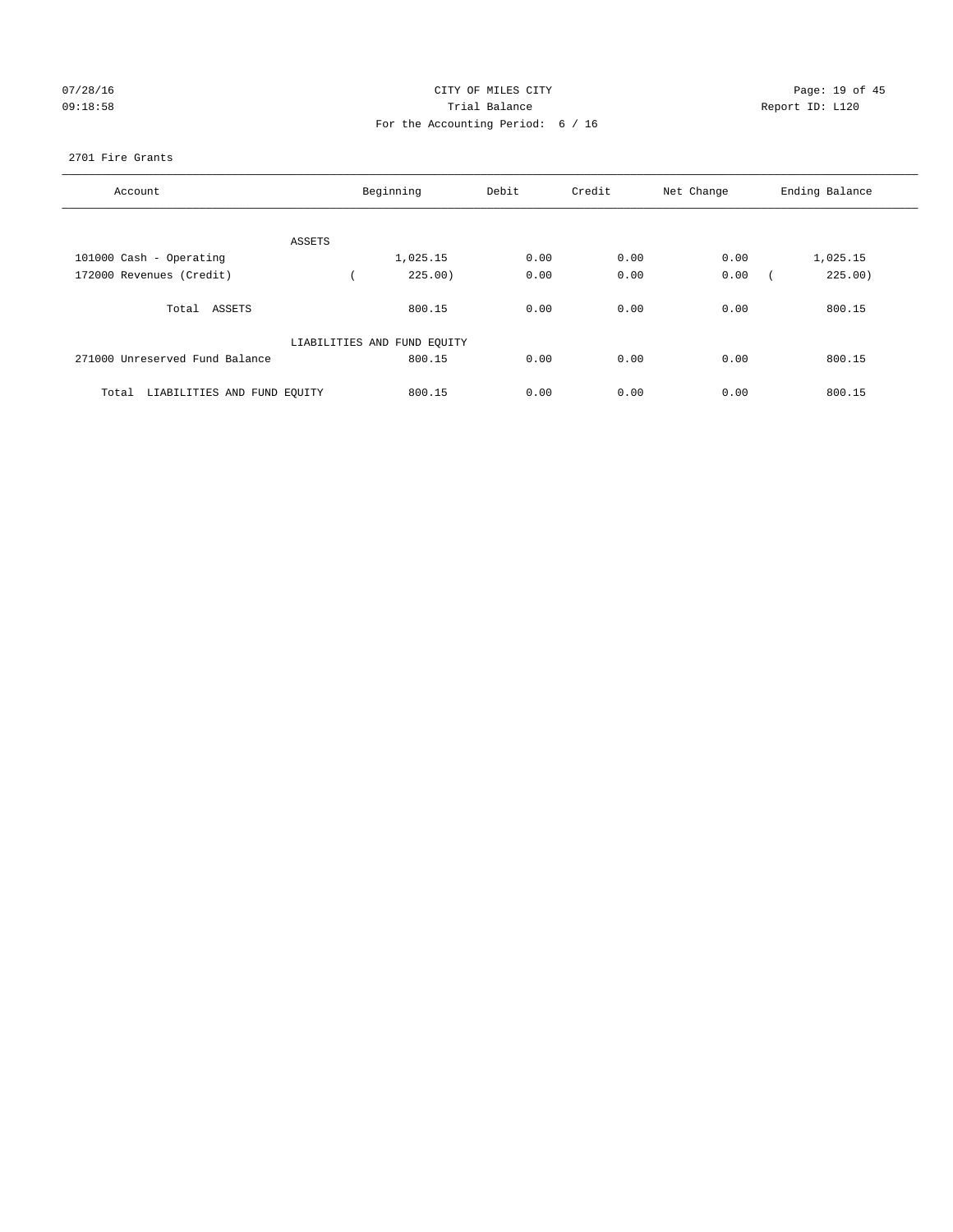# 07/28/16 Page: 20 of 45 09:18:58 Report ID: L120 For the Accounting Period: 6 / 16

## 2820 GAS TAX

| Account                              |        | Beginning                   | Debit      | Credit       | Net Change        | Ending Balance |
|--------------------------------------|--------|-----------------------------|------------|--------------|-------------------|----------------|
|                                      |        |                             |            |              |                   |                |
|                                      | ASSETS |                             |            |              |                   |                |
| 101000 Cash - Operating              |        | 160, 277.67                 | 15,054.52  | 175,330.54 ( | 160,276.02)       | 1.65           |
| 172000 Revenues (Credit)             |        | 165,599.72)                 | 0.00       | 15,054.52 (  | 15,054.52) (      | 180,654.24)    |
|                                      |        |                             |            |              |                   |                |
| Total ASSETS                         |        | 5,322.05)                   | 15,054.52  | 190,385.06 ( | $175, 330.54$ ) ( | 180,652.59)    |
|                                      |        |                             |            |              |                   |                |
|                                      |        | LIABILITIES AND FUND EQUITY |            |              |                   |                |
| 242000 Expenditures (Debit)          |        | 5,322.70)                   | 175,330.54 | 0.00(        | 175,330.54)       | 180,653.24)    |
| 271000 Unreserved Fund Balance       |        | 0.65                        | 0.00       | 0.00         | 0.00              | 0.65           |
|                                      |        |                             |            |              |                   |                |
| LIABILITIES AND FUND EQUITY<br>Total |        | 5,322.05)                   | 175,330.54 | 0.00(        | 175,330.54)       | 180,652.59)    |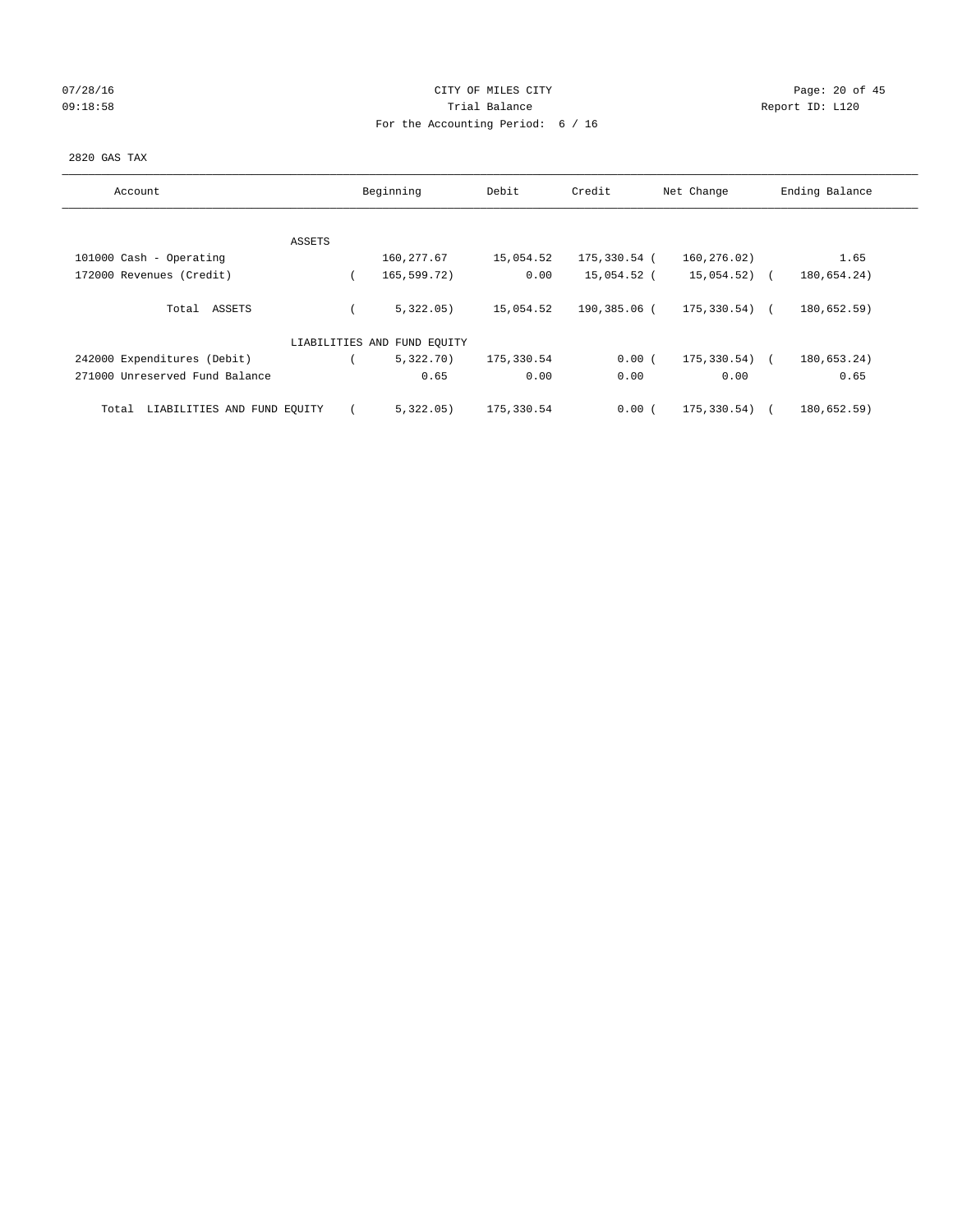# 07/28/16 Page: 21 of 45 09:18:58 Report ID: L120 For the Accounting Period: 6 / 16

#### 2850 911 EMERGENCY

| Account                              | Beginning |                             | Debit     | Credit       | Net Change    | Ending Balance |
|--------------------------------------|-----------|-----------------------------|-----------|--------------|---------------|----------------|
|                                      |           |                             |           |              |               |                |
|                                      | ASSETS    |                             |           |              |               |                |
| 101000 Cash - Operating              |           | 124,637.22                  | 49,921.85 | 28,542.31    | 21,379.54     | 146,016.76     |
| 172000 Revenues (Credit)             |           | 176,385.07)                 | 0.00      | 49,921.85 (  | 49,921.85) (  | 226,306.92)    |
| Total ASSETS                         |           | 51,747.85)                  | 49,921.85 | 78,464.16 (  | $28,542.31$ ( | 80, 290.16     |
|                                      |           | LIABILITIES AND FUND EQUITY |           |              |               |                |
| 202000 Accounts Payable              |           | 0.00                        | 5,003.66  | 5,003.66     | 0.00          | 0.00           |
| 242000 Expenditures (Debit)          |           | 158,723.15)                 | 29,501.78 | 959.47 (     | 28,542.31)    | 187, 265.46)   |
| 271000 Unreserved Fund Balance       |           | 106,975.30                  | 0.00      | 0.00         | 0.00          | 106,975.30     |
| LIABILITIES AND FUND EQUITY<br>Total |           | 51,747.85)                  | 34,505.44 | $5,963.13$ ( | 28,542.31)    | 80, 290.16)    |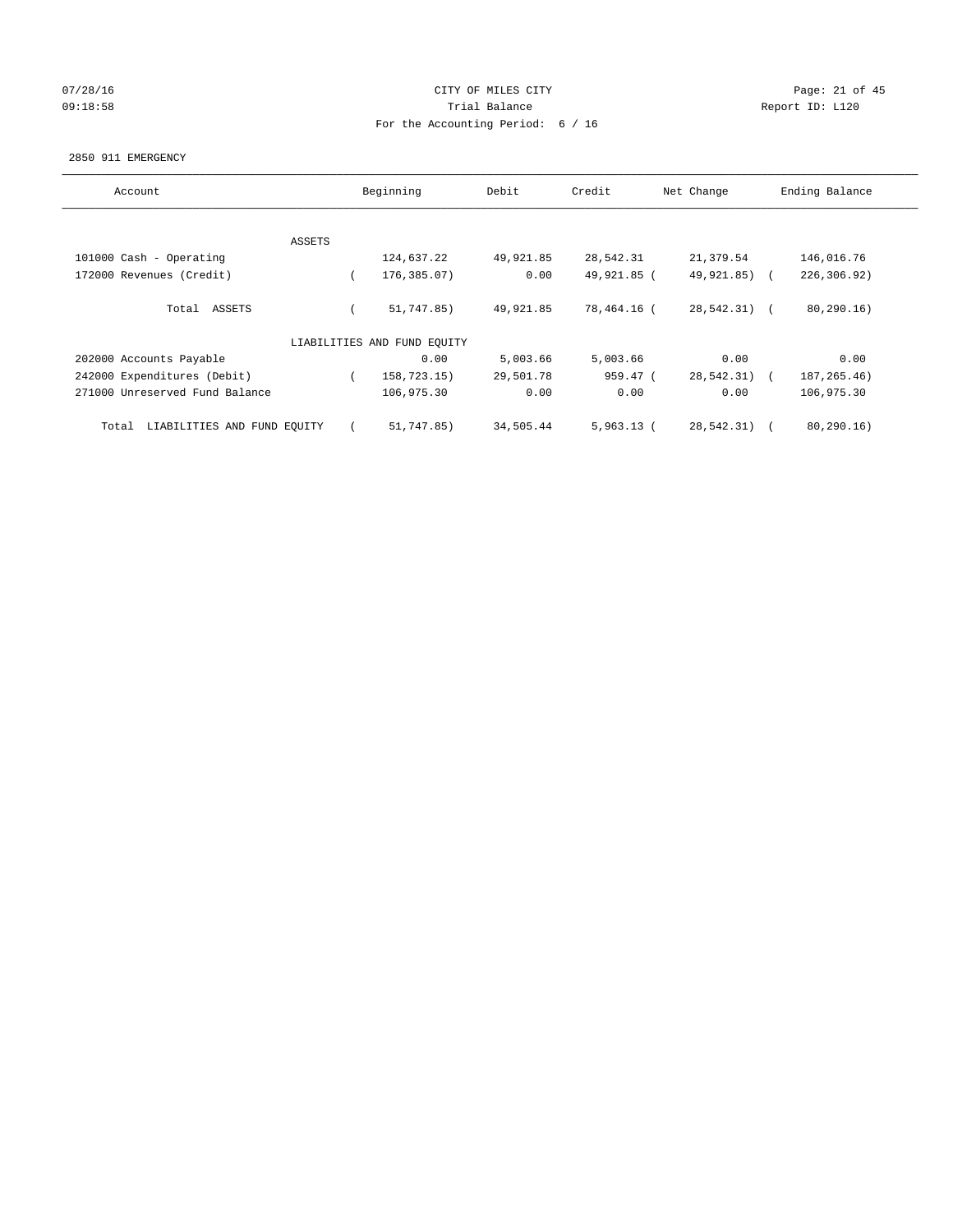# 07/28/16 Page: 22 of 45 09:18:58 Report ID: L120 For the Accounting Period: 6 / 16

#### 2880 LIBRARY GRANTS

| Account                                | Beginning                   | Debit    | Credit       | Net Change | Ending Balance |
|----------------------------------------|-----------------------------|----------|--------------|------------|----------------|
|                                        |                             |          |              |            |                |
| <b>ASSETS</b>                          |                             |          |              |            |                |
| 101000 Cash - Operating                | 617.00)                     | 617.00   | 0.00         | 617.00     | 0.00           |
| 101003 Cash - per capita               | 11,210.98                   | 0.00     | 0.00         | 0.00       | 11,210.98      |
| 101020 Cash - Partners Program         | 42,825.70                   | 0.00     | 841.00 (     | 841.00)    | 41,984.70      |
| 101030 Cash - Sagebrush Fed/Base Grant | 8,400.76                    | 0.00     | 548.00 (     | 548.00)    | 7,852.76       |
| 101033 Library - Humanities Grant      | 502.08                      | 0.00     | 0.00         | 0.00       | 502.08         |
| 172000 Revenues (Credit)               | 10, 191.49)                 | 0.00     | 0.00         | 0.00       | 10, 191.49)    |
| Total ASSETS                           | 52,131.03                   | 617.00   | $1,389.00$ ( | $772.00$ ) | 51,359.03      |
|                                        | LIABILITIES AND FUND EQUITY |          |              |            |                |
| 202000 Accounts Payable                | 0.00                        | 772.00   | 772.00       | 0.00       | 0.00           |
| 242000 Expenditures (Debit)            | 5, 147.86)                  | 772.00   | 0.00(        | 772.00)    | 5,919.86)      |
| 271000 Unreserved Fund Balance         | 57,278.89                   | 0.00     | 0.00         | 0.00       | 57,278.89      |
| Total LIABILITIES AND FUND EQUITY      | 52,131.03                   | 1,544.00 | 772.00 (     | $772.00$ ) | 51,359.03      |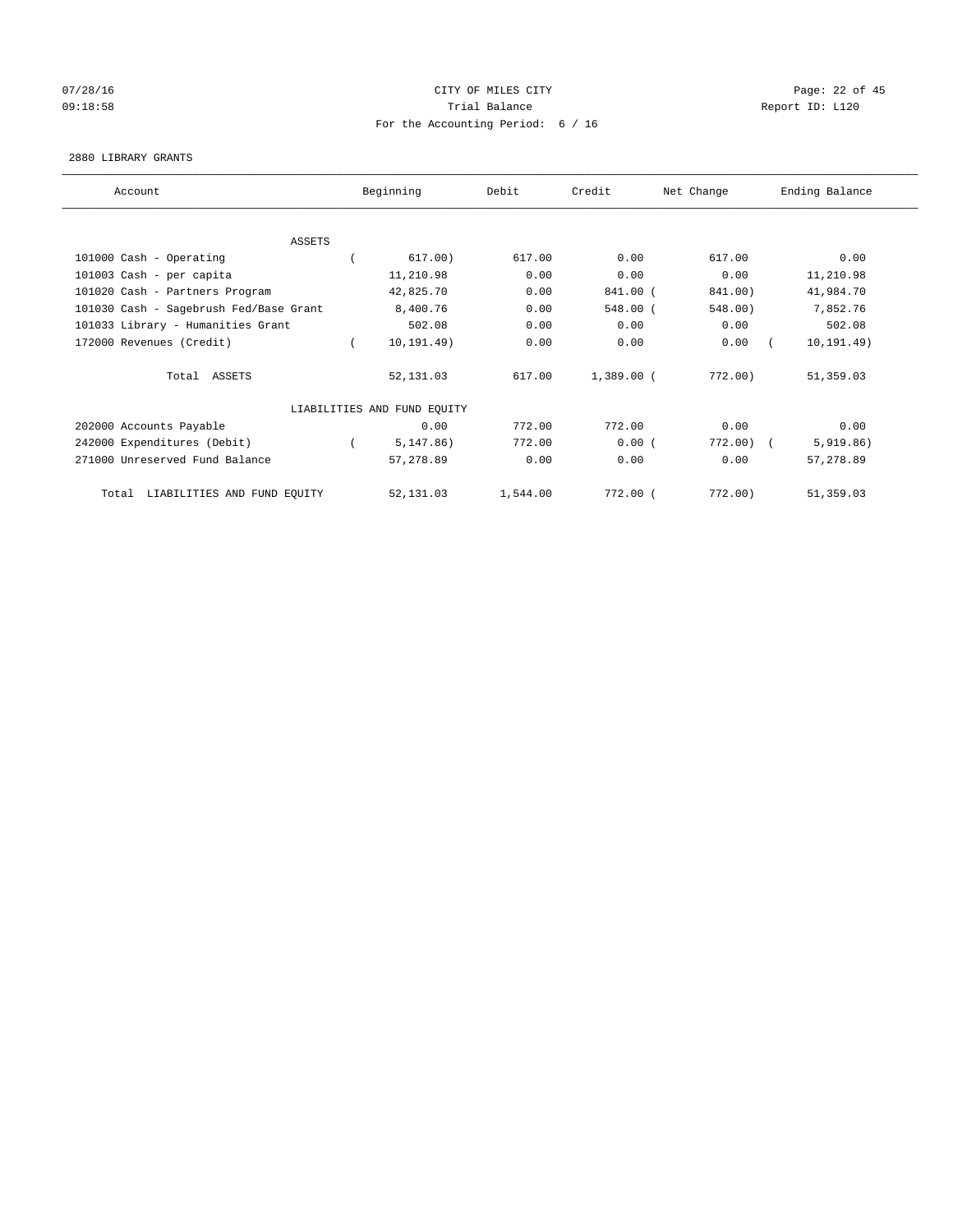# 07/28/16 Page: 23 of 45 09:18:58 Report ID: L120 For the Accounting Period: 6 / 16

## 2935 Historic Preservation

| Account                                 |  | Beginning                   | Debit    | Credit       | Net Change   | Ending Balance |  |
|-----------------------------------------|--|-----------------------------|----------|--------------|--------------|----------------|--|
| ASSETS                                  |  |                             |          |              |              |                |  |
| 101000 Cash - Operating                 |  | 2,518.49                    | 3,739.47 | 769.69       | 2,969.78     | 5,488.27       |  |
|                                         |  |                             |          |              |              |                |  |
| 101039 HP- CCHS Grant                   |  | 286.25                      | 0.00     | $535.00$ (   | 535.00)      | 248.75)        |  |
| 122000 Accounts Receivable              |  | 400.79)                     | 0.00     | 0.00         | 0.00         | 400.79)        |  |
| 132000 Due From Government (Short Term) |  | 3,286.38                    | 0.00     | 0.00         | 0.00         | 3,286.38       |  |
| 172000 Revenues (Credit)                |  | 7,307.00                    | 0.00     | $2,750.00$ ( | $2,750.00$ ( | 10,057.00)     |  |
| Total ASSETS                            |  | 1,616.67)                   | 3,739.47 | $4,054.69$ ( | $315.22$ ) ( | 1,931.89)      |  |
|                                         |  | LIABILITIES AND FUND EQUITY |          |              |              |                |  |
| 242000 Expenditures (Debit)             |  | 7,601.00)                   | 1,665.41 | $1,350.19$ ( | 315.22)      | 7,916.22)      |  |
| 271000 Unreserved Fund Balance          |  | 5,984.33                    | 0.00     | 0.00         | 0.00         | 5,984.33       |  |
| LIABILITIES AND FUND EQUITY<br>Total    |  | 1,616.67)                   | 1,665.41 | $1,350.19$ ( | 315.22       | 1,931.89)      |  |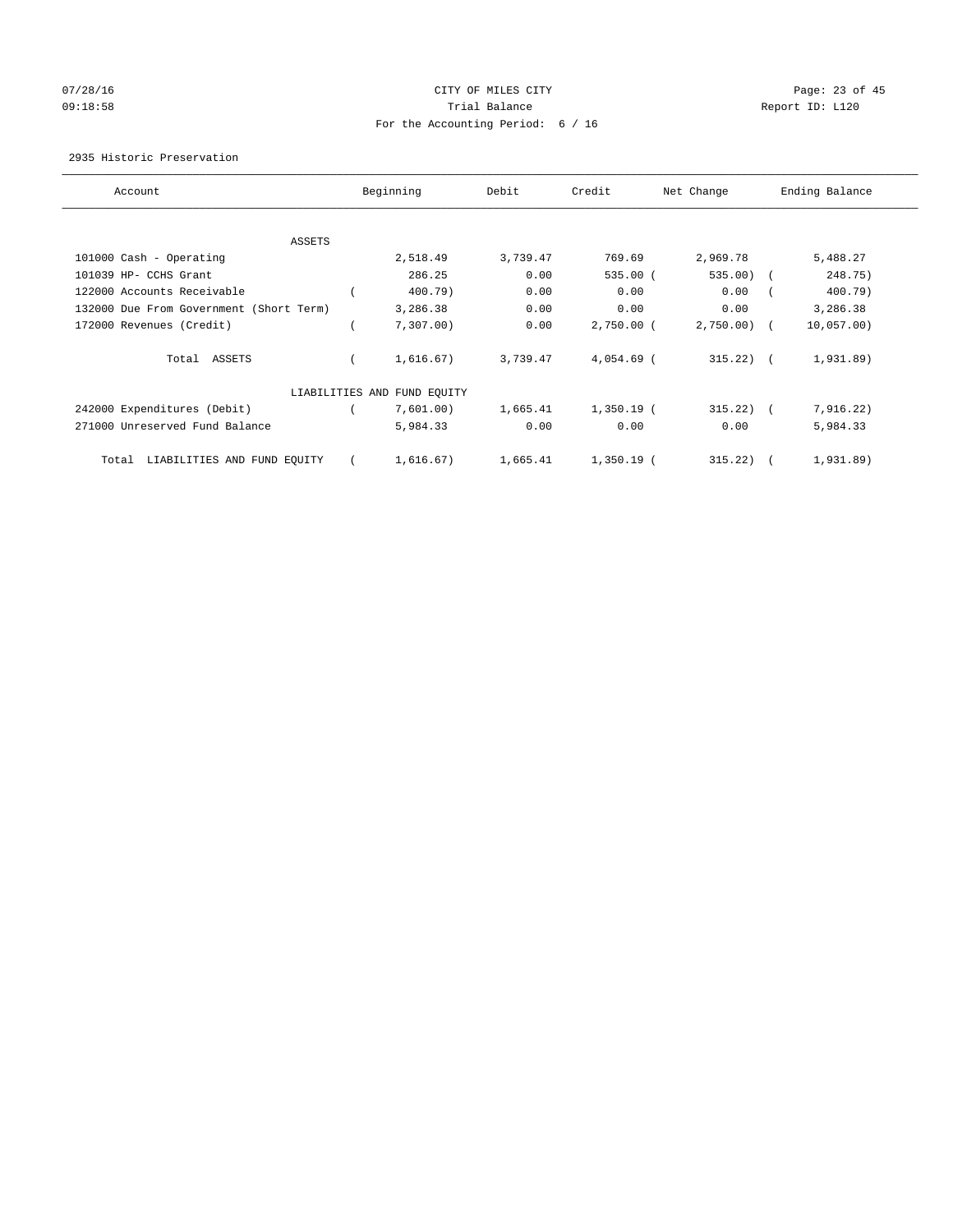# 07/28/16 Page: 24 of 45 09:18:58 Report ID: L120 For the Accounting Period: 6 / 16

2985 RETIRED SENIOR VOLUNTEER PROG (RSVP)

| Account                                     |          | Beginning                   | Debit     | Credit        | Net Change     | Ending Balance |
|---------------------------------------------|----------|-----------------------------|-----------|---------------|----------------|----------------|
|                                             |          |                             |           |               |                |                |
| <b>ASSETS</b>                               |          |                             |           |               |                |                |
| 101000 Cash - Operating                     |          | 717.23                      | 7,308.54  | 8,020.71 (    | 712.17)        | 5.06           |
| 101004 RSVP Non-Federal Cash Operating-Cus  |          | 6,622.85                    | 2,319.13  | $2,843.01$ (  | 523.88)        | 6,098.97       |
| 101006 Cash- operating-Fallon               |          | 1,485.50                    | 5,652.90  | $7,138.40$ (  | 1,485.50)      | 0.00           |
| 101007 RSVP Non-Federal Cash Operating- Fa( |          | 751.26)                     | 6,313.94  | 5,562.68      | 751.26         | 0.00           |
| 101008 RSVP- Custer Excess                  |          | 2,336.82                    | 3,000.00  | 1,532.83      | 1,467.17       | 3,803.99       |
| 103100 Petty Cash-                          |          | 200.00                      | 0.00      | 0.00          | 0.00           | 200.00         |
| 172000 Revenues (Credit)                    | $\left($ | 81,043.43)                  | 0.00      | $7.344.00$ (  | $7,344.00$ (   | 88, 387. 43)   |
| Total ASSETS                                |          | 70.432.29                   | 24,594.51 | 32,441.63 (   | 7,847.12) (    | 78, 279. 41)   |
|                                             |          | LIABILITIES AND FUND EQUITY |           |               |                |                |
| 202000 Accounts Payable                     |          | 502.70                      | 1,864.43  | 1,361.73 (    | 502.70)        | 0.00           |
| 242000 Expenditures (Debit)                 |          | 79,602.91)                  | 11,489.56 | $4, 145.14$ ( | $7,344.42$ ) ( | 86, 947. 33)   |
| 271000 Unreserved Fund Balance              |          | 8,667.92                    | 0.00      | 0.00          | 0.00           | 8,667.92       |
| Total LIABILITIES AND FUND EQUITY           |          | 70,432.29)                  | 13,353.99 | $5,506.87$ (  | 7,847.12) (    | 78, 279. 41)   |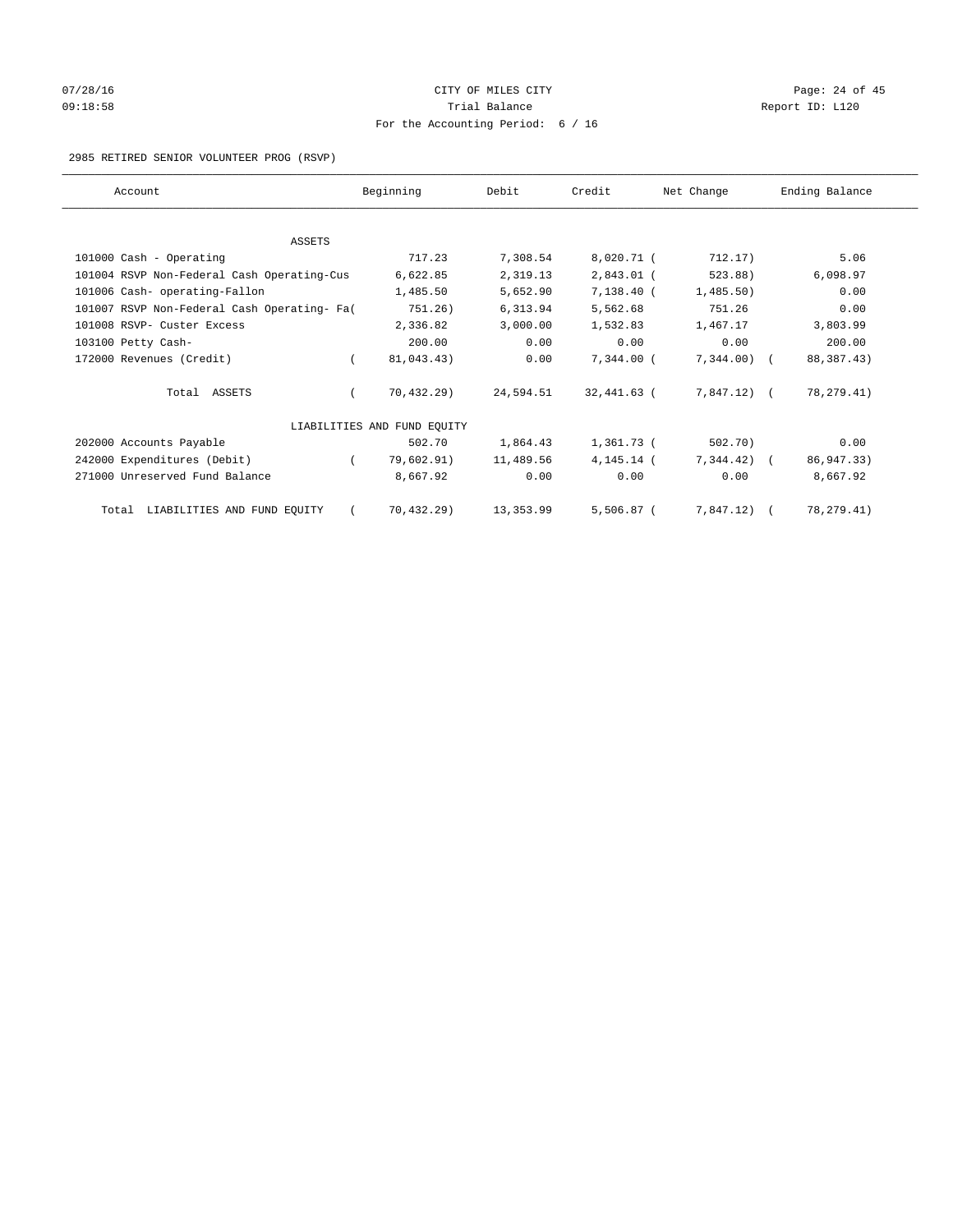3300 Judgement & Losses-Power Settlement

| Account                                     | Beginning                   |       | Debit | Credit | Net Change | Ending Balance |       |
|---------------------------------------------|-----------------------------|-------|-------|--------|------------|----------------|-------|
| ASSETS                                      |                             |       |       |        |            |                |       |
| 115208 Taxes Receivable - Personal 2008     |                             | 0.47) | 0.00  | 0.00   | 0.00       | $\sqrt{2}$     | 0.47) |
| Total ASSETS                                |                             | 0.47) | 0.00  | 0.00   | 0.00       | $\sqrt{2}$     | 0.47) |
|                                             | LIABILITIES AND FUND EQUITY |       |       |        |            |                |       |
| 223200 Deferred Revenue - Pers Prop Taxes ( |                             | 0.47) | 0.00  | 0.00   | 0.00       | $\sim$         | 0.47) |
| LIABILITIES AND FUND EQUITY<br>Total        |                             | 0.47) | 0.00  | 0.00   | 0.00       |                | 0.47) |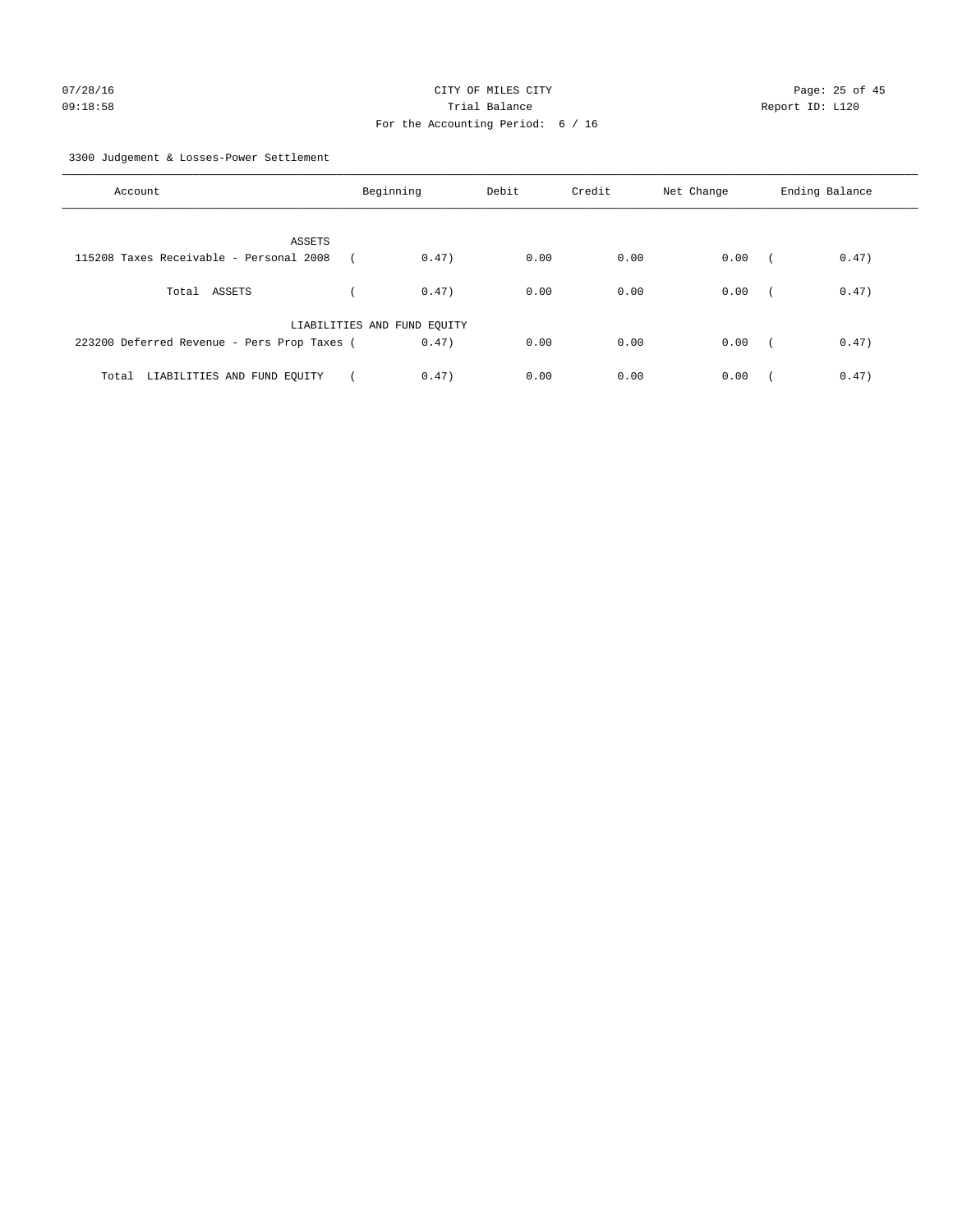# 07/28/16 Page: 26 of 45 09:18:58 Report ID: L120 For the Accounting Period: 6 / 16

## 3670 SID 211

| Account                                    | Beginning                   | Debit    | Credit       | Net Change   | Ending Balance |
|--------------------------------------------|-----------------------------|----------|--------------|--------------|----------------|
|                                            |                             |          |              |              |                |
| ASSETS                                     |                             |          |              |              |                |
| 101000 Cash - Operating                    | 1,311.43                    | 1,703.48 | 249.33       | 1,454.15     | 2,765.58       |
| 118150 Special Assessments Receivables-201 | 1,613.05                    | 249.33   | 1,891.38 (   | $1,642.05$ ( | 29.00)         |
| 119000 Special Assmt Recbl - Deferred      | 59,703.00                   | 0.00     | 0.00         | 0.00         | 59,703.00      |
| 172000 Revenues (Credit)                   | 3,471.50)                   | 249.33   | 1,703.48 (   | $1,454.15$ ( | 4,925.65)      |
| Total ASSETS                               | 59,155.98                   | 2,202.14 | $3.844.19$ ( | 1,642.05)    | 57, 513.93     |
|                                            | LIABILITIES AND FUND EQUITY |          |              |              |                |
| 223000 Deferred Revenue/Uncollected Taxes  | 61,316.05                   | 1,891.38 | 249.33 (     | 1,642.05)    | 59,674.00      |
| 242000 Expenditures (Debit)                | 2,160.07)                   | 0.00     | 0.00         | 0.00         | 2,160.07)      |
| LIABILITIES AND FUND EQUITY<br>Total       | 59,155.98                   | 1,891.38 | 249.33 (     | 1,642.05)    | 57,513.93      |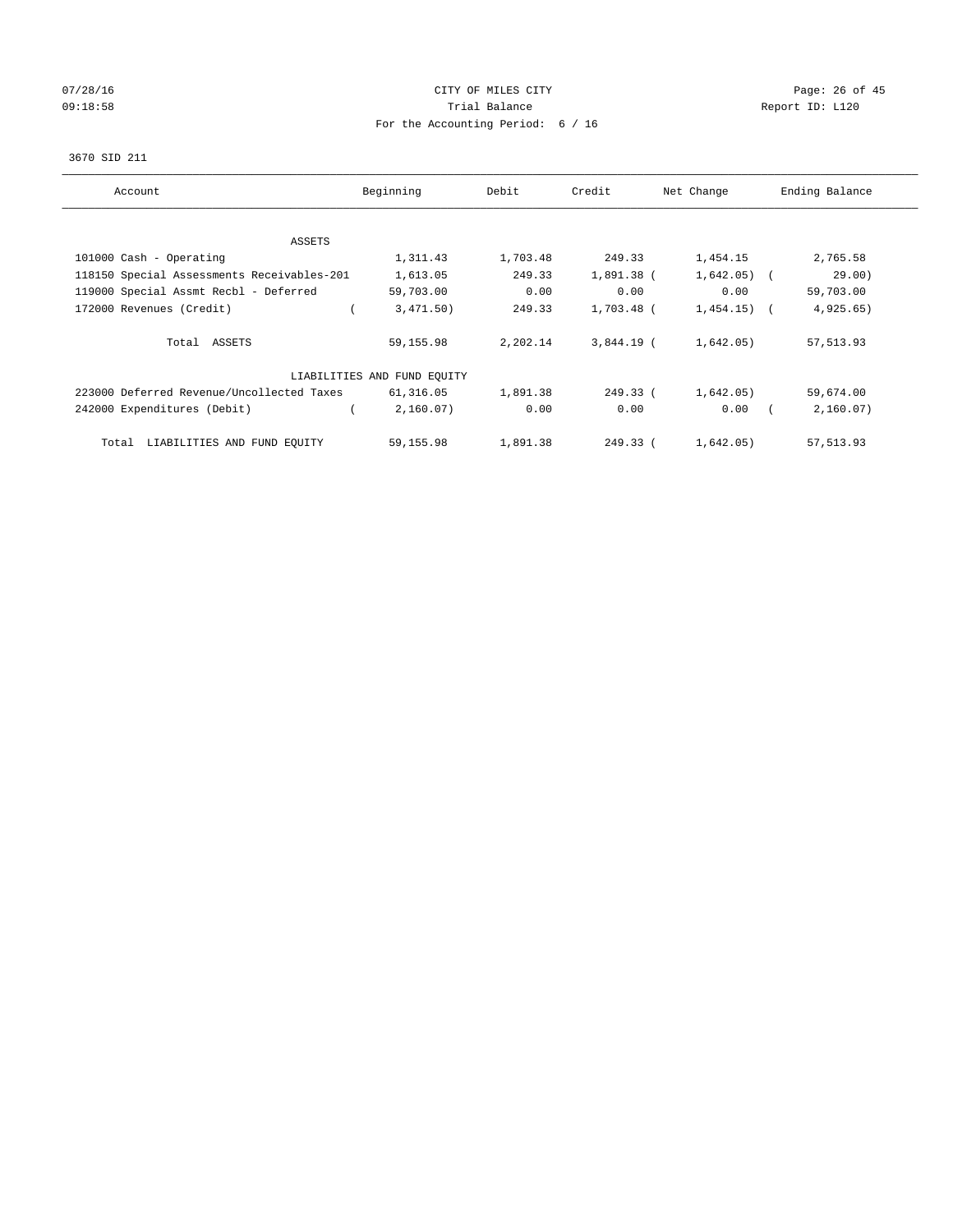# 07/28/16 Page: 27 of 45 09:18:58 Report ID: L120 For the Accounting Period: 6 / 16

# 4000 General Fund Capitol Improvement Fund

| Account                              |        | Beginning                   | Debit     | Credit      | Net Change   | Ending Balance |
|--------------------------------------|--------|-----------------------------|-----------|-------------|--------------|----------------|
|                                      |        |                             |           |             |              |                |
|                                      | ASSETS |                             |           |             |              |                |
| 101000 Cash - Operating              |        | 51,178.87                   | 1,545.79  | 16,275.00 ( | 14,729.21)   | 36,449.66      |
| 172000 Revenues (Credit)             |        | 122.75)                     | 0.00      | 35.25(      | $35.25$ ) (  | 158.00)        |
| Total ASSETS                         |        | 51,056.12                   | 1,545.79  | 16,310.25 ( | 14,764.46)   | 36,291.66      |
|                                      |        | LIABILITIES AND FUND EQUITY |           |             |              |                |
| 202000 Accounts Payable              |        | 0.00                        | 16,275.00 | 16,275.00   | 0.00         | 0.00           |
| 242000 Expenditures (Debit)          |        | 56, 133.08)                 | 16,275.00 | 1,510.54 (  | 14,764.46) ( | 70,897.54)     |
| 271000 Unreserved Fund Balance       |        | 107,189.20                  | 0.00      | 0.00        | 0.00         | 107,189.20     |
| LIABILITIES AND FUND EQUITY<br>Total |        | 51,056.12                   | 32,550.00 | 17,785.54 ( | 14,764.46)   | 36,291.66      |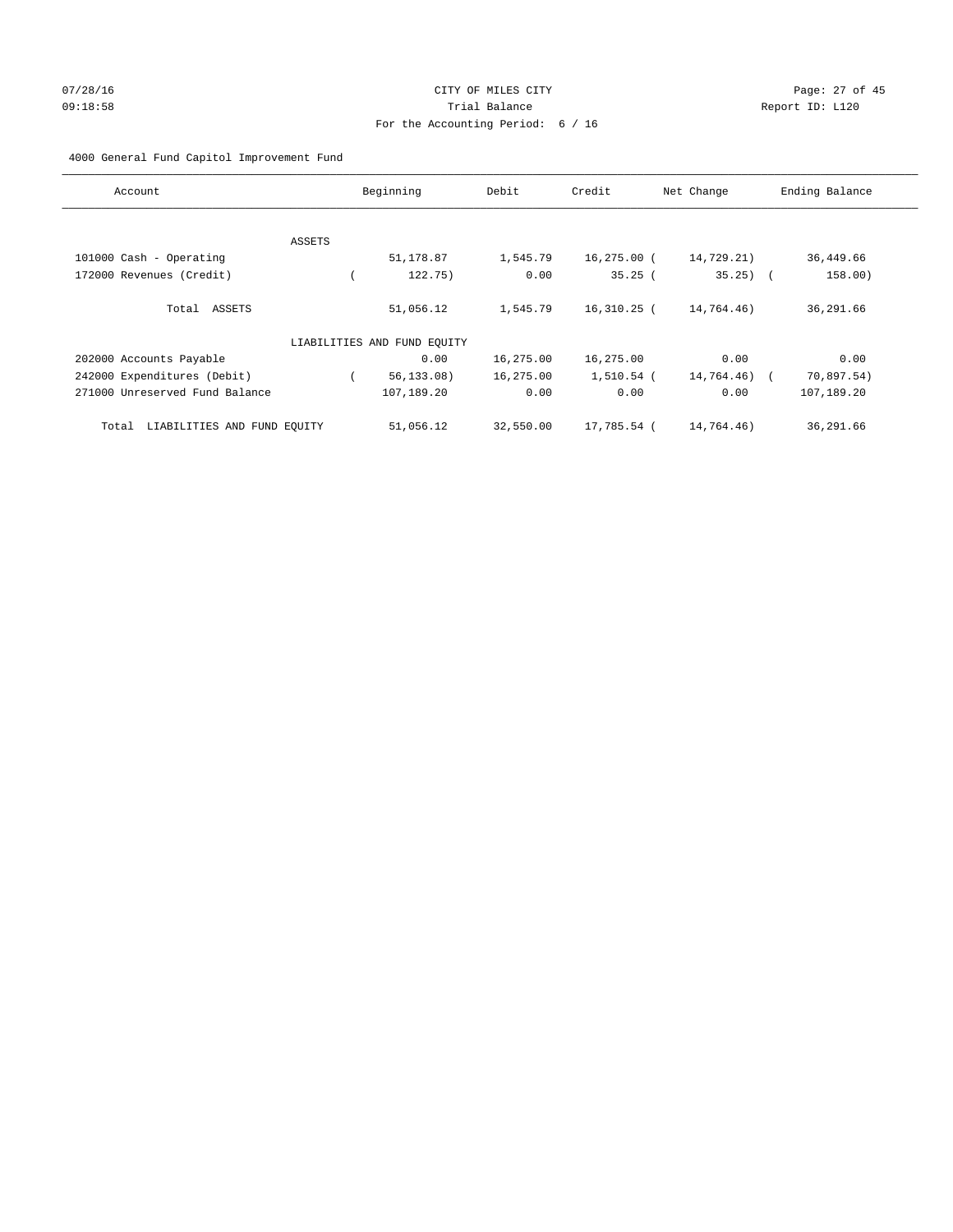# 07/28/16 Page: 28 of 45 09:18:58 Trial Balance Report ID: L120 For the Accounting Period: 6 / 16

4050 Ambulance Capital Improvement Fund

| Account                  |        | Beginning  | Debit | Credit | Net Change | Ending Balance |
|--------------------------|--------|------------|-------|--------|------------|----------------|
|                          | ASSETS |            |       |        |            |                |
| 101000 Cash - Operating  |        | 13,779.06  | 0.00  | 0.00   | 0.00       | 13,779.06      |
| 172000 Revenues (Credit) |        | 13,779.06) | 0.00  | 0.00   | 0.00       | 13,779.06)     |
| Total ASSETS             |        | 0.00       | 0.00  | 0.00   | 0.00       | 0.00           |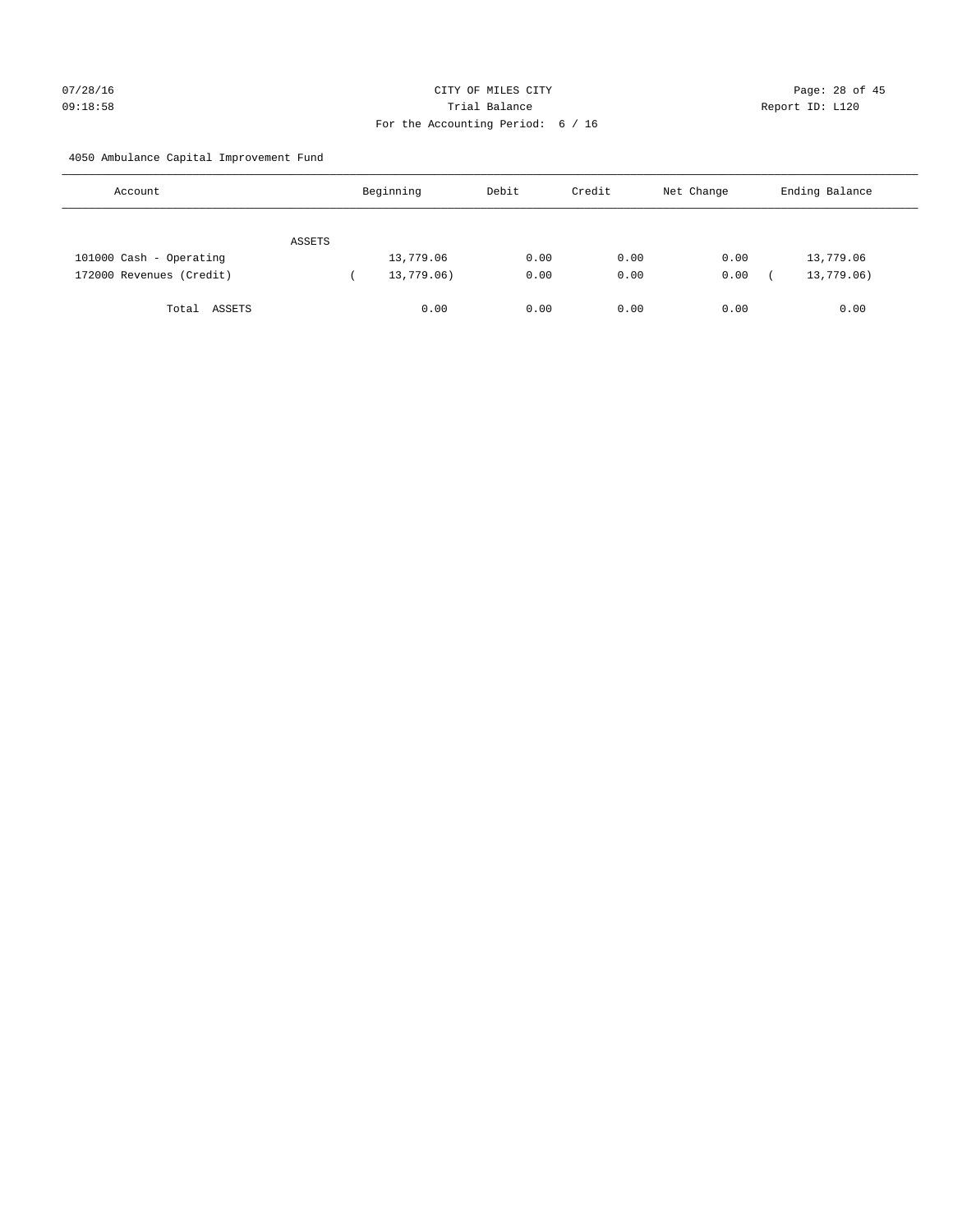# 07/28/16 Page: 29 of 45 09:18:58 Trial Balance Report ID: L120 For the Accounting Period: 6 / 16

# 4056 Airport- Capital Improvement Plan

| Account                              | Beginning                   | Debit     | Credit      | Net Change | Ending Balance |
|--------------------------------------|-----------------------------|-----------|-------------|------------|----------------|
|                                      |                             |           |             |            |                |
| ASSETS                               |                             |           |             |            |                |
| 101000 Cash - Operating              | 25,350.76                   | 47,870.00 | 29.76       | 47,840.24  | 73,191.00      |
| 172000 Revenues (Credit)             | 42,534.76)                  | 29.76     | 47,120.00 ( | 47,090.24) | 89,625.00)     |
| Total<br>ASSETS                      | 17,184.00)                  | 47,899.76 | 47,149.76   | 750.00     | 16, 434.00)    |
|                                      | LIABILITIES AND FUND EQUITY |           |             |            |                |
| 242000 Expenditures (Debit)          | 17,184.00)                  | 0.00      | 750.00      | 750.00     | 16, 434.00)    |
| LIABILITIES AND FUND EQUITY<br>Total | 17,184.00)                  | 0.00      | 750.00      | 750.00     | 16, 434.00)    |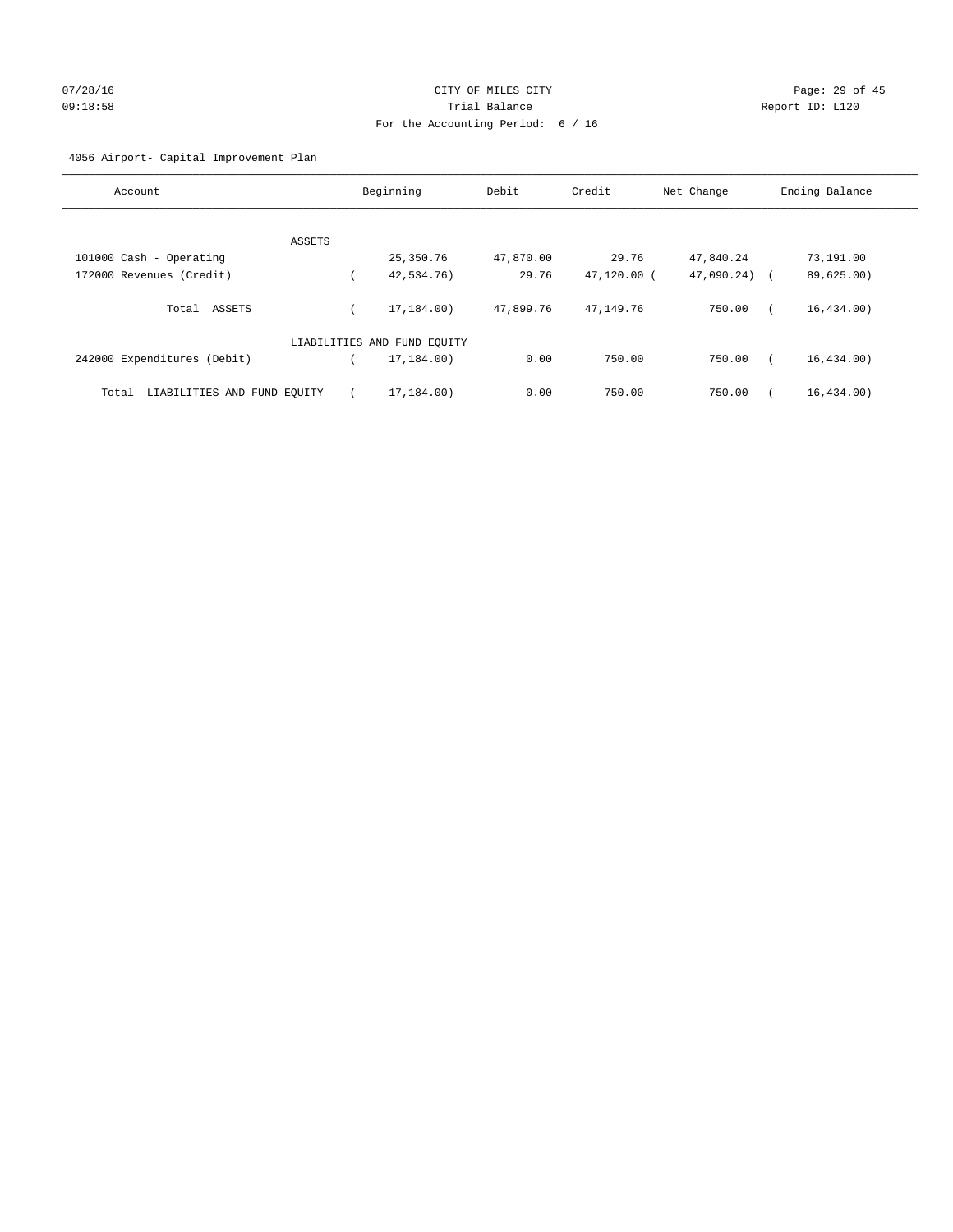# 07/28/16 Page: 30 of 45 09:18:58 Report ID: L120 For the Accounting Period: 6 / 16

4060 CAPITAL IMPROV-PUBLIC WORKS

| Account                              |        | Beginning                   | Debit    | Credit     | Net Change | Ending Balance |
|--------------------------------------|--------|-----------------------------|----------|------------|------------|----------------|
|                                      |        |                             |          |            |            |                |
|                                      | ASSETS |                             |          |            |            |                |
| 101000 Cash - Operating              |        | 218,023.96                  | 8,990.17 | 0.00       | 8,990.17   | 227,014.13     |
| 122000 Accounts Receivable           |        | 8,490.00                    | 300.00   | 300.00     | 0.00       | 8,490.00       |
| 172000 Revenues (Credit)             |        | 267,566.57)                 | 0.00     | 8,990.17 ( | 8,990.17)  | 276, 556. 74)  |
| Total ASSETS                         |        | 41,052.61)                  | 9,290.17 | 9,290.17   | 0.00       | 41,052.61)     |
|                                      |        | LIABILITIES AND FUND EQUITY |          |            |            |                |
| 242000 Expenditures (Debit)          |        | 176,260.82)                 | 0.00     | 0.00       | 0.00       | 176,260.82)    |
| 271000 Unreserved Fund Balance       |        | 135,208.21                  | 0.00     | 0.00       | 0.00       | 135,208.21     |
| LIABILITIES AND FUND EQUITY<br>Total |        | 41,052.61)                  | 0.00     | 0.00       | 0.00       | 41,052.61)     |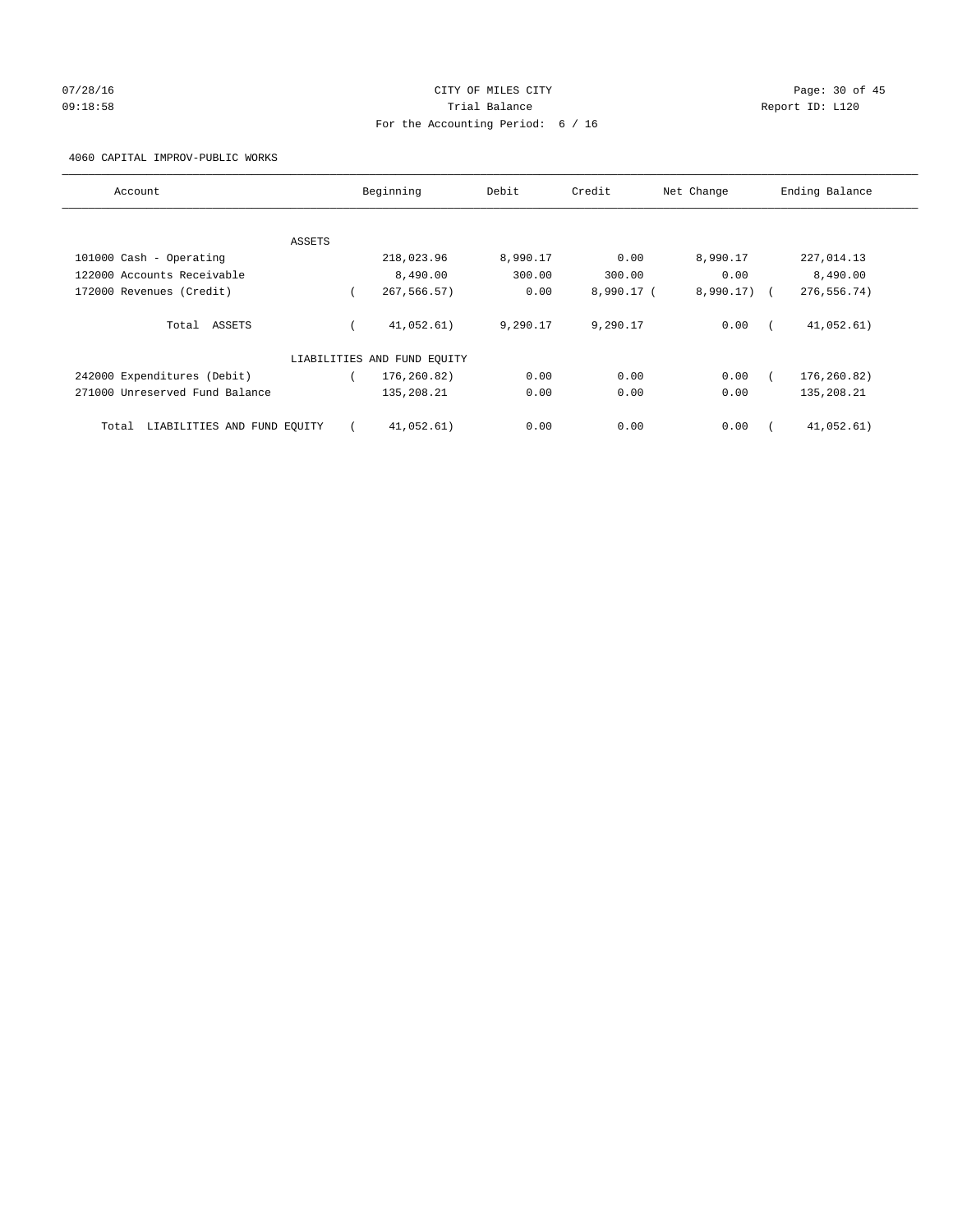# 07/28/16 Page: 31 of 45 09:18:58 Trial Balance Report ID: L120 For the Accounting Period: 6 / 16

#### 5210 WATER UTILITY

| Account                                                   | Beginning                   | Debit       | Credit       | Net Change  | Ending Balance          |
|-----------------------------------------------------------|-----------------------------|-------------|--------------|-------------|-------------------------|
| ASSETS                                                    |                             |             |              |             |                         |
| 101000 Cash - Operating                                   | 2,444,882.54                | 172,292.04  | 169, 715.57  | 2,576.47    | 2,447,459.01            |
| 101010 Deposit Cash                                       | 97,400.00                   | 5,300.00    | 3,600.00     | 1,700.00    | 99,100.00               |
| 102240 Cash - Replacement & Depreciation                  | 1,489,589.35                | 0.00        | 0.00         | 0.00        | 1,489,589.35            |
| 102250 Cash - System Devlopment Fees                      | 280,073.25                  | 1,920.00    | 0.00         | 1,920.00    | 281,993.25              |
| 102270 Cash - Curb Stop Replacement Fee                   | 265,328.70                  | 3,714.93    | 2,204.14     | 1,510.79    | 266,839.49              |
| 102312 RevBnd/CurYearDebt-DNRC/CarbonTank                 | 6,554.13                    | 11,532.19   | 0.00         | 11,532.19   | 18,086.32               |
| 102313 RevBnd/CurYearDebt-DNRC/NE WtrLine (               | 5,940.54)                   | 11,822.60   | 0.00         | 11,822.60   | 5,882.06                |
| 102315 RevBnd/CurYearDebt-ARRA/NE Water Li(               | 1,483.89)                   | 1,483.96    | 0.00         | 1,483.96    | 0.07                    |
| 102322 RevBnd/Reserve-DNRC/CarbonTank                     | 153,009.00                  | 0.00        | 0.00         | 0.00        | 153,009.00              |
| 102323 RevBnd/Reserve-DNRC/NE WtrLine                     | 128,653.00                  | 0.00        | 0.00         | 0.00        | 128,653.00              |
| 102325 RevBnd/Reserve-ARRA B-NE Waterline                 | 18,245.00                   | 0.00        | 0.00         | 0.00        | 18,245.00               |
| 103000 Petty Cash                                         | 330.00                      | 0.00        | 0.00         | 0.00        | 330.00                  |
| 122000 Accounts Receivable                                | 181, 381. 27                | 213, 448.29 | 171,147.29   | 42,301.00   | 223,682.27              |
| 122020 Accounts Receivable-\$2.00 State Ass               | 2.00                        | 0.00        | 6.00(        | 6.00)       | $\sqrt{ }$<br>4.00)     |
| 162000 Deferred outflows-GASB68                           | 33,300.00                   | 0.00        | 0.00         | 0.00        | 33,300.00               |
| 172000 Revenues (Credit)                                  | (1, 926, 690.32)            | 0.00        | 212,398.81 ( | 212,398.81) | 2,139,089.13)           |
| 181000 Land                                               | 41,844.00                   | 0.00        | 0.00         | 0.00        | 41,844.00               |
| 182000 Buildings                                          | 22,997.00                   | 0.00        | 0.00         | 0.00        | 22,997.00               |
| 182100 Allowance for Depr - Buildings (Cre(               | 22,997.00)                  | 0.00        | 0.00         | 0.00        | 22,997.00)              |
| 186000 Machinery and Equipment                            | 427, 225. 70                | 0.00        | 0.00         | 0.00        | 427, 225.70             |
| 186100 Allowance for Depr - Machinery & Eq(               | 240,585.00)                 | 0.00        | 0.00         | 0.00        | 240,585.00)             |
| 188000 Const. Work in Progress-NE Wtr Line                | 31,779.84                   | 0.00        | 0.00         | 0.00        | 31,779.84               |
| 189100 Source of Supply                                   | 3,448,234.49                | 0.00        | 0.00         | 0.00        | 3, 448, 234.49          |
| 189110 Allowance for Depreciation - Source(               | 500,747.00)                 | 0.00        | 0.00         | 0.00        | 500,747.00)<br>$\left($ |
| 189300 Treatment Plant                                    | 3,716,158.00                | 0.00        | 0.00         | 0.00        | 3,716,158.00            |
| 189310 Allowance for Depr - Treatment Plan( 1,838,549.00) |                             | 0.00        | 0.00         | 0.00        | (1,838,549.00)          |
| 189400 Transmission & Distribution                        | 12,951,364.97               | 0.00        | 0.00         | 0.00        | 12,951,364.97           |
| 189410 Allowance for Depr - Trans & Distri( 3,518,876.00) |                             | 0.00        | 0.00         | 0.00        | 3,518,876.00)           |
| Total ASSETS                                              | 17,682,483.49               | 421,514.01  | 559,071.81 ( | 137,557.80) | 17,544,925.69           |
|                                                           | LIABILITIES AND FUND EQUITY |             |              |             |                         |
| 202000 Accounts Payable                                   | 69,385.37                   | 61,514.35   | 61,514.35    | 0.00        | 69,385.37               |
| 214000 Deposits Payable                                   | 97,390.00                   | 3,600.00    | 5,300.00     | 1,700.00    | 99,090.00               |
| 214010 Refunds Payable<br>$\left($                        | 229.50)                     | 666.76      | 716.76       | 50.00       | 179.50)                 |
| 223899 Deferred inflows-GASB 68                           | 111,493.00                  | 0.00        | 0.00         | 0.00        | 111,493.00              |
| 231000 BONDS PAYABLE                                      | 4,827,000.00                | 0.00        | 0.00         | 0.00        | 4,827,000.00            |
| 237000 Net Pension liability-GASB 68                      | 429,854.00                  | 0.00        | 0.00         | 0.00        | 429,854.00              |
| 238000 Other Post Employment Benefits                     | 3,355.00                    | 0.00        | 0.00         | 0.00        | 3,355.00                |
| 239000 Compensated Absences Payable                       | 84,788.00                   | 0.00        | 0.00         | 0.00        | 84,788.00               |
| 242000 Expenditures (Debit)                               | 1,395,911.24)               | 141,274.59  | 1,966.79 (   | 139,307.80) | 1,535,219.04)           |
| 250300 Reserve Revenue Bond - Current Debt                | 323, 303.85                 | 0.00        | 0.00         | 0.00        | 323, 303.85             |
| 250500 Reserve - System Dev Fees                          | 171,098.25                  | 0.00        | 0.00         | 0.00        | 171,098.25              |
| 250600 Reserve for Replacement & Depreciat                | 1,351,889.30                | 0.00        | 0.00         | 0.00        | 1,351,889.30            |
| 271000 Unreserved Fund Balance                            | 493,065.00)                 | 0.00        | 0.00         | 0.00        | 493,065.00)             |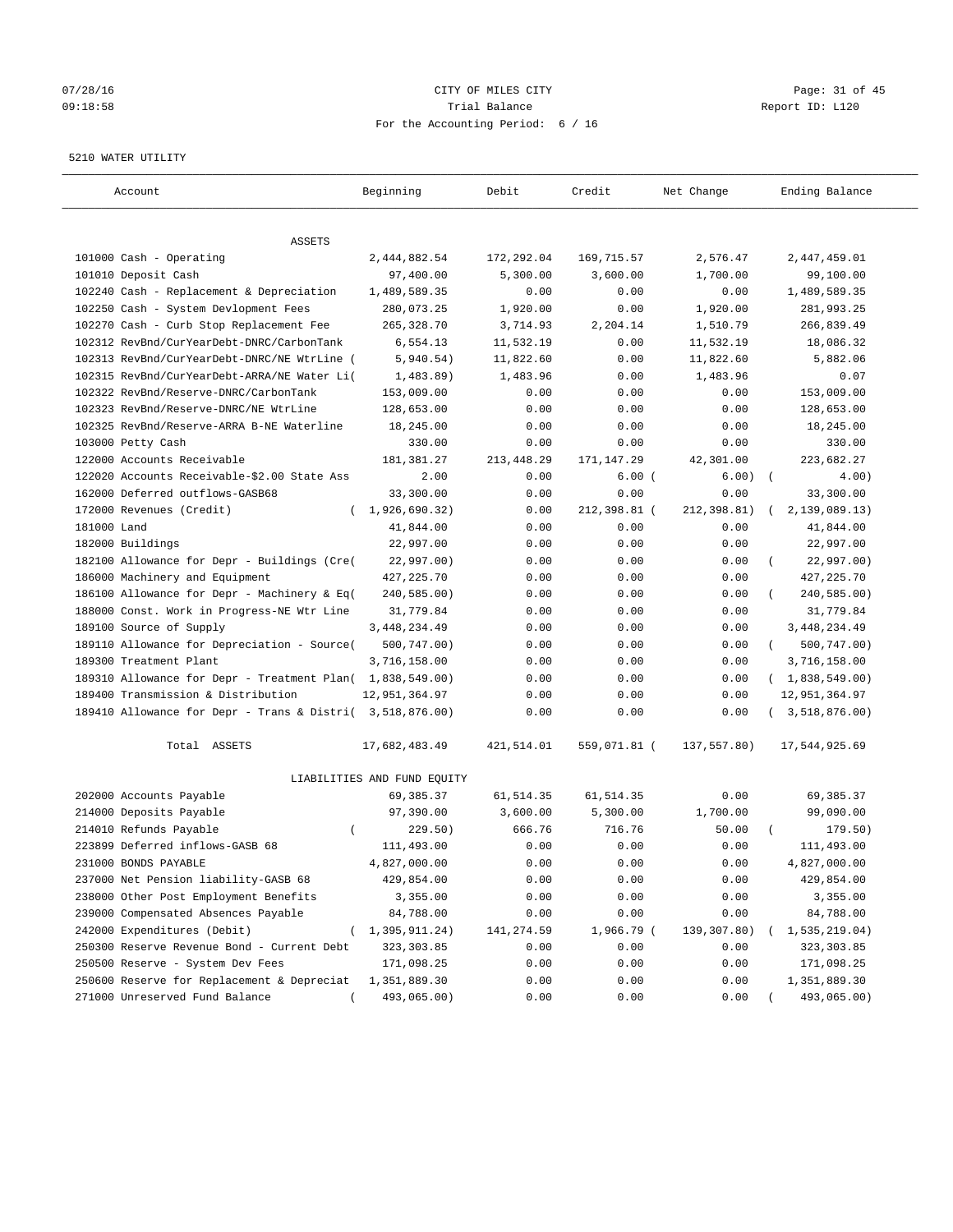# 07/28/16 Page: 32 of 45 09:18:58 Report ID: L120 For the Accounting Period: 6 / 16

# 5210 WATER UTILITY

| Account                              | Beginning        | Debit      | Credit      | Net Change  | Ending Balance |
|--------------------------------------|------------------|------------|-------------|-------------|----------------|
| 272000 Unreserved Retained Earnings  | 12, 102, 132, 46 | 0.00       | 0.00        | 0.00        | 12,102,132.46  |
| LIABILITIES AND FUND EQUITY<br>Total | 17,682,483.49    | 207,055.70 | 69,497.90 ( | 137,557.80) | 17,544,925.69  |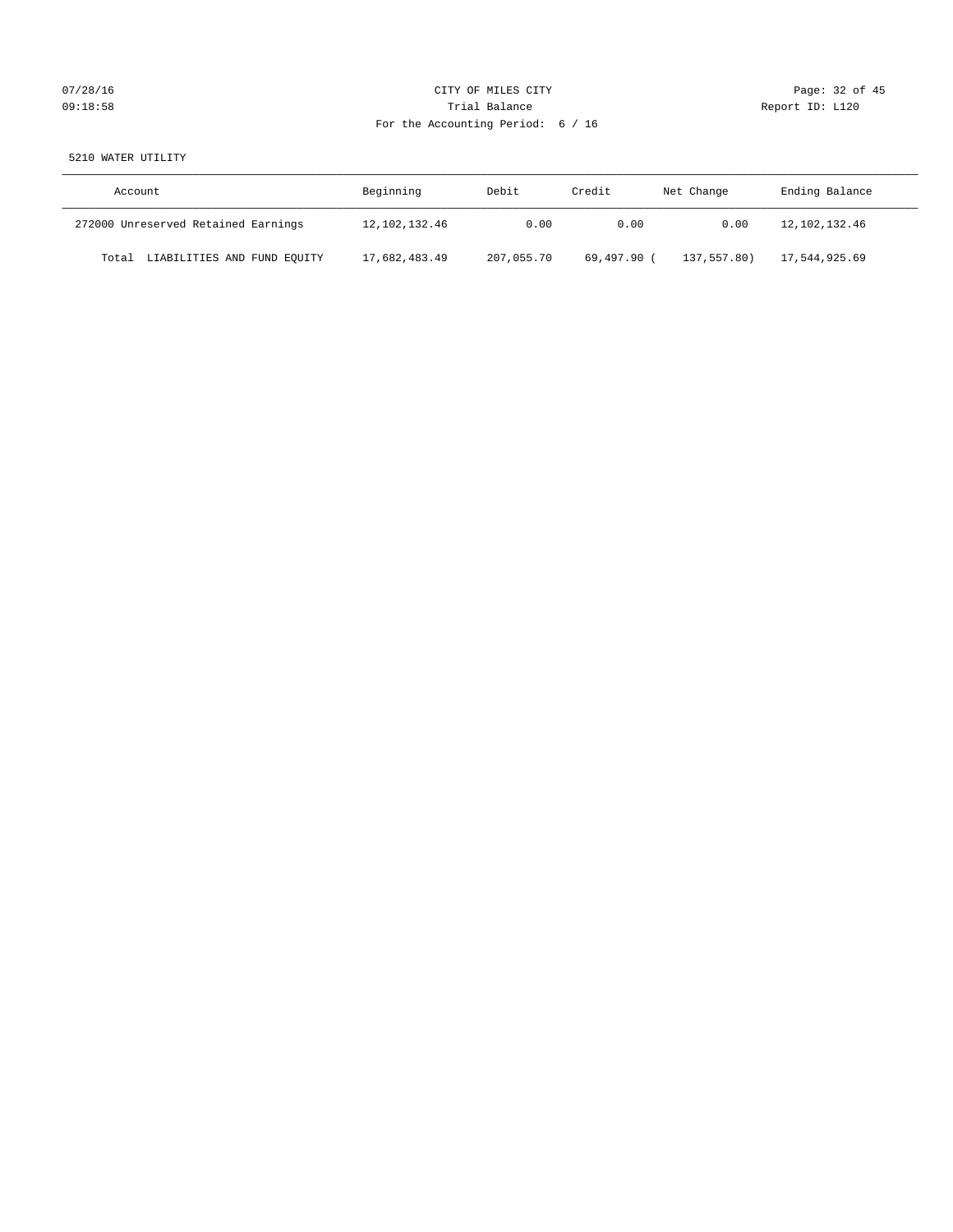# 07/28/16 Page: 33 of 45 09:18:58 Trial Balance Report ID: L120 For the Accounting Period: 6 / 16

#### 5310 SEWER UTILITY

| Account                                     | Beginning                   | Debit      | Credit       | Net Change   | Ending Balance   |
|---------------------------------------------|-----------------------------|------------|--------------|--------------|------------------|
| <b>ASSETS</b>                               |                             |            |              |              |                  |
| 101000 Cash - Operating                     | 274,975.48                  | 164,700.03 | 93,518.36    | 71,181.67    | 346, 157. 15     |
| 102240 Cash - Replacement & Depreciation    | 195,098.39                  | 0.00       | 0.00         | 0.00         | 195,098.39       |
| 102250 Cash - System Devlopment Fees        | 140,280.91                  | 1,920.00   | 0.00         | 1,920.00     | 142,200.91       |
| 102280 WWtr Treatment Plant-Phase I Constr  | 675,694.46                  | 0.00       | 0.00         | 0.00         | 675,694.46       |
| 102316 RevBnd/CurYearDebt-Phase 1 Haynes L  | 91,728.07                   | 8,385.83   | 0.00         | 8,385.83     | 100,113.90       |
| 102390 REV BOND/RESERVE-Sewer Phase 1       | 101,735.00                  | 0.00       | 0.00         | 0.00         | 101,735.00       |
| 122000 Accounts Receivable                  | 189, 185. 91                | 163,560.40 | 163,656.06 ( | 95.66)       | 189,090.25       |
| 162000 Deferred outflows-GASB68             | 25, 347.00                  | 0.00       | 0.00         | 0.00         | 25, 347.00       |
| 172000 Revenues (Credit)                    | 1,317,035.92)               | 0.00       | 166,524.37 ( | 166, 524.37) | 1,483,560.29     |
| 181000 Land                                 | 2.00                        | 0.00       | 0.00         | 0.00         | 2.00             |
| 186000 Machinery and Equipment              | 712,525.05                  | 0.00       | 0.00         | 0.00         | 712,525.05       |
| 186100 Allowance for Depr - Machinery & Eq( | 381,553.00)                 | 0.00       | 0.00         | 0.00         | 381,553.00)      |
| 188000 Const. Work in Progress-NE Wtr Line  | 21,751.61                   | 0.00       | 0.00         | 0.00         | 21,751.61        |
| 189300 Treatment Plant                      | 4,648,138.96                | 0.00       | 0.00         | 0.00         | 4,648,138.96     |
| 189310 Allowance for Depr - Treatment Plan( | 1, 279, 806.00)             | 0.00       | 0.00         | 0.00         | (1, 279, 806.00) |
| 189400 Transmission & Distribution          | 4,028,819.40                | 0.00       | 0.00         | 0.00         | 4,028,819.40     |
| 189410 Allowance for Depr - Trans & Distri( | 1,304,502.00                | 0.00       | 0.00         | 0.00         | 1,304,502.00     |
| Total ASSETS                                | 6,822,385.32                | 338,566.26 | 423,698.79 ( | 85, 132.53)  | 6,737,252.79     |
|                                             | LIABILITIES AND FUND EQUITY |            |              |              |                  |
| 202000 Accounts Payable                     | 0.00                        | 18,845.35  | 18,845.35    | 0.00         | 0.00             |
| 223899 Deferred inflows-GASB 68             | 84,866.00                   | 0.00       | 0.00         | 0.00         | 84,866.00        |
| 231300 Bonds Pay 1979 Issue                 | 1,336,000.00                | 0.00       | 0.00         | 0.00         | 1,336,000.00     |
| 237000 Net Pension liability-GASB 68        | 327,195.00                  | 0.00       | 0.00         | 0.00         | 327,195.00       |
| 238000 Other Post Employment Benefits       | 2,580.00                    | 0.00       | 0.00         | 0.00         | 2,580.00         |
| 239000 Compensated Absences Payable         | 67,128.00                   | 0.00       | 0.00         | 0.00         | 67,128.00        |
| 242000 Expenditures (Debit)                 | (1, 375, 865.00)            | 85, 132.53 | 0.00(        | 85, 132.53)  | 1,460,997.53)    |
| 250500 Reserve - System Dev Fees            | 82,925.91                   | 0.00       | 0.00         | 0.00         | 82,925.91        |
| 250600 Reserve for Replacement & Depreciat  | 1,666,491.83                | 0.00       | 0.00         | 0.00         | 1,666,491.83     |
| 271000 Unreserved Fund Balance<br>$\left($  | 376,601.00)                 | 0.00       | 0.00         | 0.00         | 376,601.00)      |
| 272000 Unreserved Retained Earnings         | 5,007,664.58                | 0.00       | 0.00         | 0.00         | 5,007,664.58     |
| Total LIABILITIES AND FUND EQUITY           | 6,822,385.32                | 103,977.88 | 18,845.35 (  | 85, 132.53)  | 6,737,252.79     |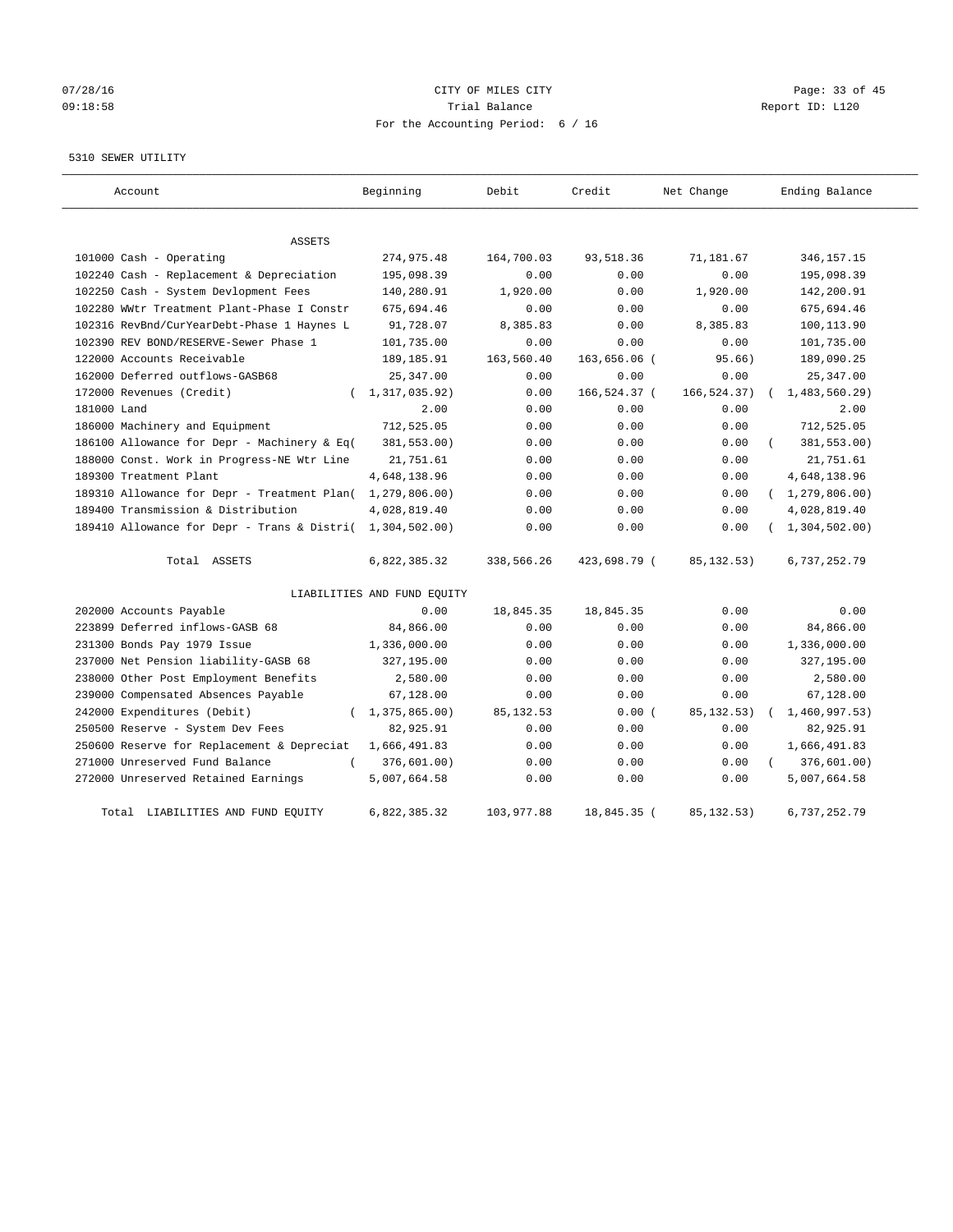# 07/28/16 Page: 34 of 45 09:18:58 Trial Balance Report ID: L120 For the Accounting Period: 6 / 16

#### 5510 AMBULANCE FUND

| Account                                     |          | Beginning                   | Debit      | Credit       | Net Change   | Ending Balance |
|---------------------------------------------|----------|-----------------------------|------------|--------------|--------------|----------------|
| <b>ASSETS</b>                               |          |                             |            |              |              |                |
| 101000 Cash - Operating                     | $\left($ | 225,908.20                  | 45,600.88  | 44,865.17    | 735.71       | 225, 172.49)   |
| 113211 Taxes Receivable - Real 2011         |          | 19.68                       | 0.00       | 0.00         | 0.00         | 19.68          |
| 113213 Tax Receivables Real-2013            |          | 1.86                        | 0.00       | 0.00         | 0.00         | 1.86           |
| 113214 Taxes Receivable- Real 2014          |          | 4.13                        | 0.00       | $0.86$ $($   | 0.86)        | 3.27           |
| 113215 Tax Receivables Real-2015            | $\left($ | 8,000.96)                   | 0.65       | $200.11$ (   | 199.46)      | 8, 200.42)     |
| 115208 Taxes Receivable - Personal 2008     |          | 0.01                        | 0.00       | 0.00         | 0.00         | 0.01           |
| 115214 Taxes Receivable Personal 2014       | $\left($ | 0.01)                       | 0.00       | 0.00         | 0.00         | 0.01)          |
| 115215 Taxes Receivable Personal-2015       |          | 1.01                        | 0.00       | $0.75$ (     | 0.75)        | 0.26           |
| 115216 Tax receivable personal-2016         | $\left($ | 25.96)                      | 0.00       | $207.01$ (   | 207.01)      | 232.97)        |
| 122000 Accounts Receivable                  |          | 326,611.04                  | 55,366.98  | 65,953.16 (  | 10,586.18)   | 316,024.86     |
| 122100 Acct Receivable                      |          | 136,018.20)                 | 0.00       | 0.00         | 0.00         | 136,018.20)    |
| 162000 Deferred outflows-GASB68             |          | 23, 211.00                  | 0.00       | 0.00         | 0.00         | 23, 211.00     |
| 172000 Revenues (Credit)                    | $\left($ | 722,060.66)                 | 1.18       | 55,769.78 (  | 55,768.60)   | 777,829.26)    |
| 186000 Machinery and Equipment              |          | 411, 482.11                 | 0.00       | 0.00         | 0.00         | 411, 482.11    |
| 186100 Allowance for Depr - Machinery & Eq( |          | 227,888.00)                 | 0.00       | 0.00         | 0.00         | 227,888.00)    |
| Total ASSETS                                | $\left($ | 558, 571.15)                | 100,969.69 | 166,996.84 ( | 66,027.15) ( | 624, 598.30)   |
|                                             |          | LIABILITIES AND FUND EQUITY |            |              |              |                |
| 202000 Accounts Payable                     |          | 0.00                        | 9,463.13   | 9,463.13     | 0.00         | 0.00           |
| 223100 Deferred Revenue - Real Prop Taxes ( |          | 8, 127.63)                  | 200.97     | $0.65$ (     | 200.32)      | 8,327.95)      |
| 223200 Deferred Revenue - Pers Prop Taxes ( |          | 47.95)                      | 207.76     | 0.00(        | 207.76)      | 255.71)        |
| 223899 Deferred inflows-GASB 68             |          | 25,139.00                   | 0.00       | 0.00         | 0.00         | 25,139.00      |
| 235000 CONTRACTS/NOTES/LOANS PAYABLE        |          | 39,500.22                   | 0.00       | 0.00         | 0.00         | 39,500.22      |
| 237000 Net Pension liability-GASB 68        |          | 126,566.00                  | 0.00       | 0.00         | 0.00         | 126,566.00     |
| 238000 Other Post Employment Benefits       |          | 1,427.00                    | 0.00       | 0.00         | 0.00         | 1,427.00       |
| 239000 Compensated Absences Payable         |          | 23,803.00                   | 0.00       | 0.00         | 0.00         | 23,803.00      |
| 242000 Expenditures (Debit)                 | $\left($ | 602, 119.39)                | 65,619.07  | 0.00(        | 65,619.07)   | 667,738.46)    |
| 271000 Unreserved Fund Balance              |          | 121, 630.00)                | 0.00       | 0.00         | 0.00         | 121,630.00)    |
| 272000 Unreserved Retained Earnings         |          | 43,081.40)                  | 0.00       | 0.00         | 0.00         | 43,081.40)     |
| Total LIABILITIES AND FUND EQUITY           | $\left($ | 558, 571.15)                | 75,490.93  | $9,463.78$ ( | 66,027.15)   | 624, 598.30)   |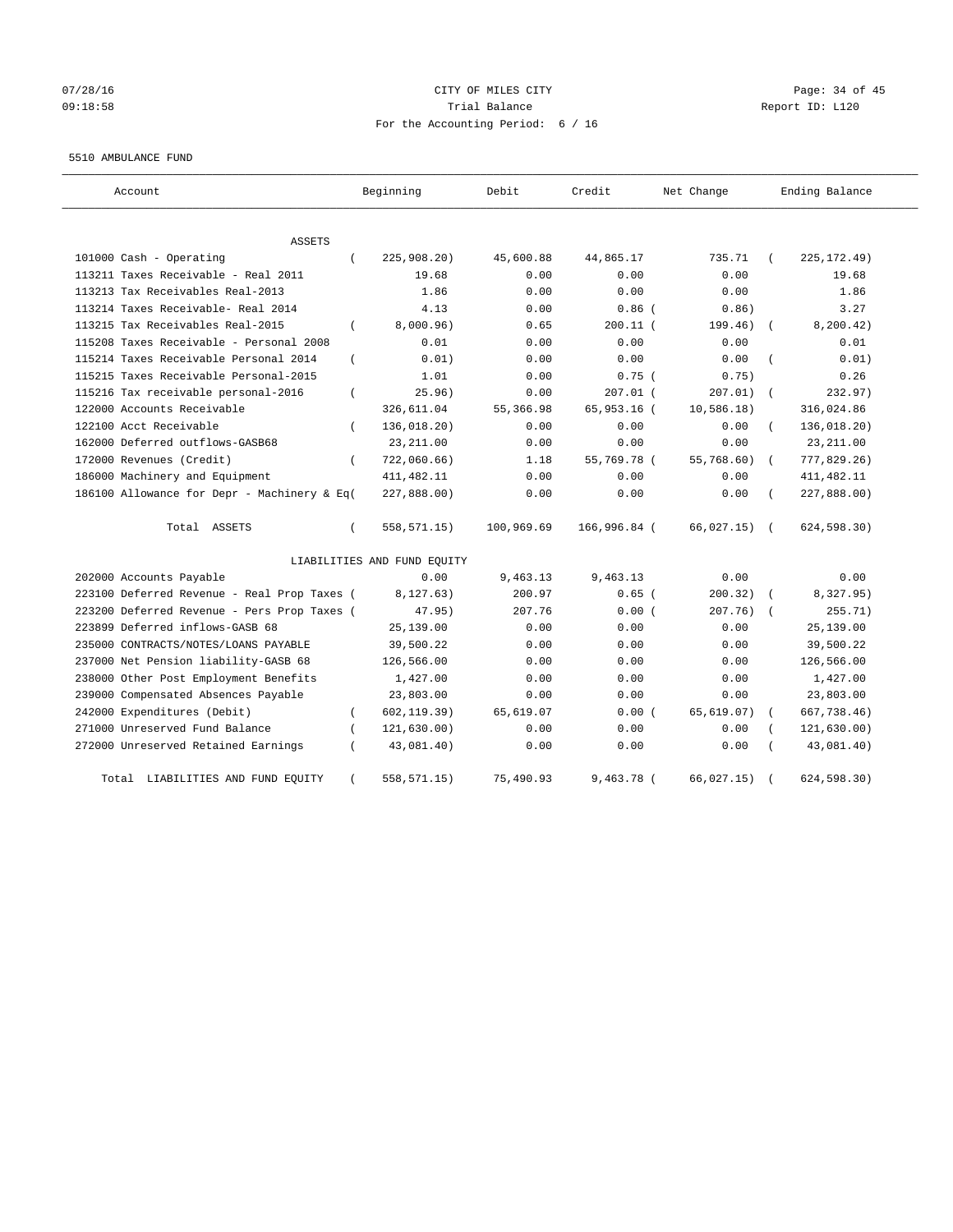# 07/28/16 Page: 35 of 45 09:18:58 Trial Balance Report ID: L120 For the Accounting Period: 6 / 16

#### 5610 AIRPORT OPERATING

| Account                                                                 | Beginning                   | Debit               | Credit              | Net Change   | Ending Balance            |
|-------------------------------------------------------------------------|-----------------------------|---------------------|---------------------|--------------|---------------------------|
|                                                                         |                             |                     |                     |              |                           |
| ASSETS                                                                  |                             |                     |                     |              | $\sqrt{2}$                |
| 101000 Cash - Operating<br>$\overline{ }$                               | 92,320.87)                  | 329,398.61          | 255, 321.81         | 74,076.80    | 18,244.07)                |
| 101100 Cash-FAA Grant/St Loan-2008                                      | 6,748.74                    | 0.00                | 0.00                | 0.00         | 6,748.74                  |
| 102230 Cash - Surplus/Credit Card Acct                                  | 98.03                       | 34, 314. 31<br>0.00 | 34, 314. 31<br>0.00 | 0.00<br>0.00 | 98.03<br>100.00           |
| 103000 Petty Cash                                                       | 100.00                      |                     |                     |              |                           |
| 113211 Taxes Receivable - Real 2011<br>113213 Tax Receivables Real-2013 | 11.57<br>2.76               | 0.00<br>0.00        | 0.00<br>0.00        | 0.00<br>0.00 | 11.57<br>2.76             |
|                                                                         |                             |                     |                     |              |                           |
| 113214 Taxes Receivable- Real 2014                                      | 6.22                        | 0.00                | 1.29(               | 1.29)        | 4.93                      |
| 113215 Tax Receivables Real-2015<br>$\overline{(\ }$                    | 12,000.64)                  | 0.98                | $300.14$ (<br>0.00  | 299.16)      | 12, 299.80)               |
| 115208 Taxes Receivable - Personal 2008                                 | 0.02                        | 0.00                |                     | 0.00         | 0.02                      |
| 115215 Taxes Receivable Personal-2015                                   | 1.53                        | 0.00                | $1.12$ (            | 1.12)        | 0.41                      |
| 115216 Tax receivable personal-2016<br>$\overline{(\ }$                 | 38.95)                      | 0.00                | 310.49 (            | 310.49)      | 349.44)                   |
| 122000 Accounts Receivable                                              | 0.00                        | 15, 212. 25         | 15, 212. 25         | 0.00         | 0.00                      |
| 141000 Prepaid Expense                                                  | 4,615.00                    | 0.00                | 0.00                | 0.00         | 4,615.00                  |
| 162000 Deferred outflows-GASB68                                         | 5,629.00                    | 0.00                | 0.00                | 0.00         | 5,629.00                  |
| 172000 Revenues (Credit)                                                | 4,300,874.34)               | 800.98              | 330,149.37 (        | 329, 348.39) | 4,630,222.73)             |
| 181000 Land                                                             | 19,983.00                   | 0.00                | 0.00                | 0.00         | 19,983.00                 |
| 182000 Buildings                                                        | 677,537.00                  | 0.00                | 0.00                | 0.00         | 677,537.00                |
| 182100 Allowance for Depr - Buildings (Cre(                             | 347,980.00)                 | 0.00                | 0.00                | 0.00         | $\left($<br>347,980.00)   |
| 184000 Improvements Other Than Buildings                                | 8,543,759.48                | 0.00                | 0.00                | 0.00         | 8,543,759.48              |
| 184100 Allowance for Depr - Imp Other Than(                             | 2,395,730.00)               | 0.00                | 0.00                | 0.00         | (2, 395, 730.00)          |
| 186000 Machinery and Equipment                                          | 852,420.59                  | 0.00                | 0.00                | 0.00         | 852,420.59                |
| 186100 Allowance for Depr - Machinery & Eq(                             | 349,249.00)                 | 0.00                | 0.00                | 0.00         | 349,249.00)               |
| 188000 Const. Work in Progress-NE Wtr Line                              | 28,749.05                   | 0.00                | 0.00                | 0.00         | 28,749.05                 |
| Total ASSETS                                                            | 2,641,468.19                | 379,727.13          | 635,610.78 (        | 255,883.65)  | 2,385,584.54              |
|                                                                         | LIABILITIES AND FUND EQUITY |                     |                     |              |                           |
| 202000 Accounts Payable                                                 | 0.00                        | 238,689.21          | 238,689.21          | 0.00         | 0.00                      |
| 223100 Deferred Revenue - Real Prop Taxes (                             | 12, 190.64)                 | 301.43              | 0.98(               | 300.45)      | 12, 491.09)               |
| 223200 Deferred Revenue - Pers Prop Taxes (                             | 71.91)                      | 311.61              | 0.00(               | 311.61)      | 383.52)                   |
| 223899 Deferred inflows-GASB 68                                         | 18,846.00                   | 0.00                | 0.00                | 0.00         | 18,846.00                 |
| 235000 CONTRACTS/NOTES/LOANS PAYABLE                                    | 12,984.44                   | 0.00                | 0.00                | 0.00         | 12,984.44                 |
| 235150 LTrm Pay/MT Aeronautics                                          | 14,763.00                   | 0.00                | 0.00                | 0.00         | 14,763.00                 |
| 237000 Net Pension liability-GASB 68                                    | 72,658.00                   | 0.00                | 0.00                | 0.00         | 72,658.00                 |
| 238000 Other Post Employment Benefits                                   | 670.00                      | 0.00                | 0.00                | 0.00         | 670.00                    |
| 239000 Compensated Absences Payable                                     | 1,743.00                    | 0.00                | 0.00                | 0.00         | 1,743.00                  |
| 242000 Expenditures (Debit)<br>$\left($                                 | 4,400,839.15)               | 255, 326.35         | 54.76 (             | 255, 271.59) | 4,656,110.74)<br>$\left($ |
| 250600 Reserve for Replacement & Depreciat                              | 18,913.67                   | 0.00                | 0.00                | 0.00         | 18,913.67                 |
| 271000 Unreserved Fund Balance                                          | 80,253.00)                  | 0.00                | 0.00                | 0.00         | 80, 253.00)               |
| 272000 Unreserved Retained Earnings                                     | 6,994,244.78                | 0.00                | 0.00                | 0.00         | 6,994,244.78              |
| Total LIABILITIES AND FUND EQUITY                                       | 2,641,468.19                | 494,628.60          | 238,744.95 (        | 255,883.65)  | 2,385,584.54              |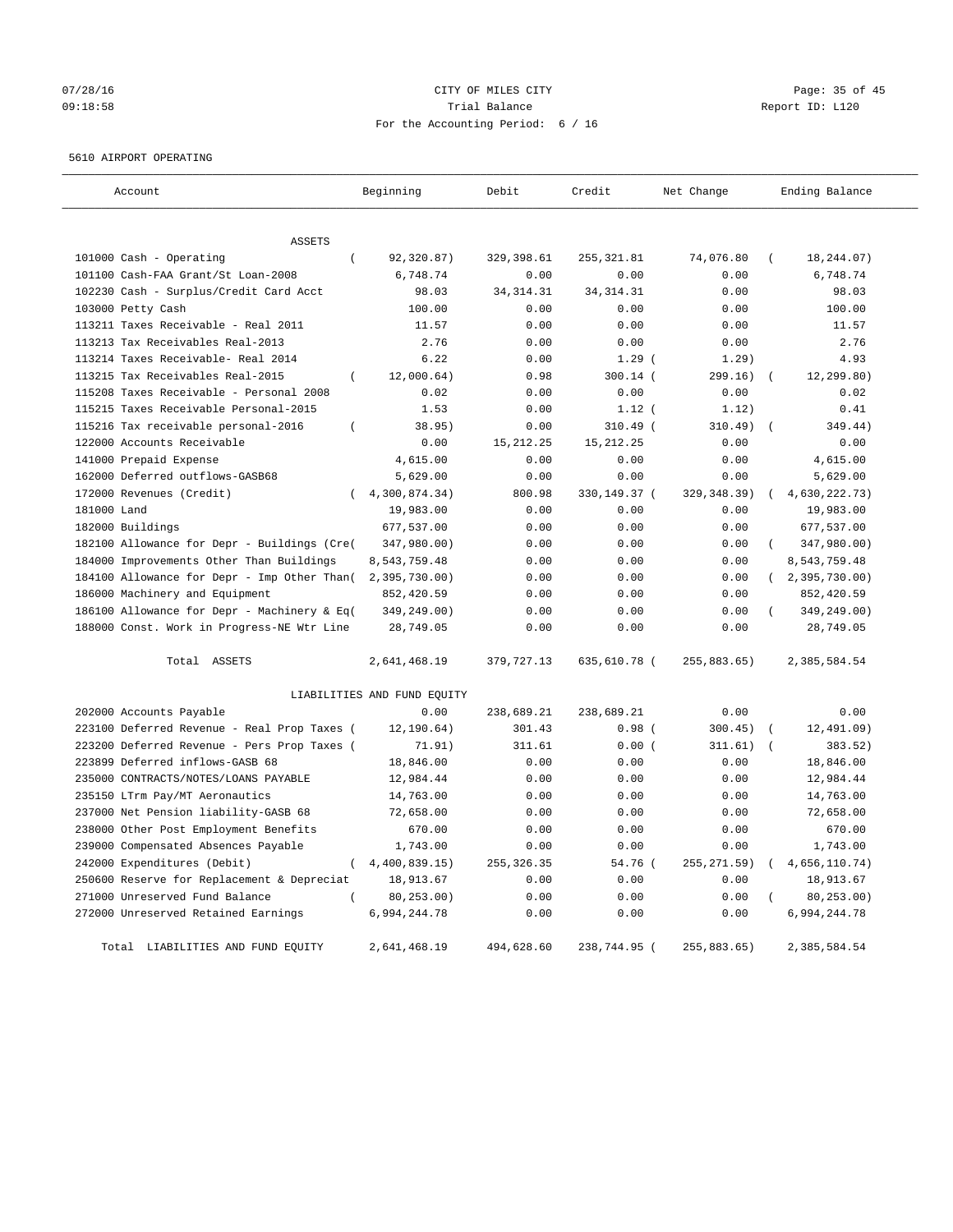# 07/28/16 Page: 36 of 45 09:18:58 Report ID: L120 For the Accounting Period: 6 / 16

#### 6040 PUBLIC WORKS

| Account                              |          | Beginning                   | Debit     | Credit      | Net Change    | Ending Balance |
|--------------------------------------|----------|-----------------------------|-----------|-------------|---------------|----------------|
| ASSETS                               |          |                             |           |             |               |                |
| 101000 Cash - Operating              |          | 67,923.04                   | 29,479.50 | 15,890.18   | 13,589.32     | 81,512.36      |
| 172000 Revenues (Credit)             | $\left($ | 102,739.42)                 | 0.00      | 29,479.50 ( | $29,479.50$ ( | 132, 218.92)   |
|                                      |          |                             |           |             |               |                |
| Total ASSETS                         |          | 34,816.38)                  | 29,479.50 | 45,369.68 ( | 15,890.18) (  | 50,706.56)     |
|                                      |          | LIABILITIES AND FUND EQUITY |           |             |               |                |
| 202000 Accounts Payable              |          | 0.00                        | 3,715.19  | 3,715.19    | 0.00          | 0.00           |
| 239000 Compensated Absences Payable  |          | 16,339.00                   | 0.00      | 0.00        | 0.00          | 16,339.00      |
| 242000 Expenditures (Debit)          |          | 156, 344. 46)               | 15,890.18 | 0.00(       | 15,890.18)    | 172, 234.64)   |
| 271000 Unreserved Fund Balance       |          | 8,453.63                    | 0.00      | 0.00        | 0.00          | 8,453.63       |
| 272000 Unreserved Retained Earnings  |          | 96,735.45                   | 0.00      | 0.00        | 0.00          | 96,735.45      |
| LIABILITIES AND FUND EQUITY<br>Total |          | 34,816.38)                  | 19,605.37 | 3,715.19 (  | 15,890.18)    | 50,706.56)     |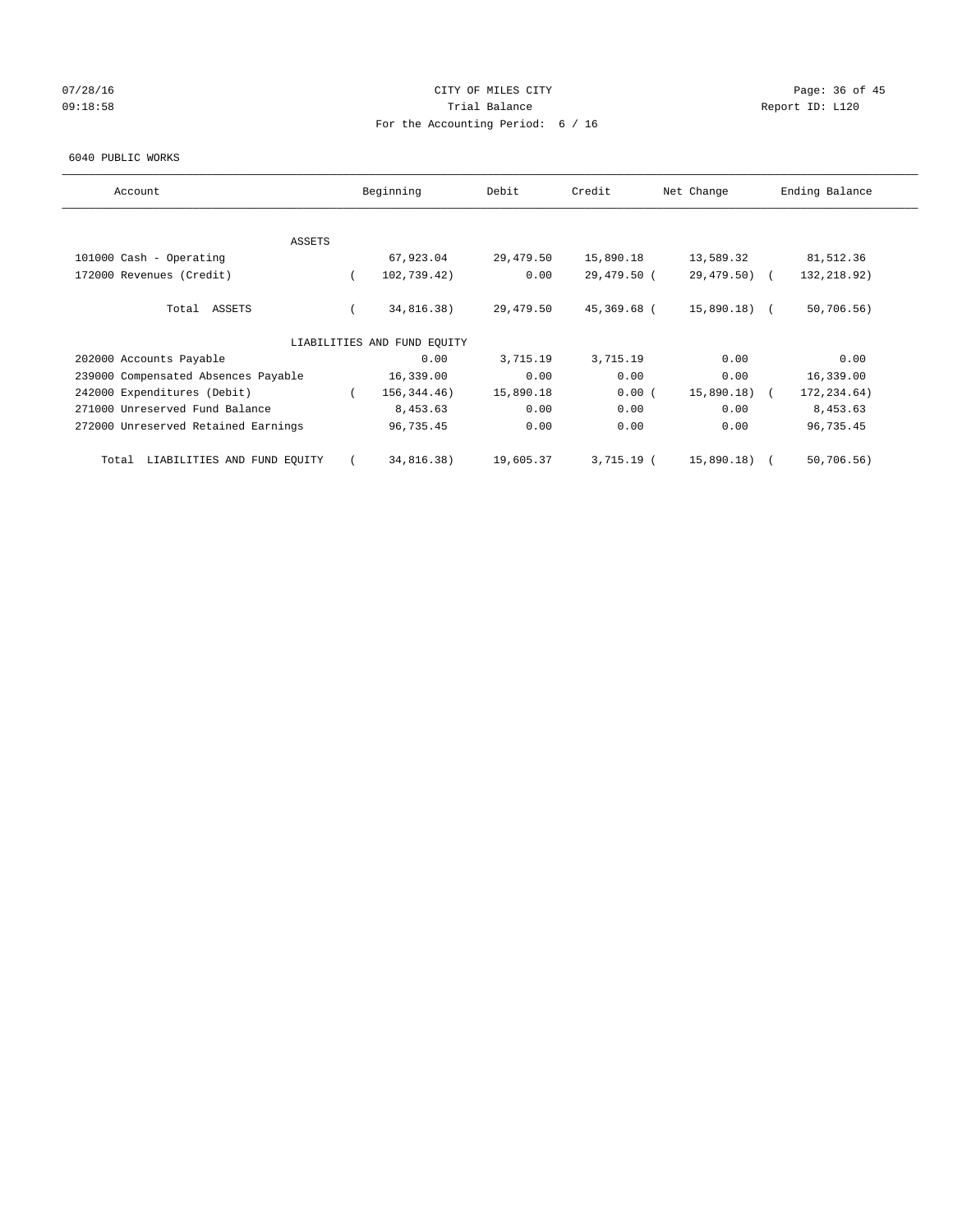# 07/28/16 Page: 37 of 45 09:18:58 Report ID: L120 For the Accounting Period: 6 / 16

## 7370 TBID

| Account                              | Beginning                   | Debit    | Credit   | Net Change | Ending Balance |
|--------------------------------------|-----------------------------|----------|----------|------------|----------------|
|                                      |                             |          |          |            |                |
|                                      | ASSETS                      |          |          |            |                |
| 101000 Cash - Operating              | 0.00                        | 4,934.00 | 4,934.00 | 0.00       | 0.00           |
| Total ASSETS                         | 0.00                        | 4,934.00 | 4,934.00 | 0.00       | 0.00           |
|                                      | LIABILITIES AND FUND EQUITY |          |          |            |                |
| 202000 Accounts Payable              | 0.00                        | 4,934.00 | 4,934.00 | 0.00       | 0.00           |
| 212500 Due to Others                 | 0.00                        | 4,934.00 | 4,934.00 | 0.00       | 0.00           |
| LIABILITIES AND FUND EQUITY<br>Total | 0.00                        | 9,868.00 | 9,868.00 | 0.00       | 0.00           |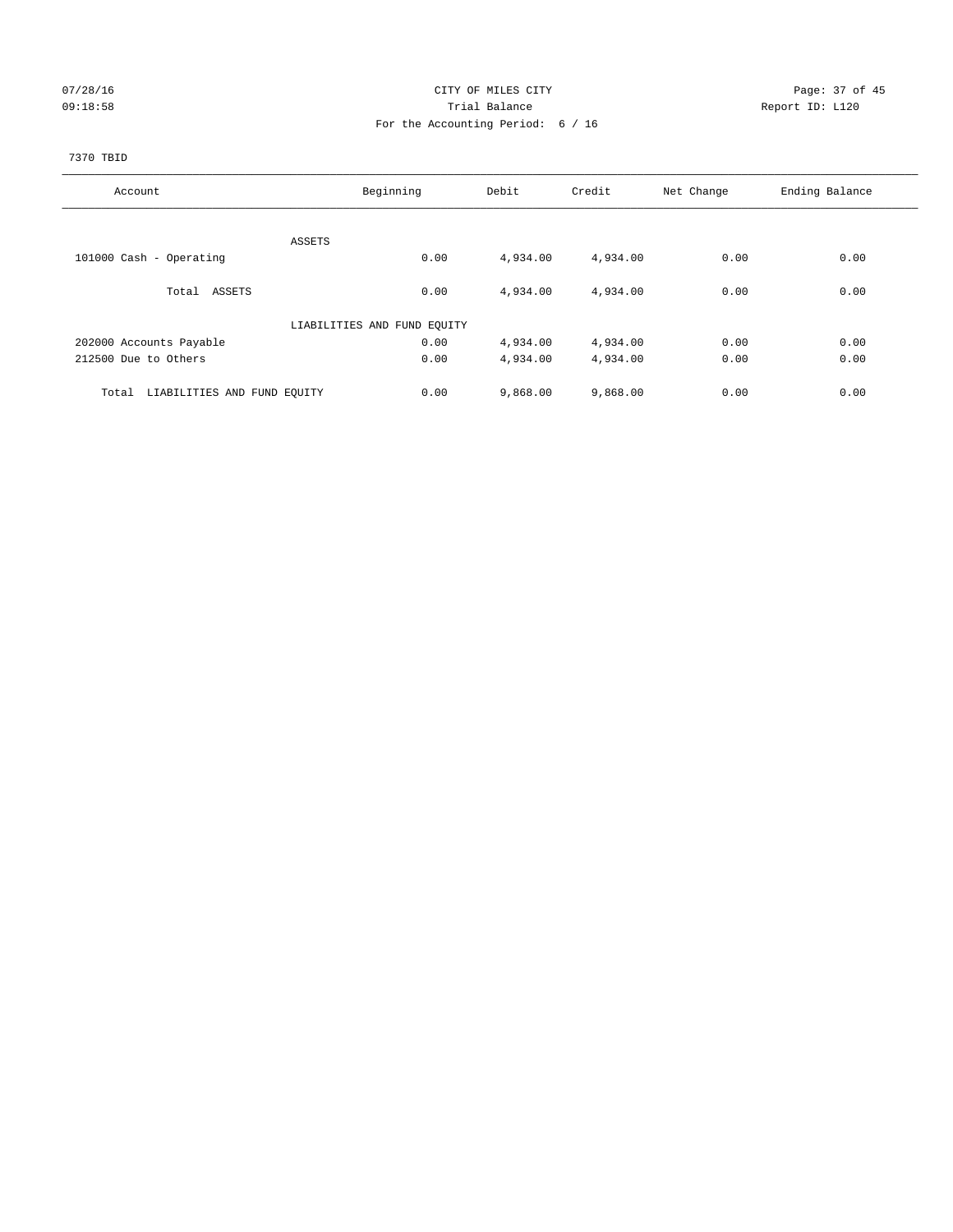# 07/28/16 Page: 38 of 45 09:18:58 Trial Balance Report ID: L120 For the Accounting Period: 6 / 16

7467 Law Enforcement Academy Surcharge

| Account                                   | Beginning                   | Debit    | Credit       | Net Change | Ending Balance |
|-------------------------------------------|-----------------------------|----------|--------------|------------|----------------|
|                                           |                             |          |              |            |                |
| ASSETS                                    |                             |          |              |            |                |
| 101000 Cash - Operating                   | 940.00                      | 675.00   | $1,615.00$ ( | 940.00     | 0.00           |
|                                           |                             |          |              |            |                |
| Total ASSETS                              | 940.00                      | 675.00   | $1,615.00$ ( | 940.00)    | 0.00           |
|                                           |                             |          |              |            |                |
|                                           | LIABILITIES AND FUND EQUITY |          |              |            |                |
| 202000 Accounts Payable                   | 0.00                        | 1,615.00 | 1,615.00     | 0.00       | 0.00           |
| 212200 Due to Federal, Soc Sec & Medicare | 940.00                      | 1,615.00 | $675.00$ (   | 940.00)    | 0.00           |
|                                           |                             |          |              |            |                |
| LIABILITIES AND FUND EQUITY<br>Total      | 940.00                      | 3,230.00 | $2,290,00$ ( | 940.00)    | 0.00           |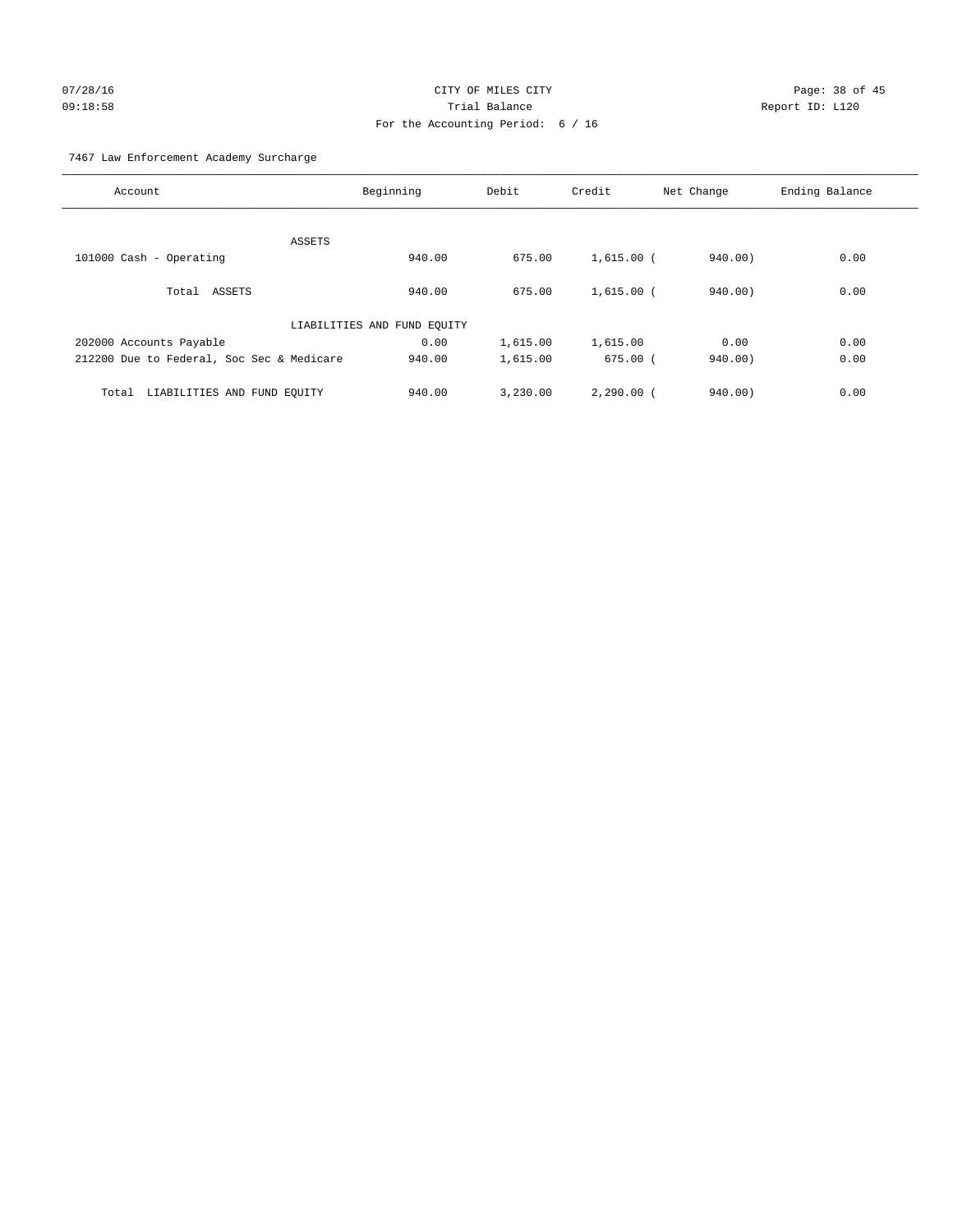# 07/28/16 Page: 39 of 45 09:18:58 Report ID: L120 For the Accounting Period: 6 / 16

## 7471 CIVIL LEGAL ASSIST/VICTIM DOM VIOLENCE PROG

| Account                              | Beginning                   | Debit    | Credit       | Net Change | Ending Balance |
|--------------------------------------|-----------------------------|----------|--------------|------------|----------------|
|                                      |                             |          |              |            |                |
|                                      | ASSETS                      |          |              |            |                |
| 101000 Cash - Operating              | 1,636.00                    | 961.00   | 2,597.00 (   | 1,636.00)  | 0.00           |
| Total ASSETS                         | 1,636.00                    | 961.00   | 2,597.00 (   | 1,636.00)  | 0.00           |
|                                      | LIABILITIES AND FUND EQUITY |          |              |            |                |
| 202000 Accounts Payable              | 0.00                        | 2,597.00 | 2,597.00     | 0.00       | 0.00           |
| 212500 Due to Others                 | 1,636.00                    | 2,597.00 | 961.00 (     | 1,636.00)  | 0.00           |
| LIABILITIES AND FUND EQUITY<br>Total | 1,636.00                    | 5,194.00 | $3,558.00$ ( | 1,636.00)  | 0.00           |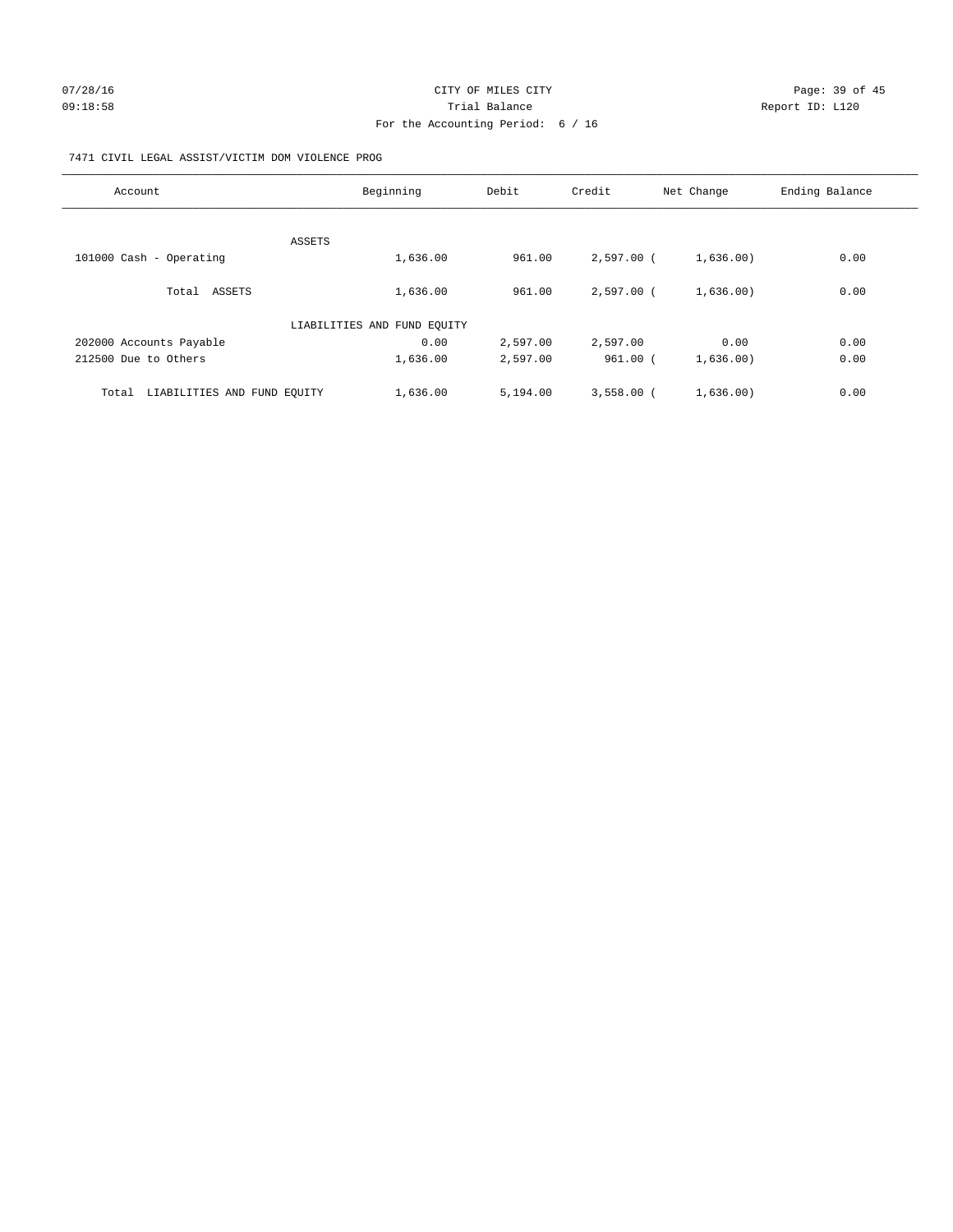# 07/28/16 Page: 40 of 45 09:18:58 Report ID: L120 For the Accounting Period: 6 / 16

#### 7910 PAYROLL FUND

| Account                                   | Beginning                   | Debit       | Credit      | Net Change | Ending Balance |
|-------------------------------------------|-----------------------------|-------------|-------------|------------|----------------|
|                                           |                             |             |             |            |                |
| ASSETS                                    |                             |             |             |            |                |
| 101000 Cash - Operating                   | 94,050.72                   | 554, 382.53 | 495,161.86  | 59,220.67  | 153,271.39     |
|                                           |                             |             |             |            |                |
| Total ASSETS                              | 94,050.72                   | 554,382.53  | 495,161.86  | 59,220.67  | 153, 271.39    |
|                                           |                             |             |             |            |                |
|                                           | LIABILITIES AND FUND EQUITY |             |             |            |                |
| 201000 Warrants Payable                   | 65,231.63                   | 90,998.58   | 179,205.47  | 88,206.89  | 153,438.52     |
| 212200 Due to Federal, Soc Sec & Medicare | 0.00                        | 85,992.64   | 85,992.64   | 0.00       | 0.00           |
| 212202 Due to State Unemployment          | 996.92                      | 1,629.08    | $632.16$ (  | 996.92)    | 0.00           |
| 212203 Due to Worker's Compensation       | 27,989.29                   | 46,140.09   | 18,150.80 ( | 27,989.29) | 0.00           |
| 212204 Due to State Income Tax            | 0.00                        | 18,487.00   | 18,487.00   | 0.00       | 0.00           |
| 212205 due to MPORS-GABA                  | 0.00                        | 14,327.53   | 14,327.53   | 0.00       | 0.00           |
| 212207 Due to AFLAC, AFLAC PRETAX         | 0.01                        | 333.71      | 333.70 (    | 0.01)      | 0.00           |
| 212208 Due to Health Ins, Dental, Vision  | 0.00                        | 58,197.03   | 58,197.03   | 0.00       | 0.00           |
| 212209 Due to PERS Retirement             | 167.13)                     | 33,946.05   | 33,946.05   | 0.00       | 167.13)        |
| 212210 Due to FURS-GABA Retirement        | 0.00                        | 11,754.23   | 11,754.23   | 0.00       | 0.00           |
| Total LIABILITIES AND FUND EQUITY         | 94,050.72                   | 361,805.94  | 421,026.61  | 59,220.67  | 153, 271.39    |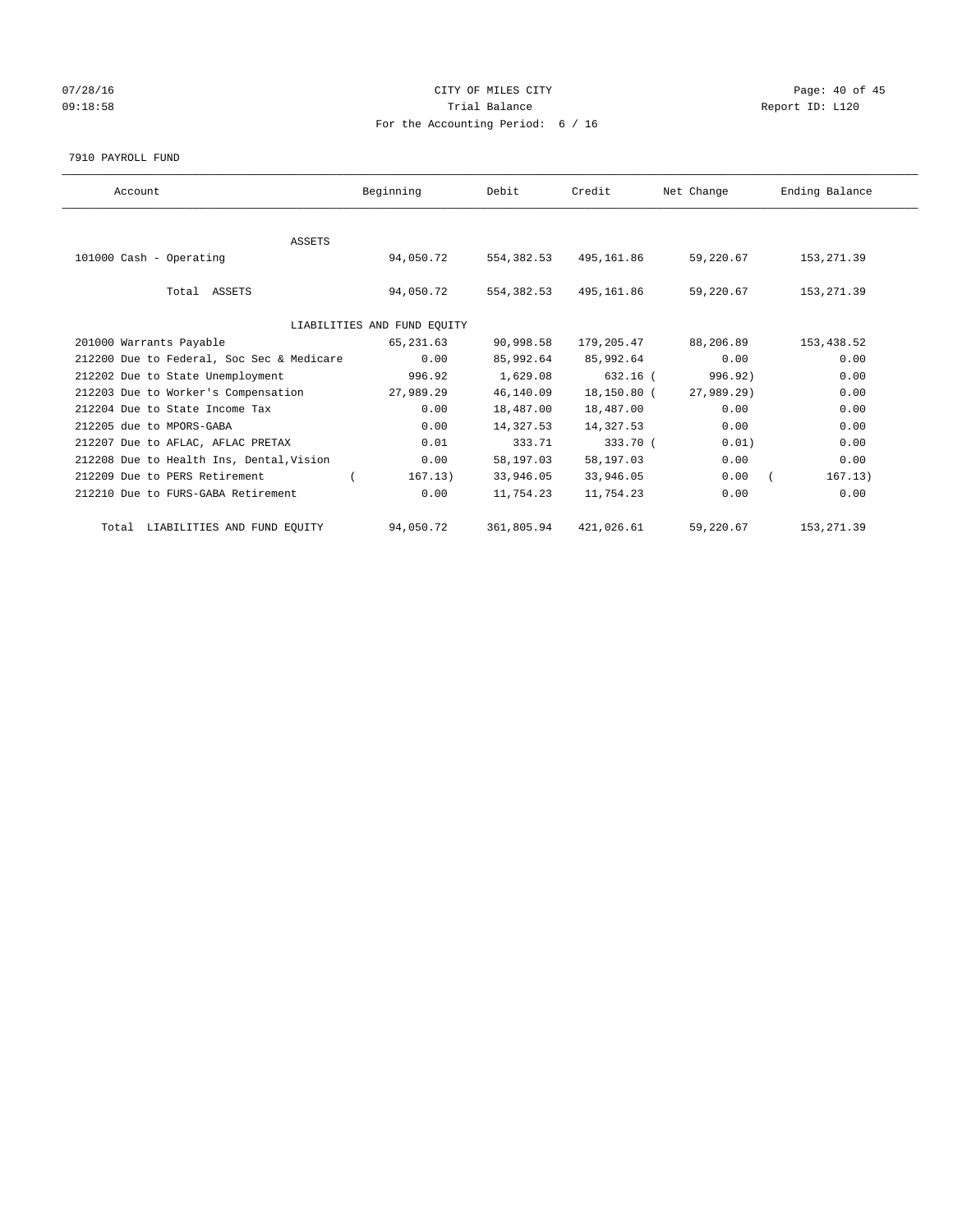| 07/28/16 |  |
|----------|--|
| 09:18:58 |  |

# CITY OF MILES CITY Page: 41 of 45<br>Trial Balance Report ID: L120 09:18:58 Report ID: L120 For the Accounting Period: 6 / 16

#### 7930 CLAIMS FUND

| Account                              | Beginning                   | Debit        | Credit                       | Net Change   | Ending Balance |
|--------------------------------------|-----------------------------|--------------|------------------------------|--------------|----------------|
| ASSETS                               |                             |              |                              |              |                |
| 101000 Cash - Operating              | 467,949.49                  | 1,194,231.90 | 986,944.70                   | 207, 287.20  | 675,236.69     |
| ASSETS<br>Total                      | 467,949.49                  | 1,194,231.90 | 986,944.70                   | 207, 287, 20 | 675,236.69     |
|                                      | LIABILITIES AND FUND EQUITY |              |                              |              |                |
| 201000 Warrants Payable              | 467,949.49                  |              | 986, 944. 70 1, 194, 231. 90 | 207, 287, 20 | 675,236.69     |
| LIABILITIES AND FUND EOUITY<br>Total | 467,949.49                  |              | 986, 944. 70 1, 194, 231. 90 | 207, 287, 20 | 675,236.69     |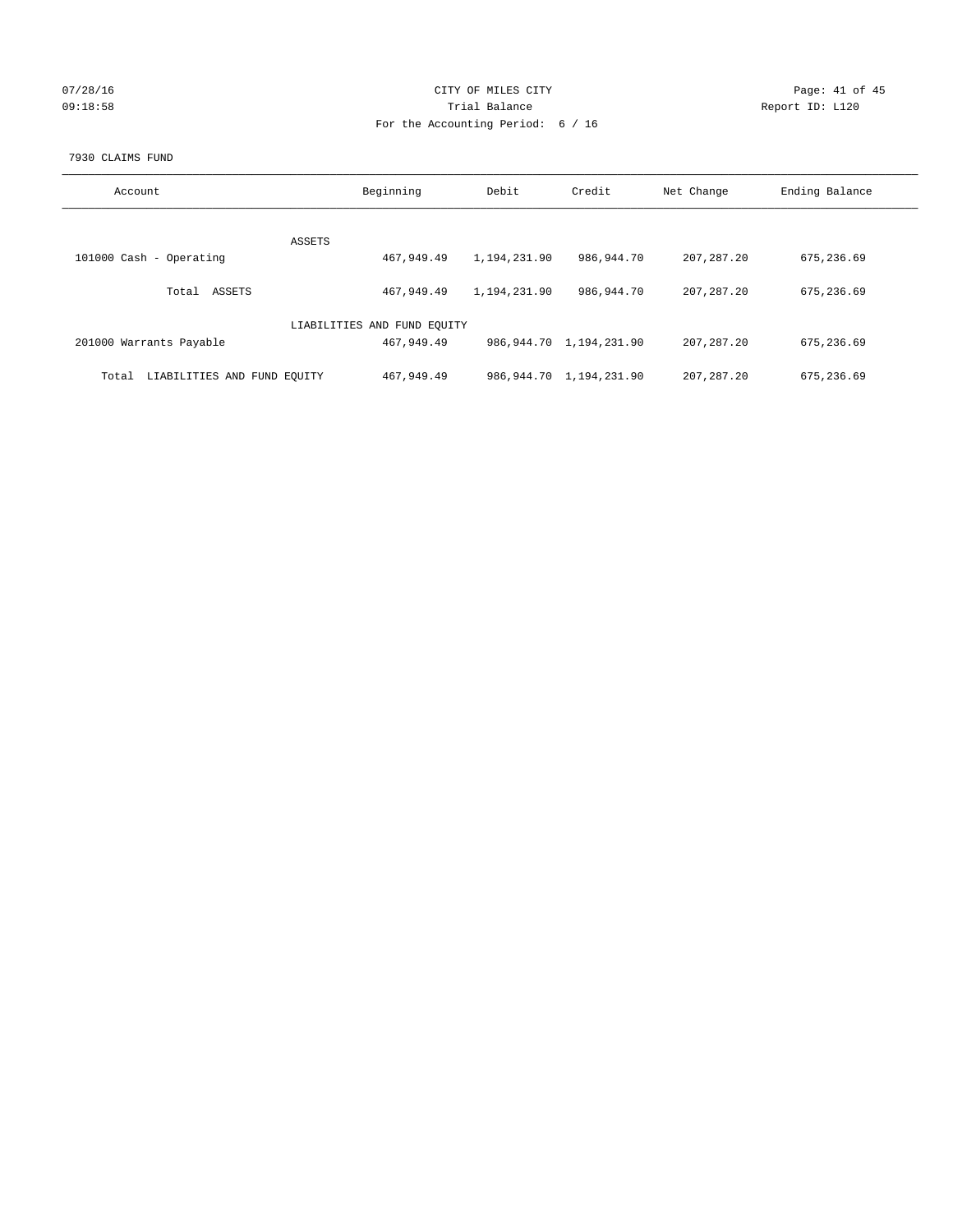# 07/28/16 Page: 42 of 45 09:18:58 Trial Balance Report ID: L120 For the Accounting Period: 6 / 16

7980 CUSTER CO WATER & SEWER DISTRICT

| Account                                 | Beginning                   | Debit     | Credit         | Net Change | Ending Balance |
|-----------------------------------------|-----------------------------|-----------|----------------|------------|----------------|
|                                         |                             |           |                |            |                |
| ASSETS                                  |                             |           |                |            |                |
| 101000 Cash - Operating                 | 0.07                        | 15,772.65 | 15,772.65      | 0.00       | 0.07           |
| 122000 Accounts Receivable              | 17,283.54                   | 14,483.51 | 15,772.65 (    | 1,289.14)  | 15,994.40      |
| Total ASSETS                            | 17,283.61                   | 30,256.16 | $31,545.30$ (  | 1,289.14)  | 15,994.47      |
|                                         | LIABILITIES AND FUND EQUITY |           |                |            |                |
| 202000 Accounts Payable                 | 0.00                        | 15,772.65 | 15,772.65      | 0.00       | 0.00           |
| 211020 Due to Custer Water & Sewer Dist | 17,283.61                   | 15,772.65 | 14,483.51 (    | 1,289.14)  | 15,994.47      |
| LIABILITIES AND FUND EQUITY<br>Total    | 17,283.61                   | 31,545.30 | $30, 256.16$ ( | 1, 289.14) | 15,994.47      |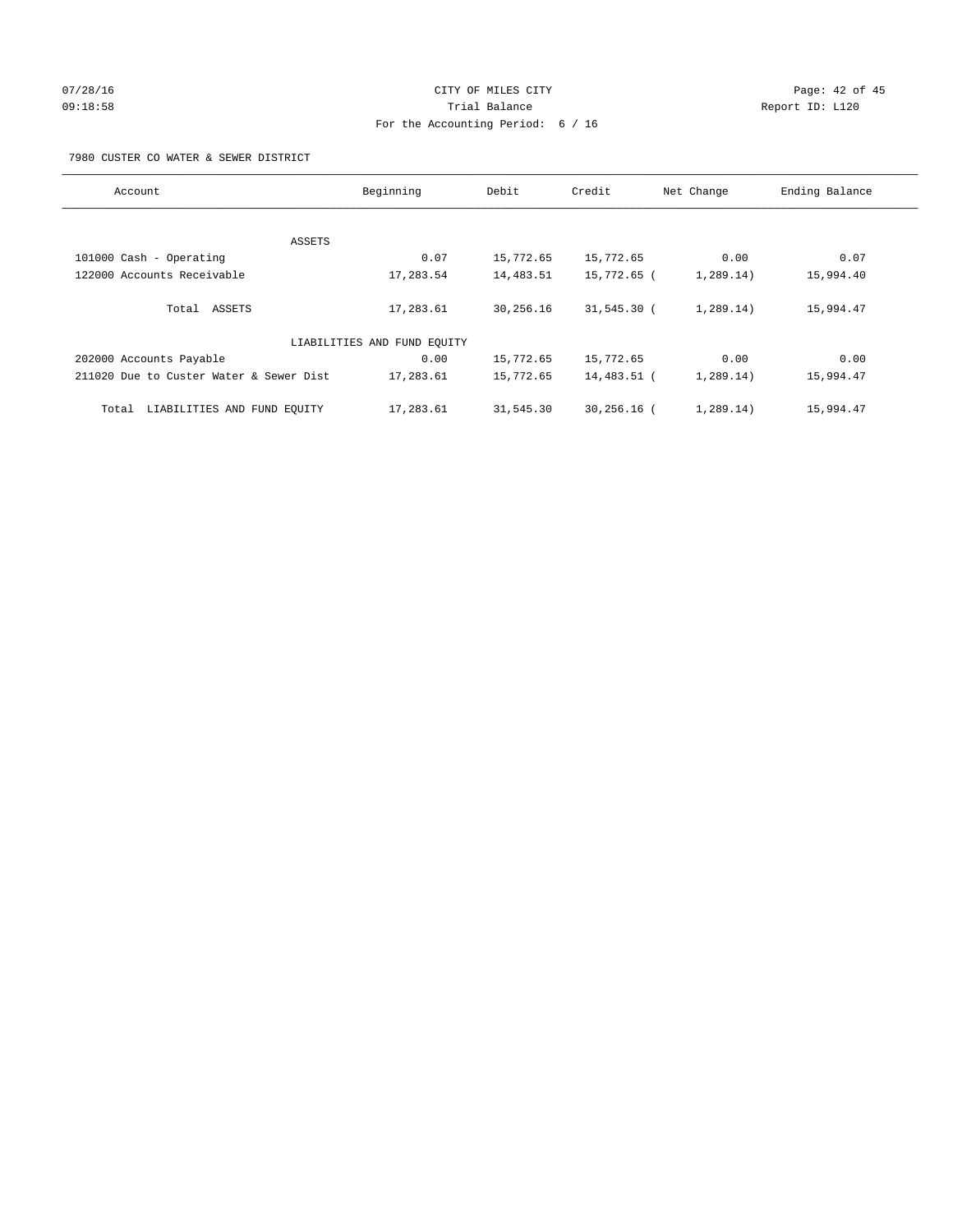# 07/28/16 Page: 43 of 45 09:18:58 Trial Balance Report ID: L120 For the Accounting Period: 6 / 16

7981 Interest Clearing

| Account                           | Beginning                   | Debit    | Credit       | Net Change | Ending Balance |
|-----------------------------------|-----------------------------|----------|--------------|------------|----------------|
|                                   | ASSETS                      |          |              |            |                |
| 101000 Cash - Operating           | 2,728.84                    | 2,694.45 | $5,423.29$ ( | 2,728.84)  | 0.00           |
| Total ASSETS                      | 2,728.84                    | 2,694.45 | $5,423.29$ ( | 2,728.84)  | 0.00           |
|                                   | LIABILITIES AND FUND EQUITY |          |              |            |                |
| 212500 Due to Others              | 2,728.84                    | 5,423.29 | 2,694.45 (   | 2,728.84)  | 0.00           |
| Total LIABILITIES AND FUND EOUITY | 2,728.84                    | 5,423.29 | 2,694.45 (   | 2,728.84)  | 0.00           |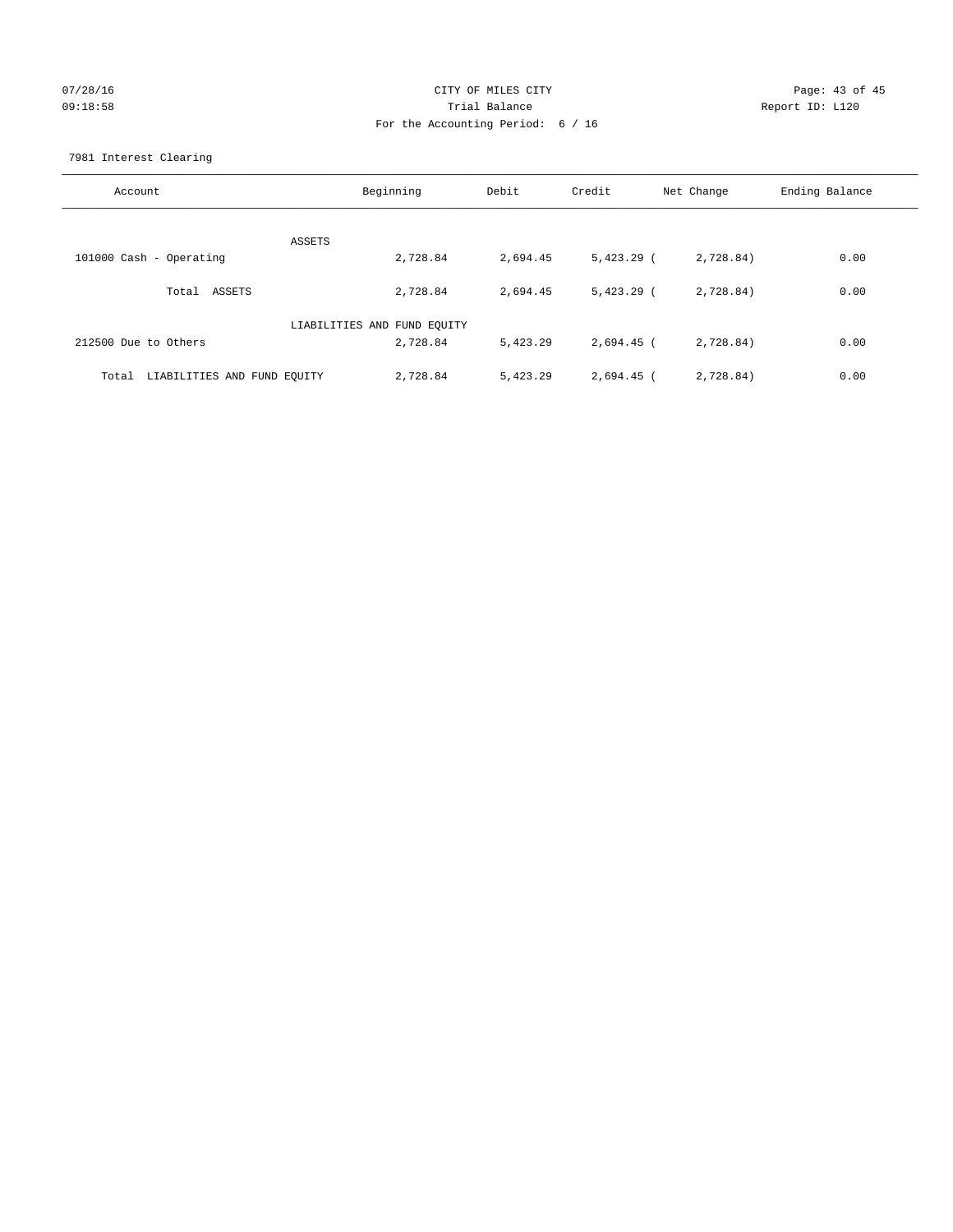# 07/28/16 Page: 44 of 45 09:18:58 Report ID: L120 For the Accounting Period: 6 / 16

## 9000 GENERAL FIXED ASSETS GROUP OF ACCOUNTS FUND

| Account                                                    | Beginning                   | Debit | Credit | Net Change | Ending Balance  |
|------------------------------------------------------------|-----------------------------|-------|--------|------------|-----------------|
| ASSETS                                                     |                             |       |        |            |                 |
| 181000 Land                                                | 526,599.00                  | 0.00  | 0.00   | 0.00       | 526,599.00      |
| 182000 Buildings                                           | 1,986,836.00                | 0.00  | 0.00   | 0.00       | 1,986,836.00    |
| 182100 Allowance for Depr - Buildings (Cre(                | 684,991.00)                 | 0.00  | 0.00   | 0.00       | 684,991.00)     |
| 186000 Machinery and Equipment                             | 3,038,732.00                | 0.00  | 0.00   | 0.00       | 3,038,732.00    |
| 186100 Allowance for Depr - Machinery & Eq(                | 1,463,750.00)               | 0.00  | 0.00   | 0.00       | 1,463,750.00)   |
| 187000 Infrastructure                                      | 33,670,108.00               | 0.00  | 0.00   | 0.00       | 33,670,108.00   |
| 187100 Allowance For Depreciation - Infras( 16,321,771.00) |                             | 0.00  | 0.00   | 0.00       | 16,321,771.00)  |
| Total ASSETS                                               | 20,751,763.00               | 0.00  | 0.00   | 0.00       | 20, 751, 763.00 |
|                                                            | LIABILITIES AND FUND EQUITY |       |        |            |                 |
| 280000 INVESTMENT IN GENERAL FIXED ASSETS                  | 20,751,763.00               | 0.00  | 0.00   | 0.00       | 20, 751, 763.00 |
| LIABILITIES AND FUND EQUITY<br>Total                       | 20, 751, 763.00             | 0.00  | 0.00   | 0.00       | 20, 751, 763.00 |